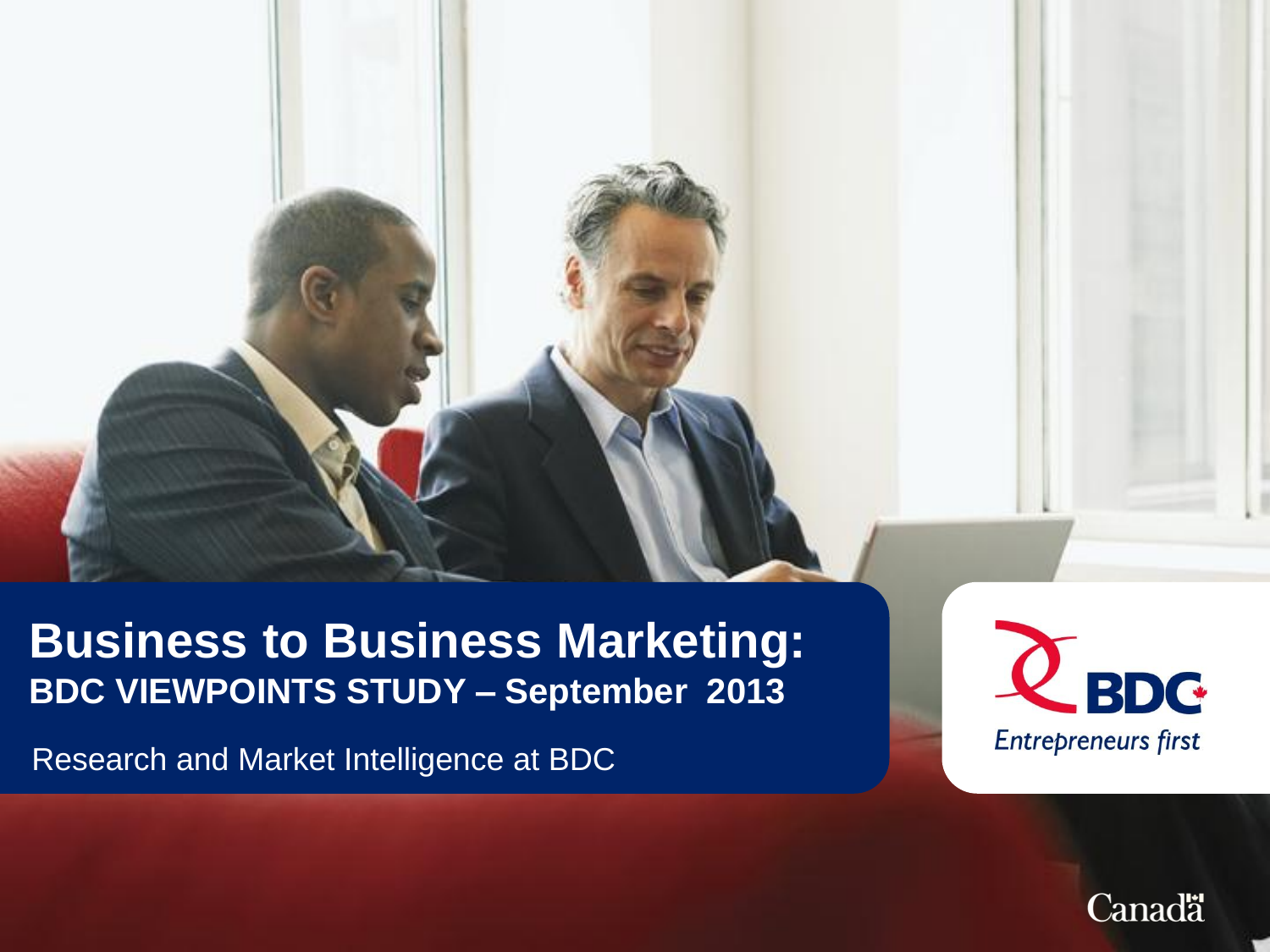### **Executive summary: B2B marketing survey**

#### **SEARCH**

#### **Most influential** sources of information:

- Company websites
- ̶ Business network
- ̶ Employees or business partners
- Customer review sites
- Trade shows

#### Website content perceived as a **must**:

- List of products and services offered
- ̶ Contact information and coordinates
- ̶ Clear description and potential use of products and services

#### **Other valuable** content:

- ̶ Reliability of a product, service or company
- Excellence of customer service
- ̶ Ability of company employees to diagnose, understand and resolve issues



#### **DECISION-MAKING**

- > People complete **57%** of the purchase decision-making process before contacting a sales representative
- > **Gut feeling** is an important component of the decision-making process
- > The **higher the risk** associated with a purchase, **the more information people seek** before contacting a sales representative
- > Entrepreneurs have a slight preference for a sales representative who **comes to visit**  them at their office, store or plant
- > The larger the company, the more likely it is that a **decision will be made by a group** rather than an individual
- > Brand is an important decision factor for **only certain products and services,** such as technological devices, financial services, and equipment and machinery

#### **CONTENT & CONVERSION**

- > **Business owners** are the main **content developers** for both the company website and social media postings
- > **53%** of respondents **track** and **analyze** online visits
- > **30%** of clients became customers as a result of **Internet** (influenced by the company website or by content available online)
- > **57%** of respondents believe they **lose** potential customers in the **two first steps**  of the buying journey (i.e., initial consideration and active evaluation)
- > **54%** do **not** conduct any **post-mortem** evaluation of their integrated marketing campaigns
- > **Ecommerce**, at this point in time, is more common in **certain industry sectors,**  such as technological devices, Internet services and office supplies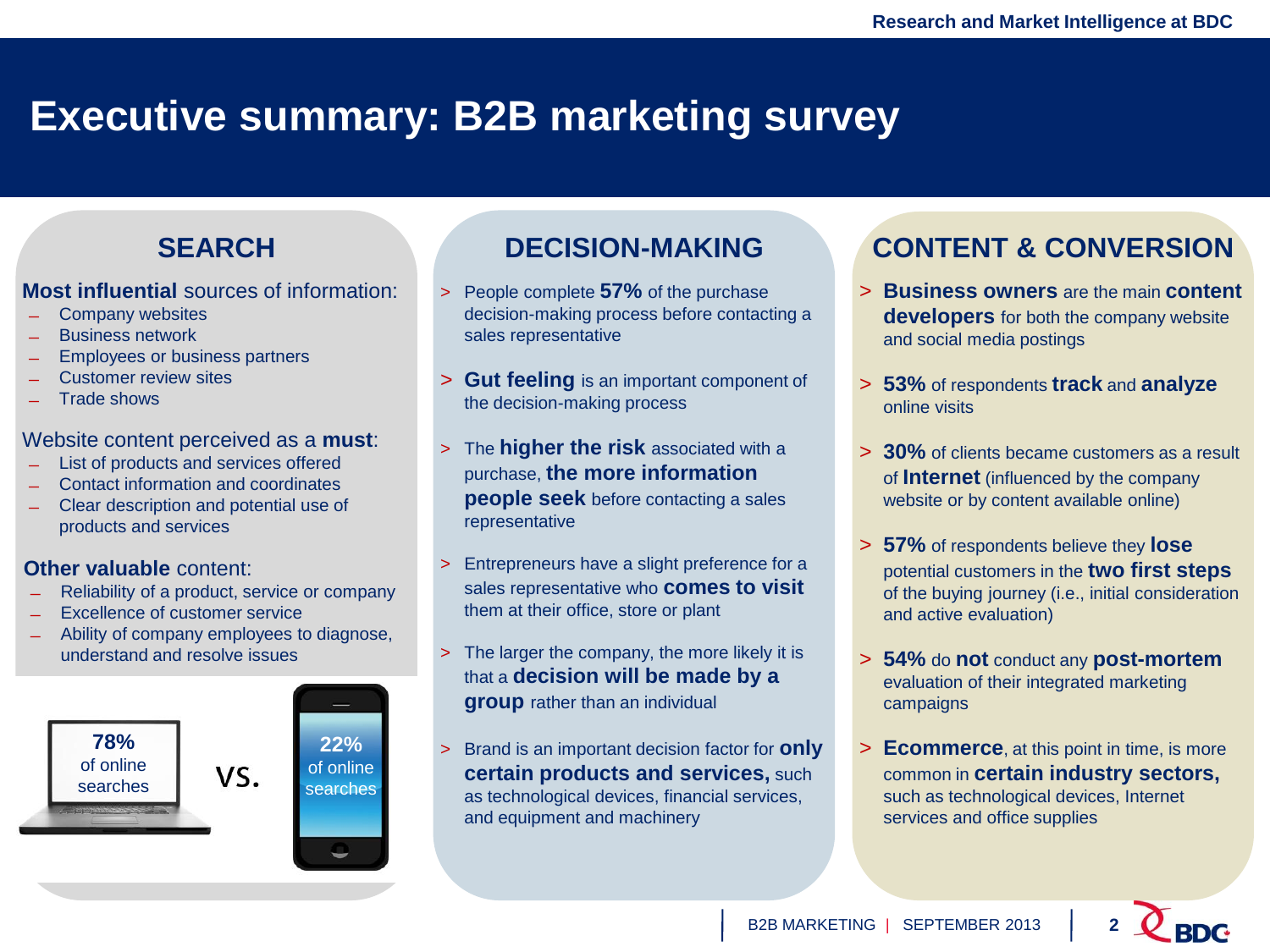### **Context and methodology**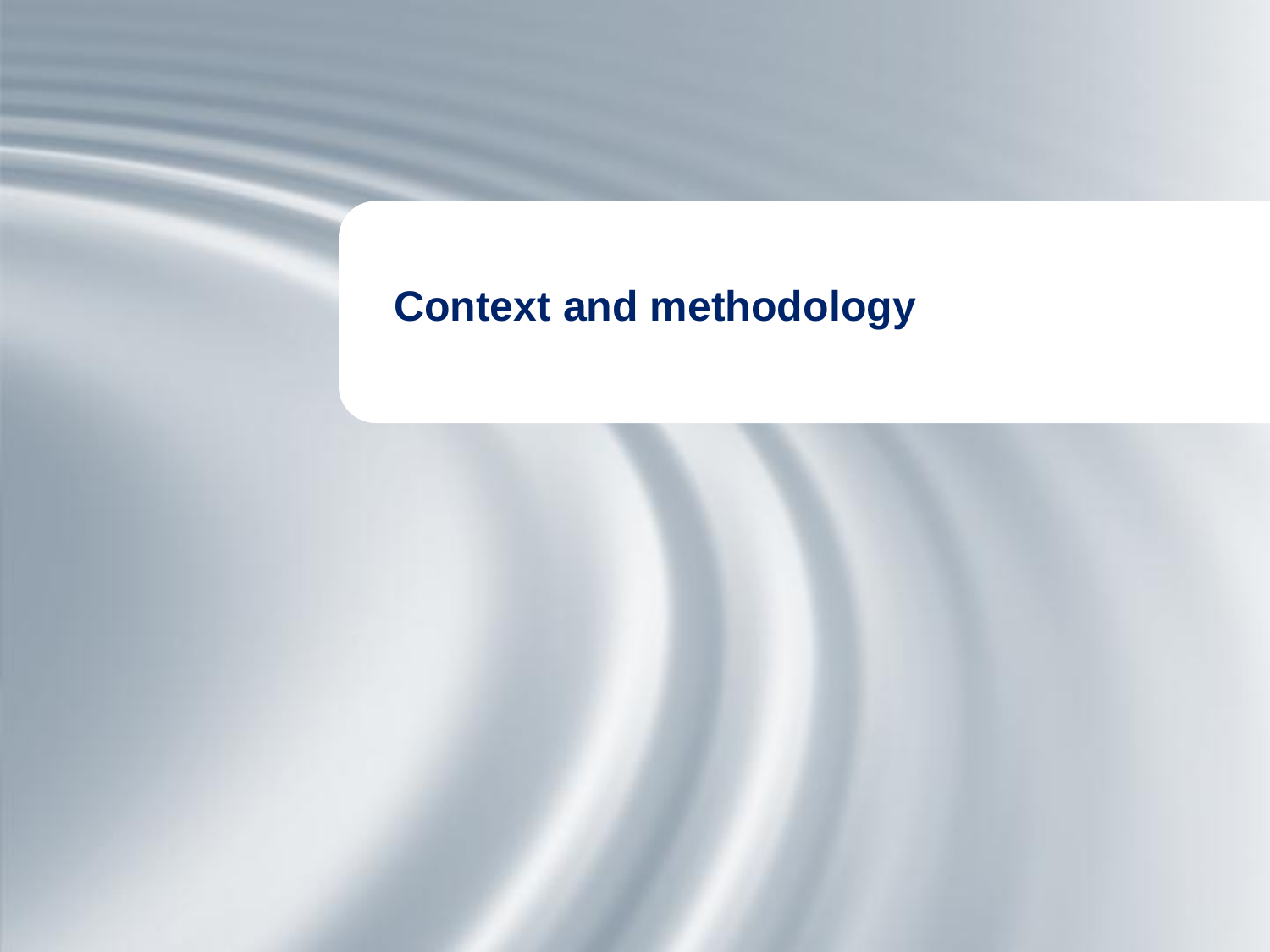### **Context and methodology**

- > BDC emailed 2,906 invitations to complete the survey to members of the BDC ViewPoints panel. The survey was available online between August 27 and September 9, 2013. A total of 438 entrepreneurs completed the survey.
- > The responses from entrepreneurs were weighted according to region and company size. The BDC Research and Market Intelligence team analyzed the results.

B2B or business-to-business marketing differs from the more common B2C or business-toconsumer sales process. Through this study, the BDC ViewPoints team wanted to better understand the B2B client journey by looking at such aspects as:

- ̶ The purchase decision-making journey
- ̶ Content development, tracking and conversion
- ̶ Online activities

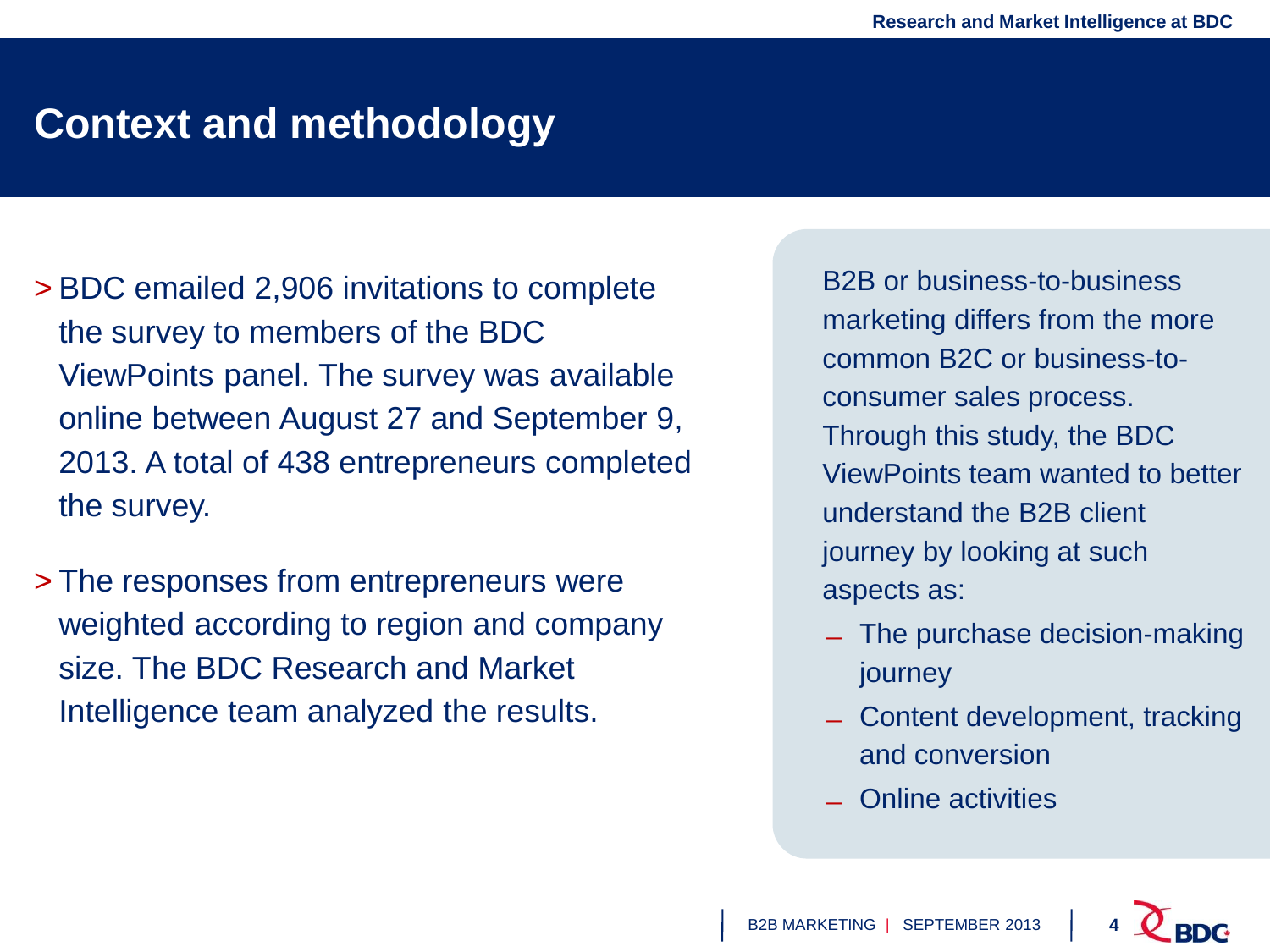# **Purchase decision-making journey**

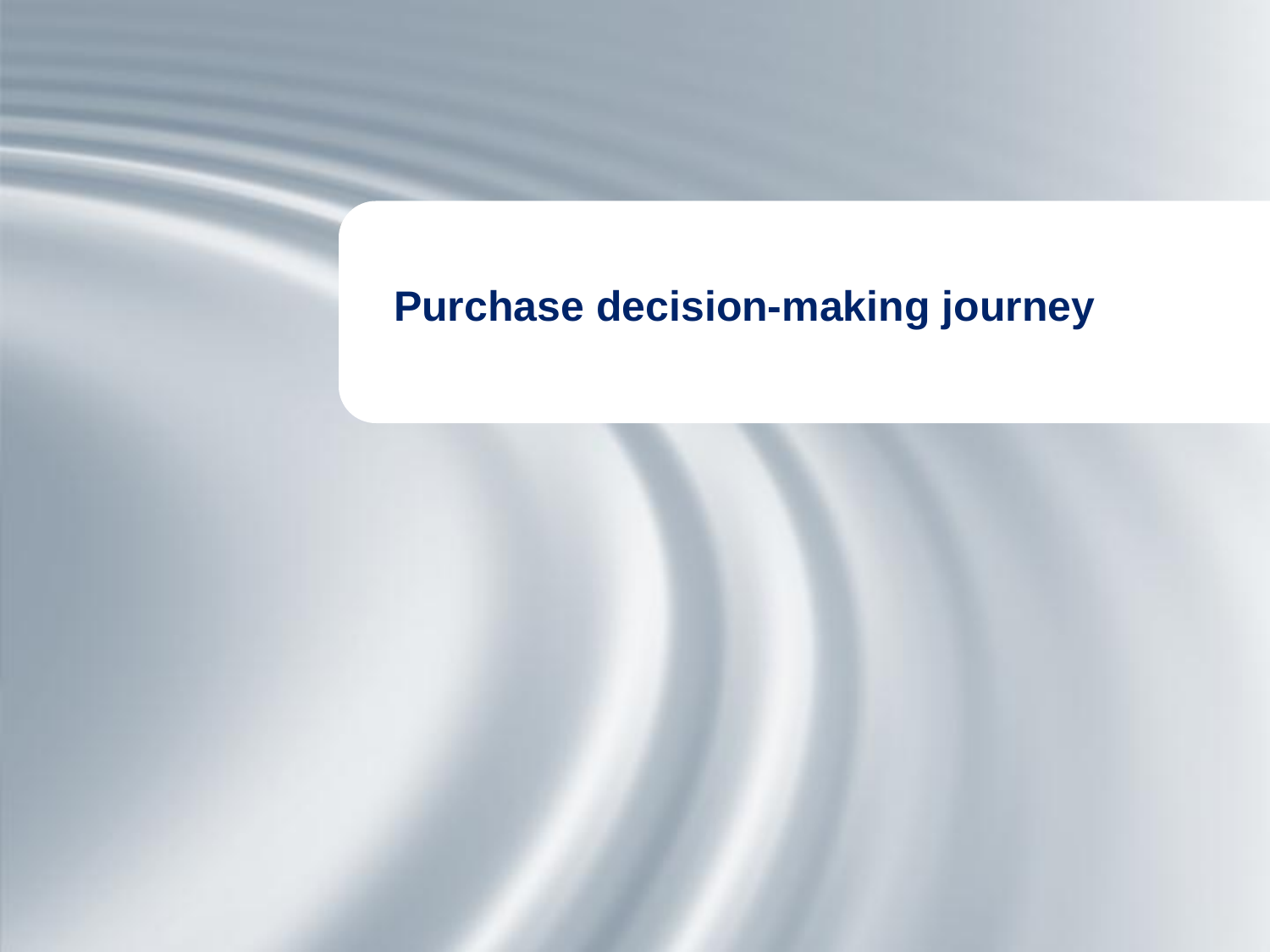### **Sources of information**

#### **Internet sources have become the go-to and most influential sources of information**

#### Go-to sources of information

- > More than four out of five respondents use **Internet search engines** (87%) and **company websites** (81%) when seeking information about a product, service or company.
- > Going online may be among the first steps business leaders take to get informed. From there, respondents seem to consult their **business network (**i.e., contacts and associations) (61%), as well as their **employees and business partners** (44%).
- > In a B2B environment, **trade and business-related magazines** and publications also seem to play an important role (38%), especially among businesses with fewer than five employees (44%).
- > One-third of respondents (33%) mentioned **trade shows**. This proportion climbs to 51% among businesses with 50 or more employees.

#### Most influential sources of information

- > The most influential sources of information resemble the most prominent goto sources. **Company websites** (69%) top the list, followed by the respondent's **business network** (61%) and **employees** (36%).
- > It is worth noting than one-quarter of respondents indicated that **customer review sites** (25%) are among their most influential sources of information.

#### Key take-away:

> **Overall, 99% of respondents use at least one online source of information and 82% of them consider at least one of these sources quite influential. Businesses that operate in the B2B realm must not only be present online but must also provide value-added information, and get online and offline users to talk about them favourably.**



Top sources of information



*Base: All respondents.*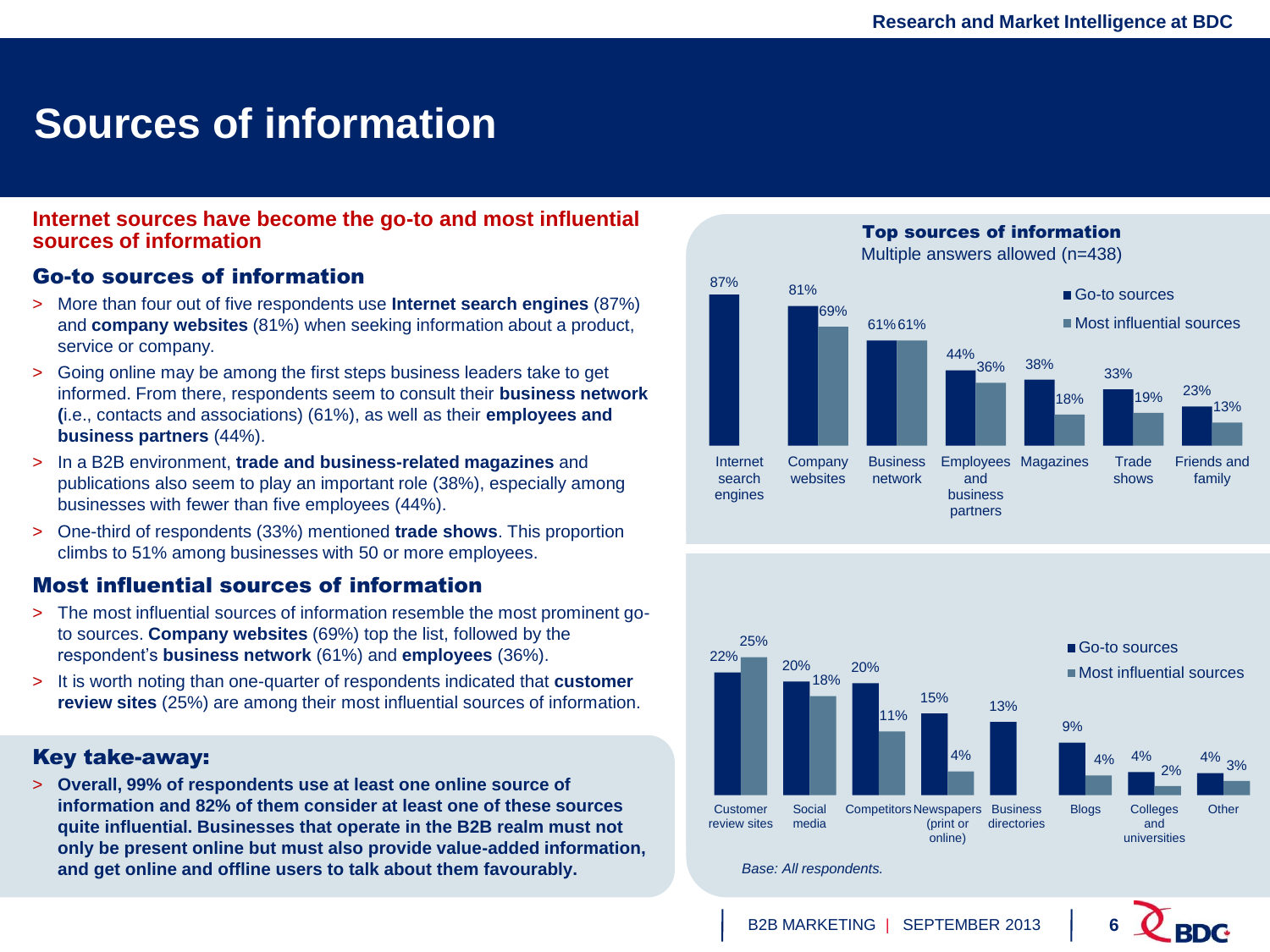### **Content available on a company website**

#### **Not all content available on a company website has the same value or impact**

> Respondents were presented with a list of 20 elements usually found on a company website and asked to determine whether the element was a must, a good addition, a nice-to-have item or of little value.

#### Content perceived as A MUST

- > Three distinct items were perceived as musts:
	- A list of products and services offered (a must for 86% of respondents)
	- Contact information and coordinates, such as names, titles, phone numbers, emails and a physical address (a must for 82% of respondents)
	- A clear description and potential use of products and services (a must for 78% of respondents)

#### Content perceived as A GOOD ADDITION

- > Several elements were deemed good additions that should appear on a company website:
	- Photos
	- A price list
	- A 1-800 number for support or customer service
	- An overview of the company (e.g., years in business, market, organizational structure, business experience, etc.)
	- Value proposition or differentiation points
	- Videos, tutorials or how-to articles, product demonstrations, webinars
	- Price, value or supplier comparison
	- Printable marketing material

#### Key take-away:

> **By default, all websites should include the elements perceived as musts and these elements should be easily accessible. A mobile-friendly or condensed version of the website should focus on accessibility. Elements perceived as good additions can really make a company and website stand out from the crowd.**

#### Content perceived as A MUST



#### Content perceived as A GOOD ADDITION



**Base: Respondents who use Internet search engines or company websites when** *they are seeking information about a product, service or company. Due to rounding, the sum of the results may not equal 100%. (n=428)*



#### B<sub>2</sub>B MARKETING | SEPTEMBER 2013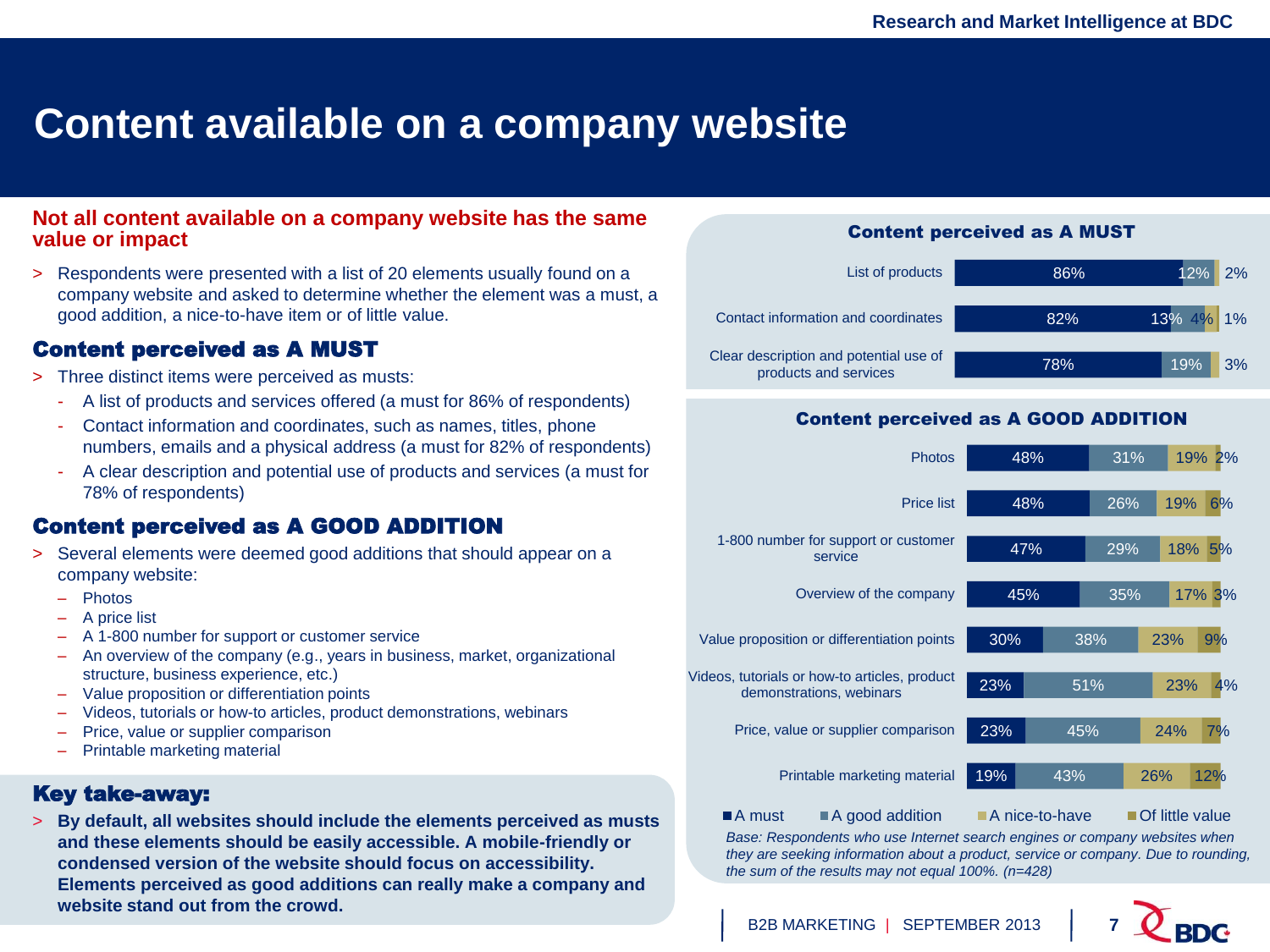### **Content available on a company website (cont'd)**

#### **Elements perceived as nice-to-have items should only be further developed once elements of greater impact have been included**

> Although elements perceived as nice-to-have items do not influence viewers to the same extent as other elements, this does not mean they should be ignored. In fact, a significant proportion of respondents perceived some of the items we put in the nice-to-have category as musts. The relative importance of these elements depends on the industry, the level of information required to make a decision and the level of risk associated with a purchase.

#### Content perceived as NICE-TO-HAVE items

- > Most of the following elements help interested parties make decisions by providing concrete examples, reassurance and insight:
	- Testimonials or case studies
	- Online support and chat functions
	- White papers, research reports, ebooks, tips, best practices, self-diagnostics, etc.
	- A list of clients and business partners associated with the company
	- Social media links

#### Content perceived as being OF LITTLE VALUE

- > These elements enable a company to show other facets of their business:
	- Loyalty program: Description, benefits, newsletter and registration process
	- Company awards, recognition and media citations
	- Community involvement and corporate social responsibility information
	- Company blog

#### Key take-away:

> **Ideally, a business leader should have a good sense of his or her target customers—the content they consume online, the types of questions they need answered, and the step at which the firm is most likely to convert or lose them—in order to develop appropriate online content.**

#### Content perceived as NICE-TO-HAVE items



#### Content perceived as being OF LITTLE VALUE



*Base: Respondents who use Internet search engines or company websites when they are seeking information about a product, service or company. Due to rounding, the sum of the results may not equal 100%. (n=428)*

B2B MARKETING | SEPTEMBER 2013 **8**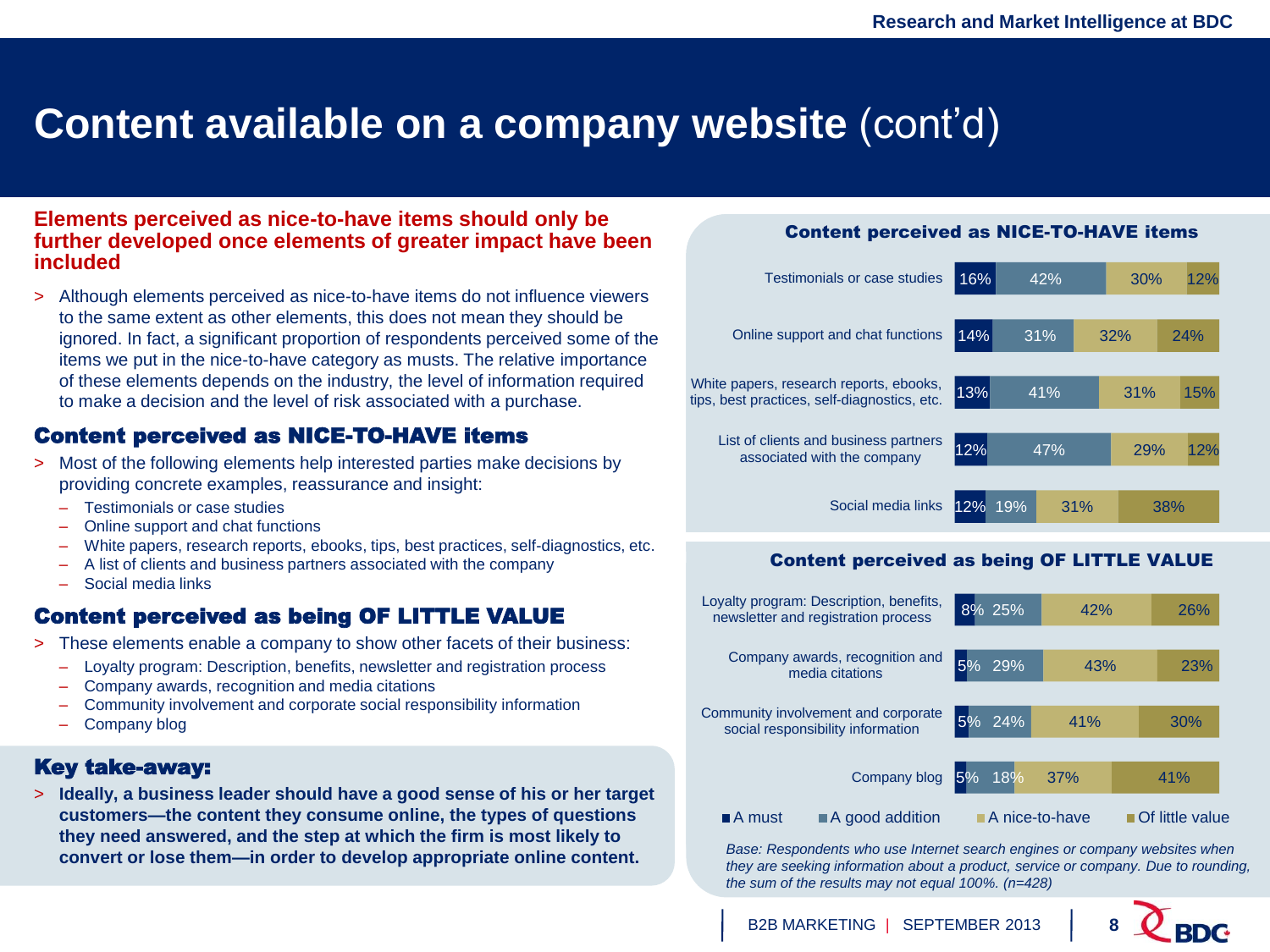### **B2B or B2C online searches using a smartphone or tablet**

#### **The proportion of online searches conducted via smartphone is growing. Thus, it is smart to develop a mobile-friendly website.**

- > In most cases, people tend to conduct more local searches when using their smartphones. This is very important for businesses that serve a consumer base (B2C).
- > However, more and more businesspeople are viewing their email via their smartphone. If the content of the email then redirects them to a company website, the interaction may stop there if the website is not mobile friendly…and the email may be deleted altogether!
- > Tablets have also gained a lot of momentum in recent years, as more businesspeople use them as an alternative to laptops. Some sales representatives are now using tablets to give presentations and to showcase their offerings.

#### Smartphone and tablet usage

- > On average, respondents conduct just over one-fifth (22%) of their online searches using their smartphone or tablet.
- > Although one-quarter of respondents (26%) never conduct online searches with a smartphone or tablet, three-quarters of them do so to some extent.

#### Key take-aways:

- > **Given that people may conduct searches in various locations and want quick answers, it is important that the first page of a website include or have easy access to such information as a physical address, contact phone numbers or emails, and a clear description of the product or service.**
- > **Companies may also want to include certain functions, such as a one-touch phone call function, or even limited promotional offers that can enhance quick conversions.**
- > **Mobility has momentum. The proportion of smartphone users is increasing; so, too, is the adoption of tablets in the business environment. Therefore, mobility has become very important for firms in the B2C realm and will become more important for those in the B2B one.**



*Base: All respondents. Due to rounding, the sum of the results may not equal 100%.*

B2B MARKETING | SEPTEMBER 2013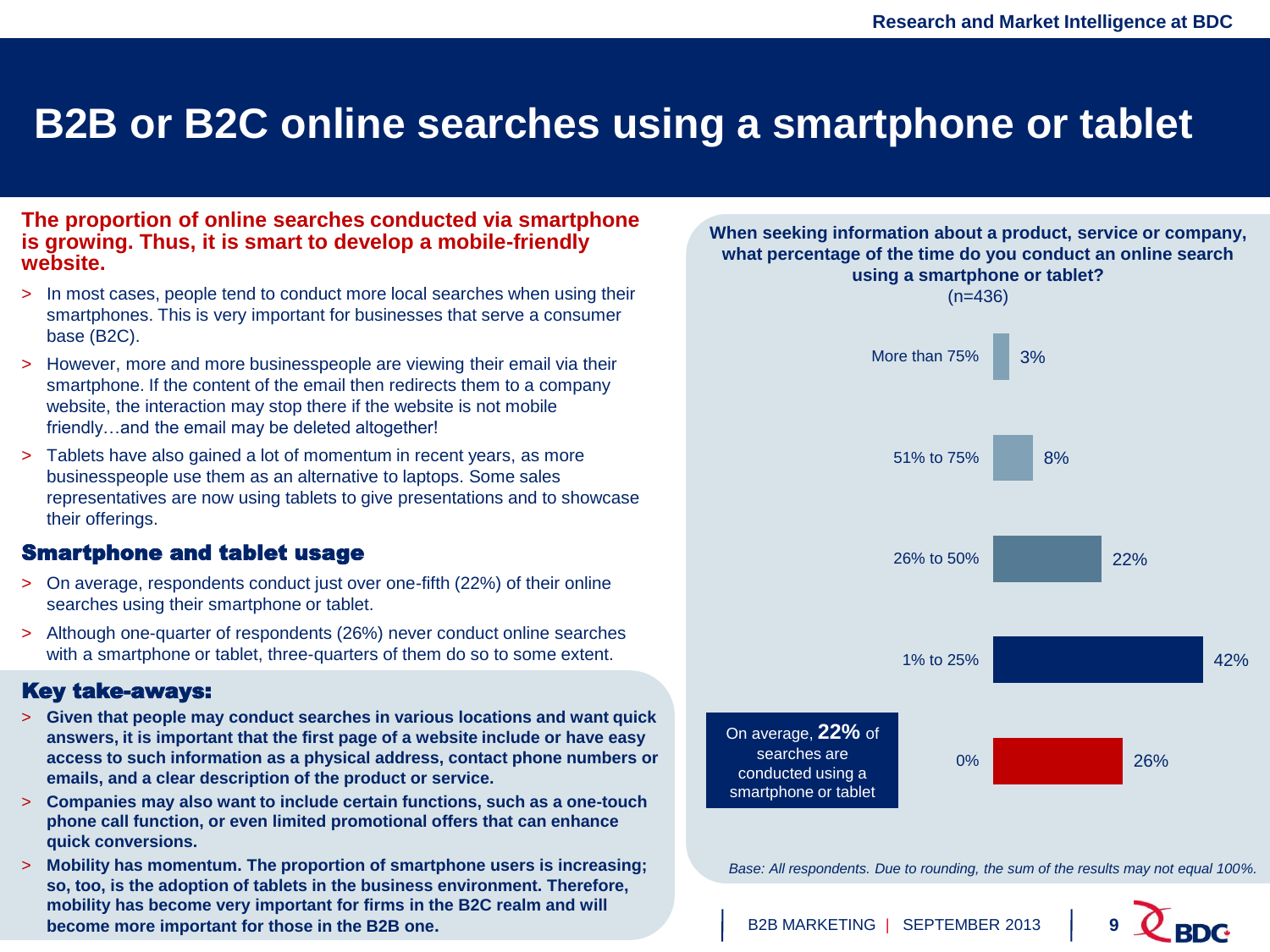### **Additional valued input**

**Information pertaining to reliability, to the excellence of customer service and to the abilities of company employees can improve a referral or review**

#### Most valued additional input

- > When interacting with dynamic sources—such as individuals, customer review sites or online communities—most business leaders find comments related to the following beneficial:
	- The reliability of a product, service or company (78%)
	- The excellence of customer service (pre- and post-purchase) (73%)
	- The ability of company employees to diagnose, understand and resolve issues (67%)
	- Experience with a product, service or company (63%)

#### Value of additional input

- > To a lesser extent, quite a few respondents mentioned that they value information regarding:
	- Willingness to do business with a company again (53%)
	- Price (48%)
	- Contact details (44%)

#### Key take-aways:

- > **Word of mouth and referrals are often the best publicity for a company. The statistics above provide some guidance as to the type of information that can best influence the decision-making process.**
- > **When revisiting the company's sales pitch, asking for a referral or having someone post a review online, it is important to highlight the elements that the entrepreneurs surveyed value the most.**

**When interacting with a dynamic source such as individuals, customer review sites or online communities, what type of information is most beneficial to help you along in your decision-making process?** Multiple answers allowed (n=429)



**Base: All respondents. Those who preferred not to answer were excluded from the** *calculation base.*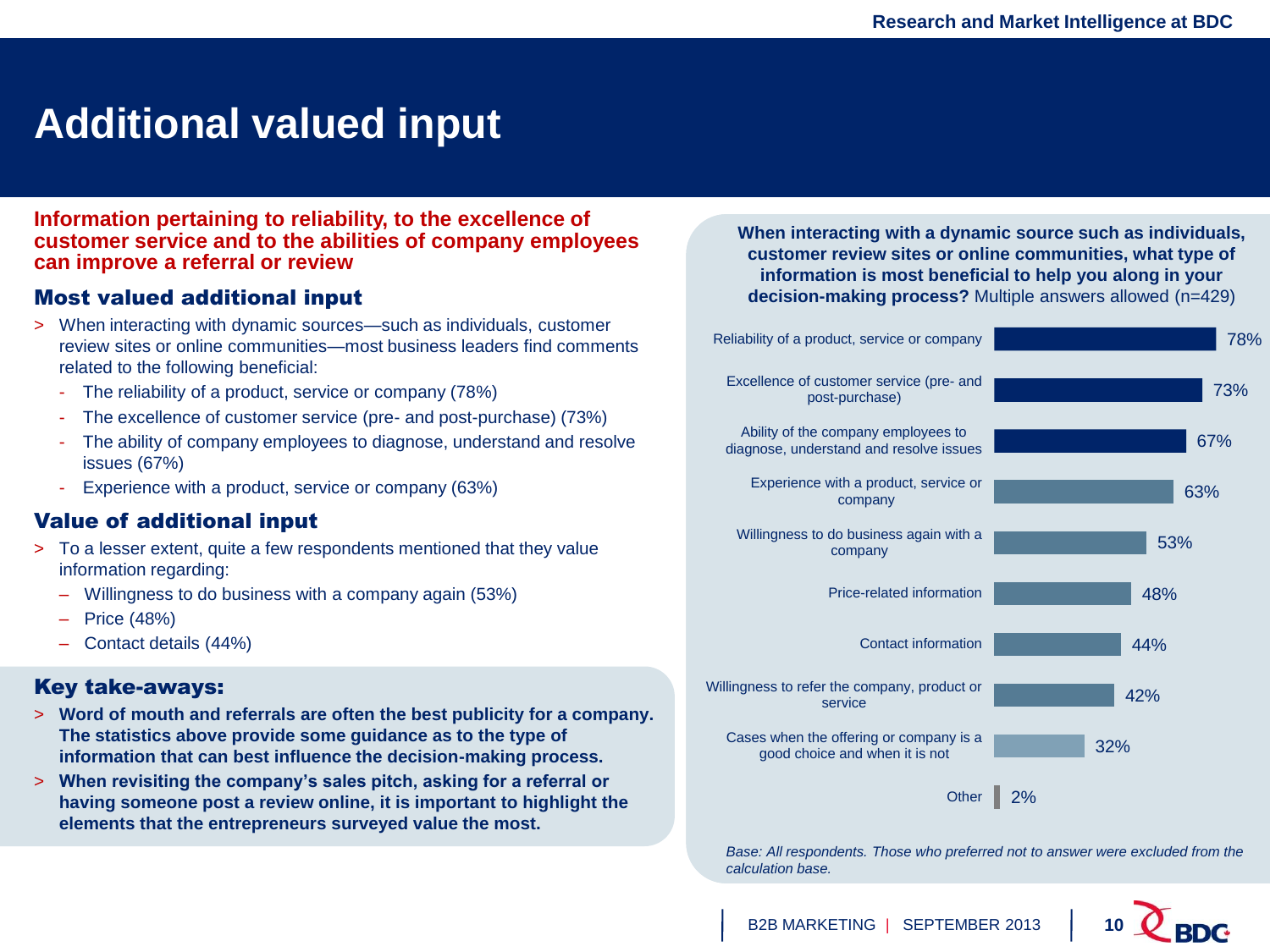### **Decision-making process in the buying journey**

#### **Before contacting a supplier sales representative, business leaders have completed, on average, 57% of the purchase decision-making process**

- > Half of those surveyed (52%) mentioned that they had completed over half of their purchase decision-making process before contacting a supplier.
	- ̶ Since most business leaders will have done some preliminary research on a given product, service or company before contacting a supplier, it is important to provide pertinent information to remain in the running and increase the likelihood of a potential client moving to the next stage in the journey.

#### Information needs to resonate on two levels

- > Logos: Information provided can be **factual** and appeal to **rational** evaluation. This is the case for specifications, product applications and comparisons. Respondents said that the higher the risk associated with a purchase decision, the more information they seek before contacting a supplier sales representative directly (69% totally agreed). This highlights the importance of value-added information.
- > Pathos: The vast majority of purchase decisions also have an **emotional** element. The overall look and feel, first impression, and wording of a website can significantly change the potential client's actions. Overall, gut feeling is important to more than four out of five respondents (84%) and very important to one-third of them (32%).

#### Key take-aways:

- > **To increase the likelihood of a prospect becoming a client, information provided online and offline must have both logical and emotional appeal. The balance will vary depending on the type of product or service, industry sector, and individual preference, but both need to be addressed to a certain extent.**
- > **Gaining a good understanding of the elements that make a customer chose one business over its competitors is critical. Emphasizing those elements can help a company develop a competitive advantage.**

**On average, what percentage of the purchase decision-making process have you completed before contacting a supplier sales representative directly for a given product or service?** (n=411)



**Importance of gut feeling in the decision-making process** (n=438)

"*The higher the risk associated with a purchase decision, the more information I seek before contacting a supplier sales representative directly*." (n=438)



**Base: All respondents. Those who preferred not to answer were excluded from the** *calculation base.*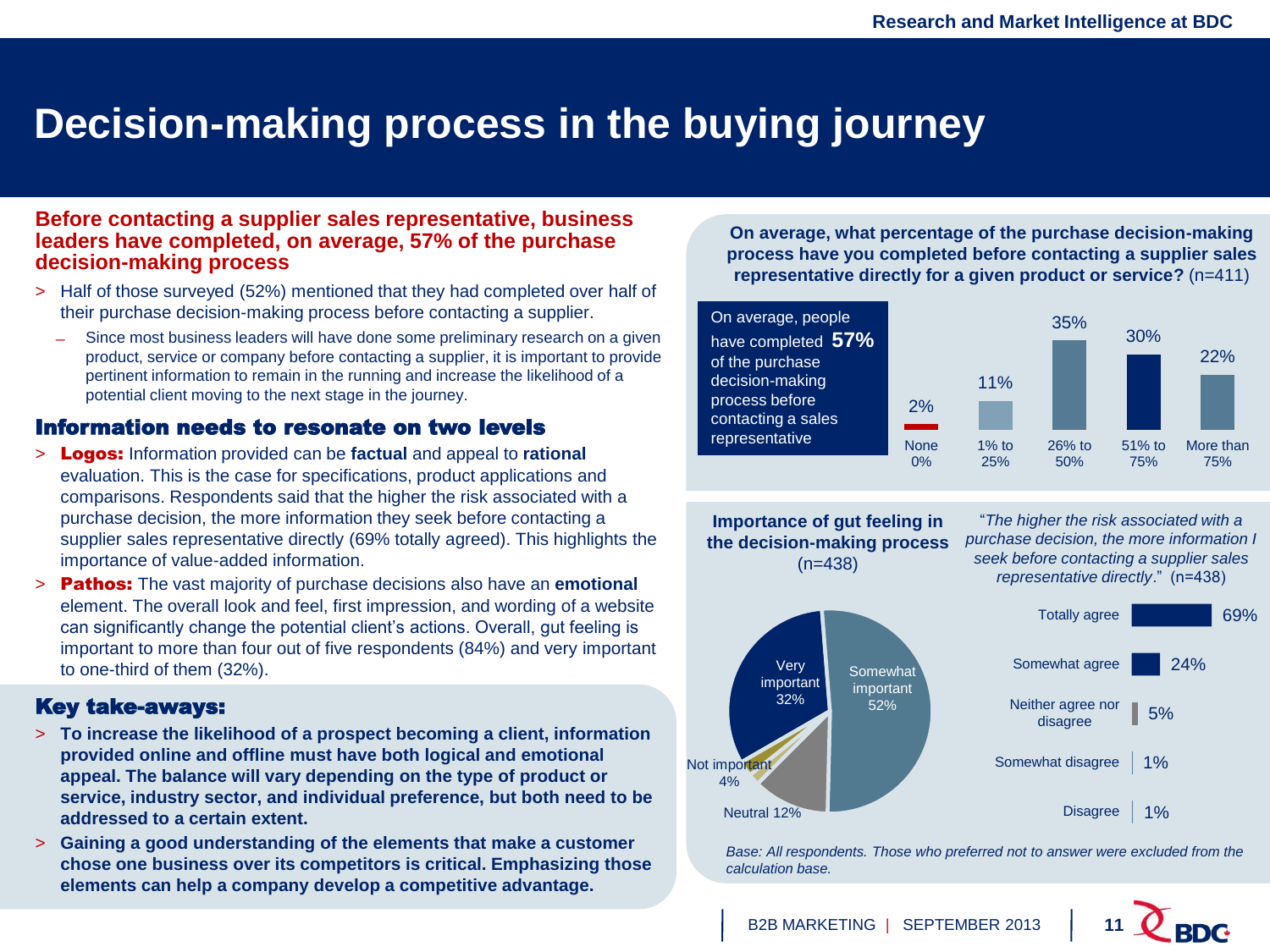### **Face-to-face meeting with a supplier**

#### **Most business leaders prefer meeting a supplier face to face in their office, store or plant**

- > Generally speaking, respondents (**39%**) **prefer that suppliers come to visit them** in their office, store or plant. This tends to be the case for companies with more than five employees.
- > Among respondents from businesses with fewer than five employees, preferences for meetings are almost evenly distributed among three options: in their own office, store or plant (29%); at the supplier's office, store or plant (31%); and it makes no difference (34%). However, compared with respondents from firms with more than 20 employees, they clearly prefer visiting a supplier in their office, store or plant.

#### Key take-aways:

- > **If a business operates in the B2B realm and its potential clients are larger firms, then chances are that potential clients would prefer that a sales representative visit them. Therefore, it may be a good idea to offer to do so. Be prepared to meet with more than one person when visiting a larger firm.**
- > **Conversely, if the potential clients are smaller firms, it is preferable to let them decide where the meeting should take place.**



**Base: All respondents. Those who preferred not to answer were excluded from the** *calculation base. Due to rounding, the sum of the results may not equal 100%.*

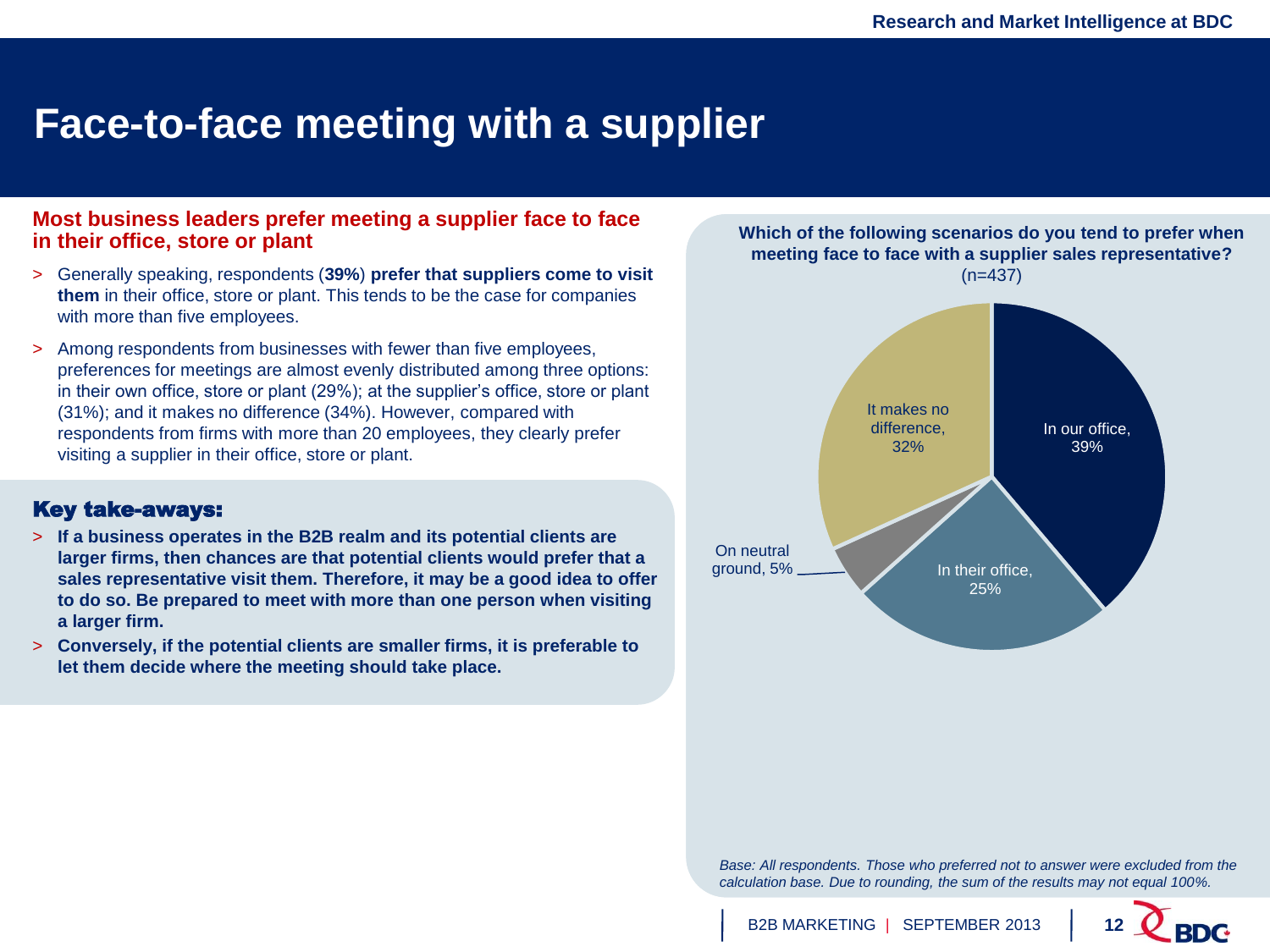### **Single decision-maker vs. group decision-maker**

#### **The larger the company, the more likely it is that decisions are made by a group rather than an individual**

- > Overall, respondents said that 68% of the time, an individual makes a purchase decision. Conversely, group decisions (a.k.a. buying centre) occur 32% of the time.
- > For almost one-quarter of respondents (23%) over half of the decisions are made by a group. However, all decisions are made by an individual for one in five respondents (21%).
- > Interestingly, the larger the company, the more likely it is that decisions will be made by a group:
	- Fewer than 5 employees (28%)
	- Between 5 and 19 employees (33%)
	- Between 20 and 49 employees (43%)
	- 50 employees or more (52%)

#### Key take-aways:

- > **Once again, results highlight the importance of understanding the target market. The likelihood of a purchase decision being made by a group rather than an individual has direct implications on the information and marketing material made available.**
- > Example**: Although the end user may be the one visiting a company's website to gain information and better understand the offering, he or she may not be the one making the final decision. This may mean that the business needs to develop marketing material with different components to help the end user make a business case for using the company, product or service. Not only is it important to convince the end user of the advantages of using the company; one must also help the end user convey this internally.**



**Generally speaking, in your company, what percentage of the**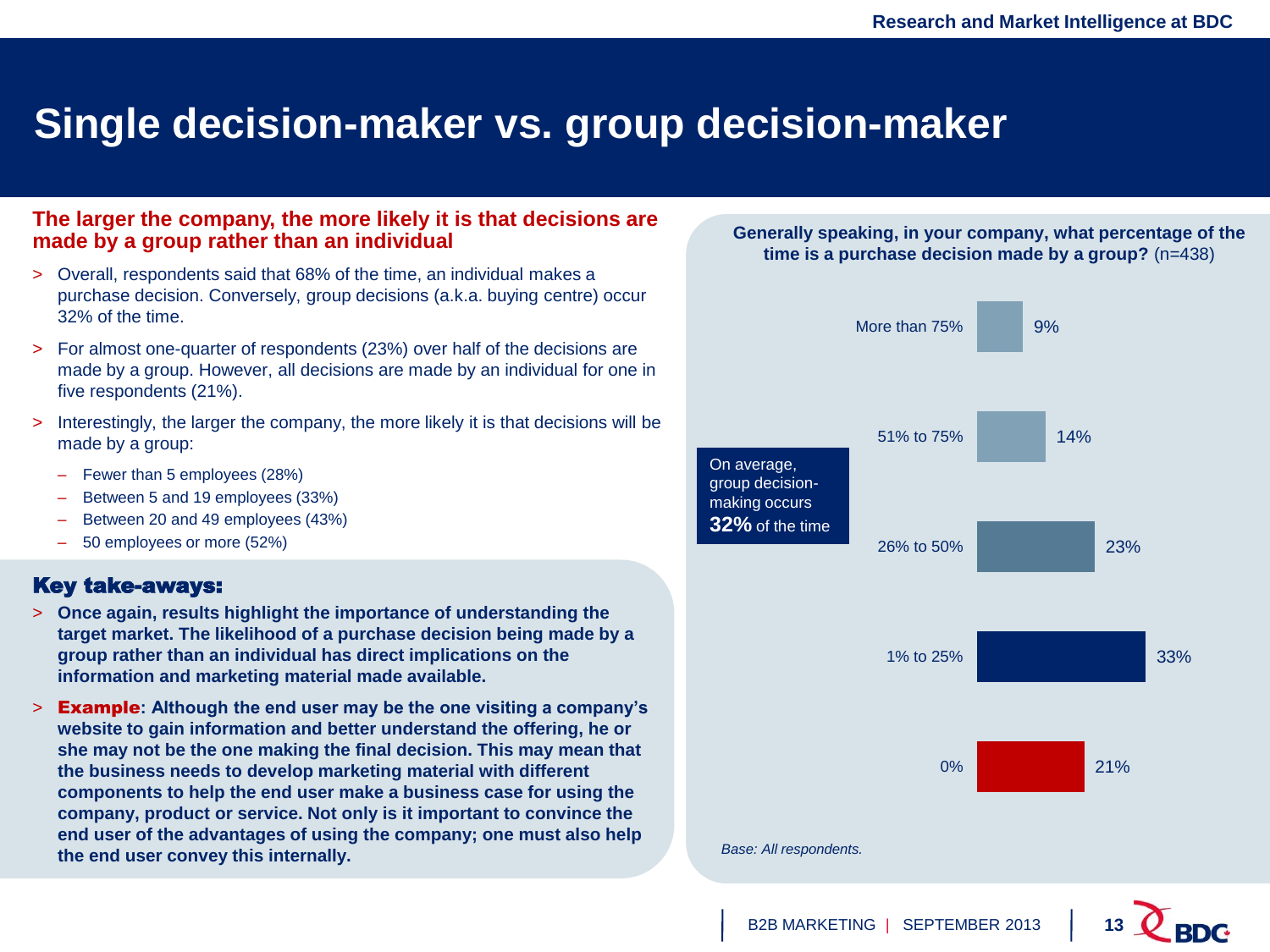### **Brand or name of a supplier as a decision factor**

#### **The brand or name of a supplier tends to be more important in relation to technological devices and components, equipment and machinery, and financial services**

- > Roughly three out of five respondents (59%) consider the brand or name of a supplier as a decision factor when shopping for **technological devices** and components, such as hardware, software and telephones.
- > This is also the case for such **financial services** as banking and insurance (57%), and **equipment and machinery** (57%).
- > The proportion decreases to one-third of respondents in categories such as professional services (32%), and Internet and technological services (30%).
	- Companies with 50 or more employees (48%) are much more likely to consider the brand or name of a supplier as a decision factor when choosing a professional services provider. The fact that decisions are made by a group rather than an individual may partly explain this result.
- > Notably, **13%** of respondents indicated that **brand is never a decision factor** for them.

#### Key take-aways:

- > **Unless a B2B business offers technological devices, financial services, or equipment and machinery, the brand or name of a supplier is unlikely to be a critical component in the buyer's decision-making process.**
- > **This also means that businesses must highlight key differentiation points in their offering, since name alone will not suffice.**

#### **For what types of products or services does the brand/name of the supplier represent a decision factor for you?** Multiple answers allowed (n=431)



**Base: All respondents. Those who preferred not to answer were excluded from the** *calculation base.*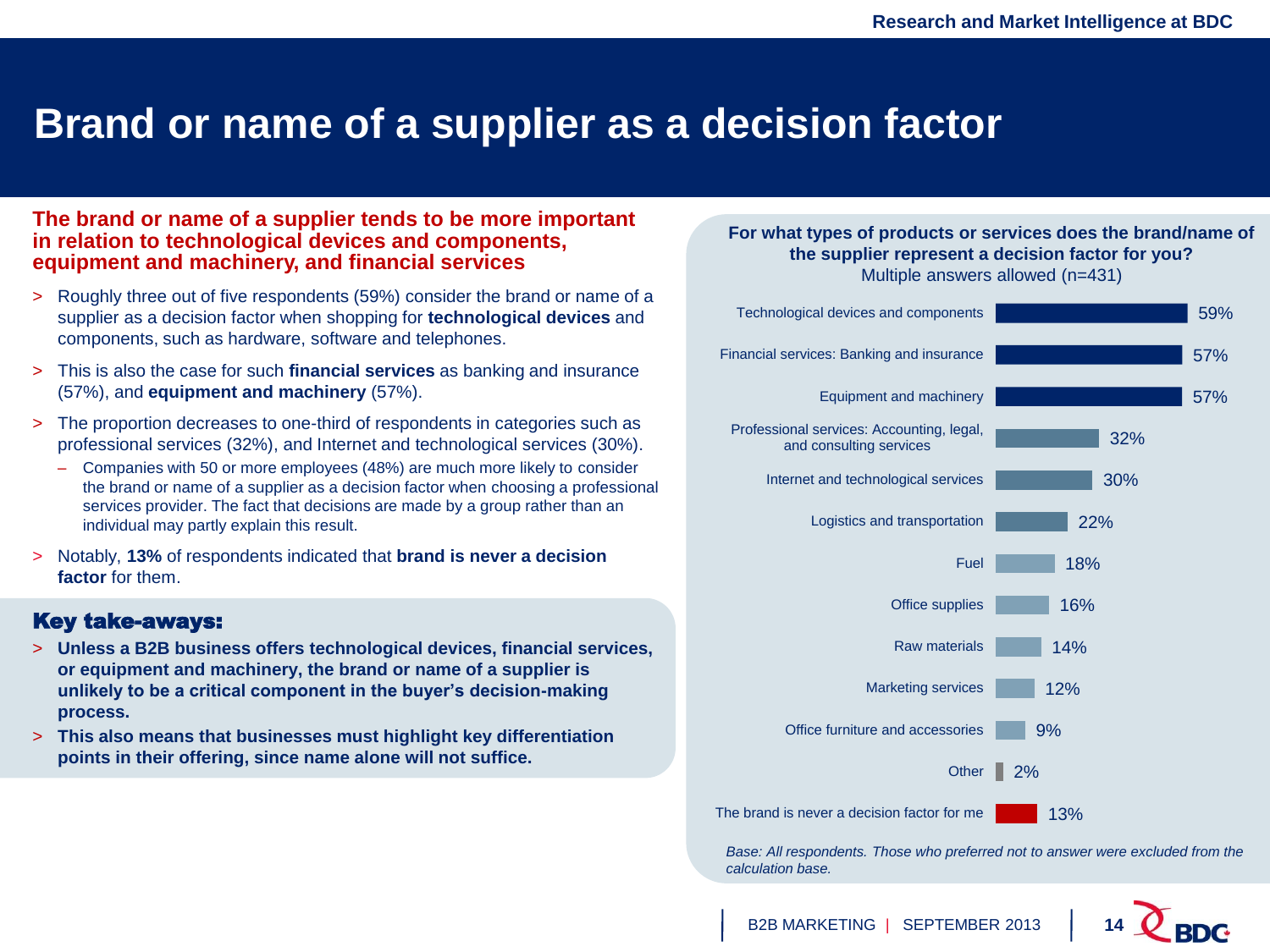# **Content development, tracking and conversion**

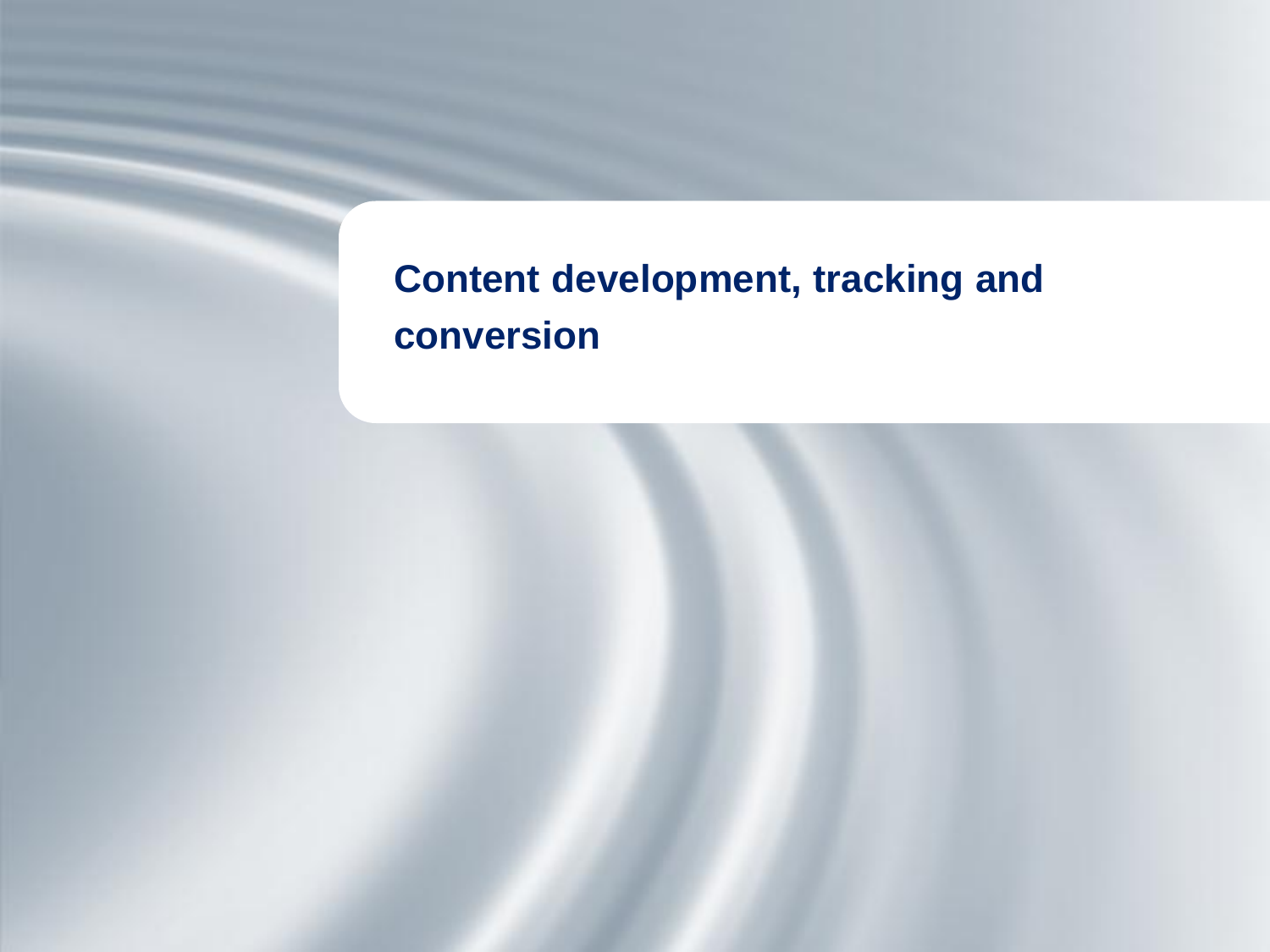### **Content development and social media**

#### **Most entrepreneurs help develop and manage content on their website and in social media**

- > **Company owners play an integral role in content development,** whether it be for the company's website (71%) or social media postings (70%).
	- There is a sharp contrast between businesses with fewer than 5 employees and those with 50 or more employees. In fact, 76% of owners of very small businesses participate in content development for the website versus 46% among firms with 50 or more employees. In terms of development of content for social media postings, the ratios are 80% versus 36%.
- > When it comes to **management** of the corporate website, 58% of owners play a role. They are even more involved in managing their social media presence (64%).
- > Once again, it is no surprise that we see a significant contrast and steady decline between very small firms and larger ones:
	- Owner involvement in corporate website management is more common in firms with fewer than 5 employees (68%) than in firms with 50 or more employees (29%). Owner involvement in social media management is also more common in firms with fewer than 5 employees (76%) than in firms with 50 or more employees (24%).
- > Interestingly, a relatively high proportion of businesses call on **external consultants or firms** to develop and manage their corporate online content, particularly in Quebec.

#### Key take-aways:

- > **Company owners often know more about the business than anyone else in the firm. However, as the company grows, the owner's time might be better invested elsewhere.**
- > **Assigning pertinent employees from different units (including the owner) to collaborate in developing content and postings should be part of a medium- to long-term strategy.**
- > **External consultants or firms can bring a fresh, timely perspective on these initiatives.**



**Involvement in the company's website**

**Base: Respondents who have a company website. Those who preferred not to** *answer were excluded from the calculation base.*

**Involvement in social media postings**



*Base: Respondents who use social media. Those who preferred not to answer were calculation base. excluded from the calculation base.*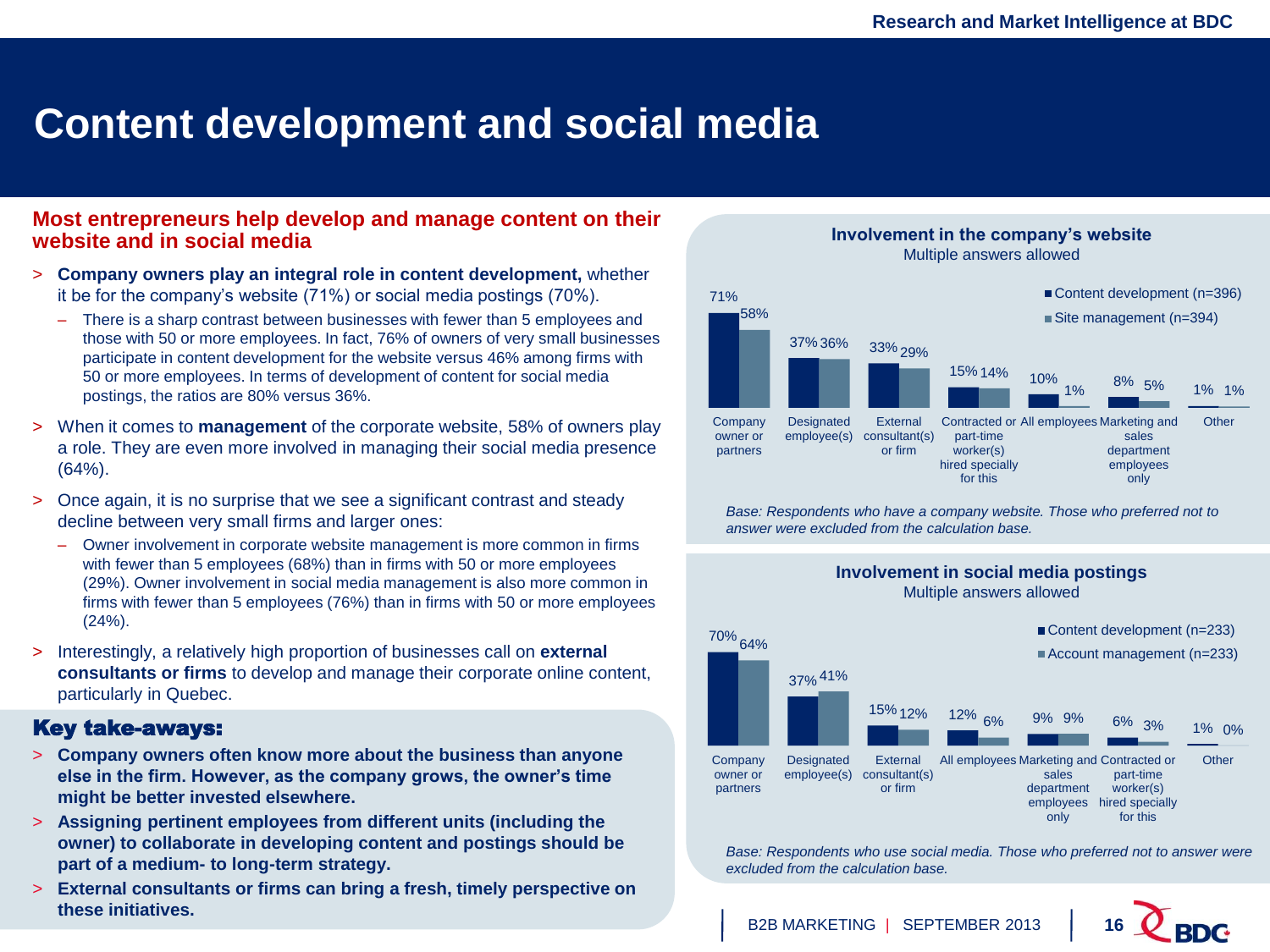#### **Online tracking**

#### **Over half of respondents track visits to their website**

- > The great thing about web analytics tools is that many of them are quite affordable. This may explain why they are equally common in small and large companies. However, only half of the respondents surveyed (53%) analyze the types of visitors who access their website. Many businesses could benefit from basic analytics.
- > Several tools (e.g., Google Analytics, Reinvigorate, KISSmetrics, Mint) can help companies track online visits. **These tools can provide invaluable insights** about the types of content and layout that resonate with website visitors.

#### Key take-away:

> **As mentioned earlier, online content is consumed by a large number of people. Not everyone can afford to conduct focus groups or usability testing to improve their website. Adding some analytics tools to the back end of a website can help any business improve its online presence.** 



**BDC has developed a comparison chart that can help you do a high-level analysis of some of the [free and low-cost](http://www.bdc.ca/EN/solutions/smart_tech/tech_advice/free_low_cost_applications/Pages/web_analytics_monitoring.aspx)  [web analytics tools available.](http://www.bdc.ca/EN/solutions/smart_tech/tech_advice/free_low_cost_applications/Pages/web_analytics_monitoring.aspx)** 



*answer were excluded from the calculation base. Due to rounding, the sum of the results may not equal 100%.*

B2B MARKETING | SEPTEMBER 2013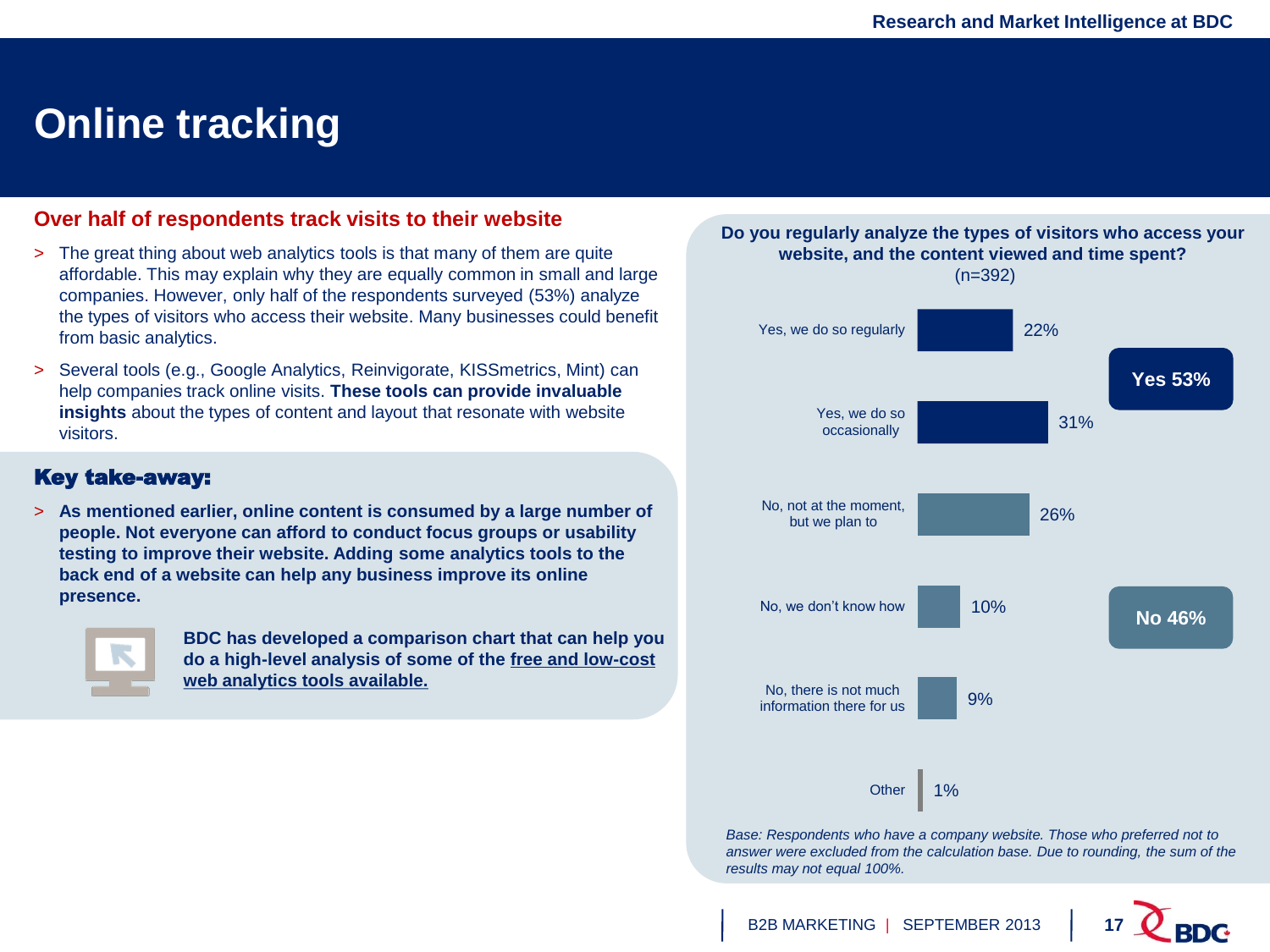#### **Influence of online presence**

#### **The virtual world has an influence on the real world!**

- > When asked to estimate the proportion of their clients who became customers as a result of their website or who were influenced by content available on the Internet, on average, respondents said that 30% of their clients became customers as a result of the company's online presence.
	- Although it is not statistically significant, it is interesting that firms with fewer than 5 employees said that one-third of their clients (33%) were influenced by online content. This percentage is larger than that of any other group.

#### Key take-aways:

- > **Fundamentally, the many elements that companies can use to market themselves can be categorized into two broad segments:** advertising **(initiatives for which one has to pay) and** publicity **(initiatives that can be free). It is important for a business to really understand what its clientele values, emphasize those aspects of the company and get others to do the same on its behalf.**
- > Example**:** *A business can pay for search engine optimization (SEO) services to help increase awareness of the company and make sure that potential clients can find it; this is an advertising expense. Once they find and access the company's website, potential clients may tentatively believe that the firm truly offers superior customer service and that its products are reliable. If this is important to them, they may want to verify the claim by reading statements about the company on blogs, on customer review sites and in the media—in other words, publicity. When advertising and publicity work in tandem, a business increases its chances of success.*

**In your opinion, what proportion of your clients became customers as a result of your website or were influenced by content available on the Internet (e.g., paid searches, SEO and the company website)?** (n=386)



**Base: All respondents. Those who preferred not to answer were excluded from the** *calculation base.*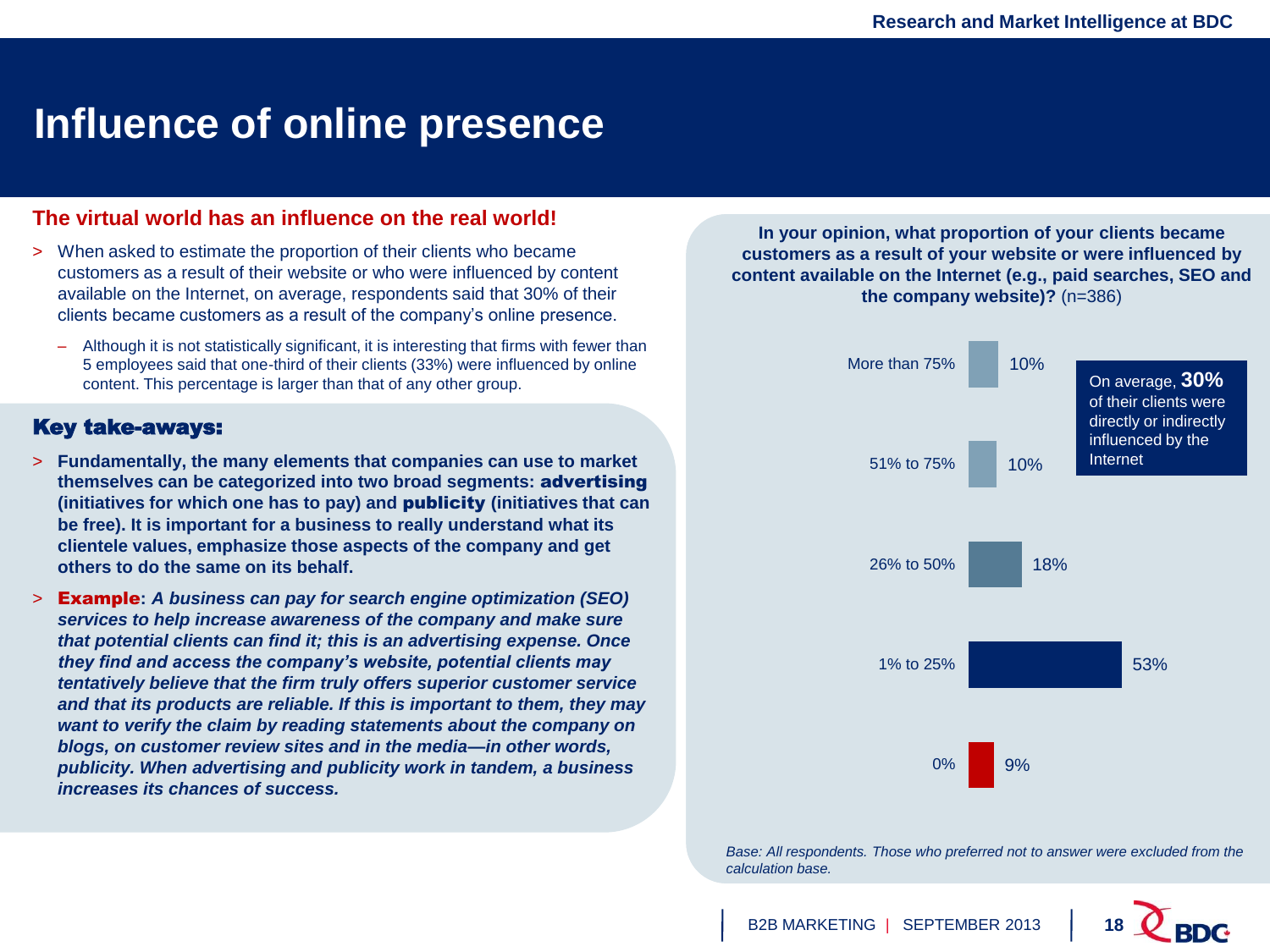#### **From potential customer to actual client and back**

#### **Understanding a company's strengths and weaknesses is critical to improving conversion rates**

- > The buying journey can be viewed as a funnel for one-time purchases or as a cycle of repeat purchases. A business must to try to excel during all four steps of the decision-making process to remain relevant and top of mind.
- > The **initial consideration process** is the step at which a company should try to raise awareness of, interest in, and knowledge of the company and its offering. Three out of 10 respondents (31%) believe that it is at this moment that they lose potential clients, because people can't find the firm or the company doesn't stand out from the crowd.
	- **Companies can use several techniques rooted in advertising and publicity to increase the likelihood of a potential customer moving to the next step. For example, they can improve their SEO positioning; target advertising rather than using a "spray and pray" approach; and leverage media by writing an article about the company and sending it to a local newspaper or trade magazine.**
- > The second broad step that a potential client goes through is the **active evaluation** of a company as a supplier or vendor. One quarter of respondents (26%) believe potential clients exclude them during this process. During this step, the company wants to convince potential clients that it is the right choice.
	- **To do so, a company must help potential clients match their wants and needs to its offering, and remove as much uncertainty as possible. To do so, the firm can encourage word-of-mouth referrals, invite influencers to blog about the company, have current customers post comments on review sites, enable product comparison on the company's website and provide a clear value-added proposition to differentiate the business.**

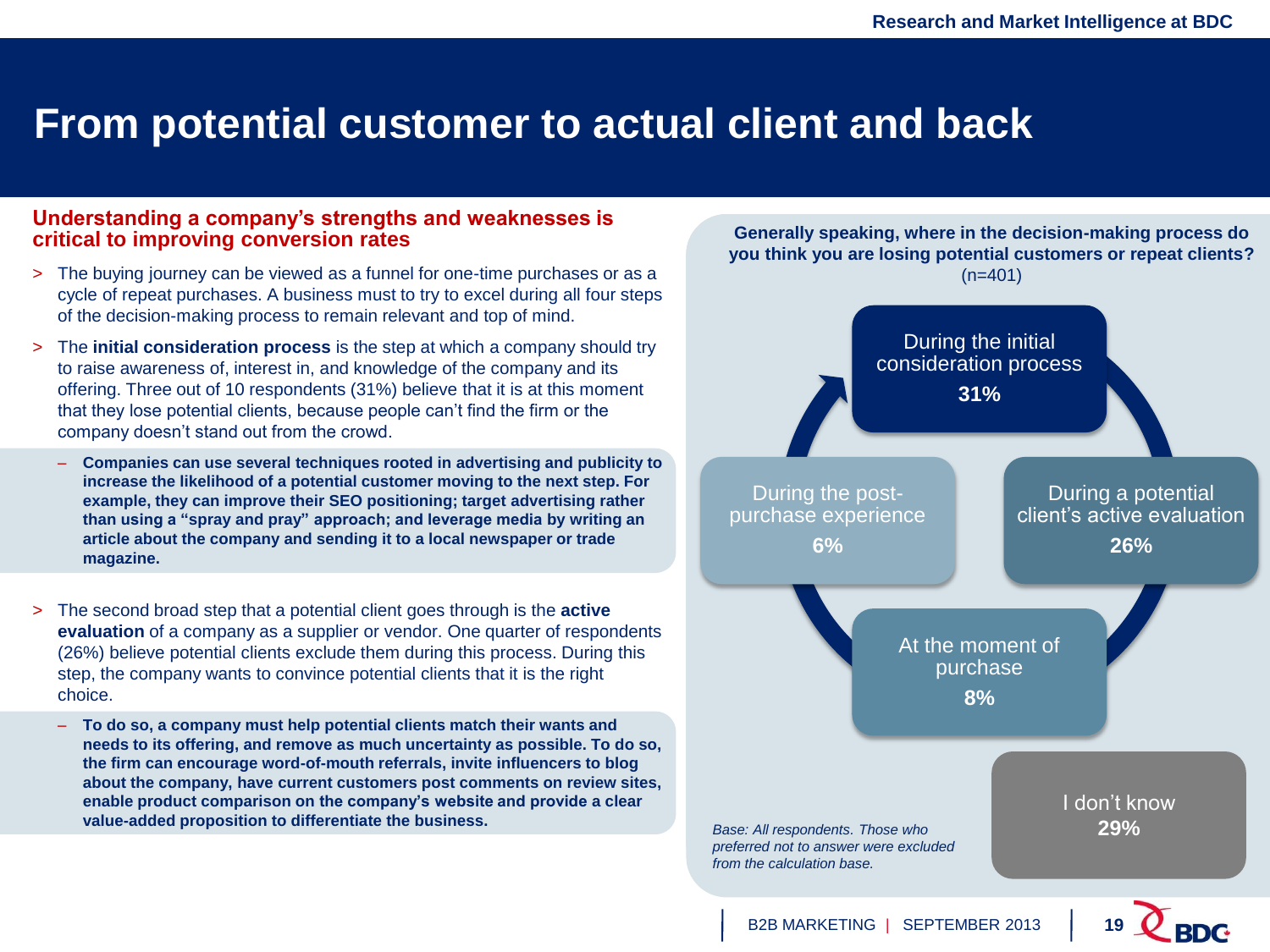### **From potential customer to actual client and back** (cont'd)

#### **The buying journey is not linear and potential clients may move back and forth**

- > The **moment of purchase or order** is the target! The good news is that fewer than 1 in 10 respondents (8%) believe that this is the point at which they are losing potential customers. If a company is not converting or closing the sale, it may need to revisit certain aspects of its price, product or promotion.
	- **For example, competing on price may not be the best strategy, since the client will switch to another vendor the next time if its price is lower. The key is to get potential clients to internalize the company's value proposition and buy into it. Offering credit can help sway certain customers. Free trial offers or money-back guarantees can also play an important part in convincing potential clients. If a company has a list of current clients who are willing to act as ambassadors, it may be a good idea to invite potential customers to reach out to them and discuss the offering and expertise.**
- > The **post-purchase experience** is as important as the actual sale. Most businesses operate in an environment where repeat purchases are possible. Repeat purchases and increased share of wallet are often perceived as holy grails. The post-purchase experience is what strengthens a brand and helps build a reputation. Very few respondents believe they are losing their clients at this stage (6%)
	- **Once again, it is important for a company to try to leverage word of mouth and overall publicity. Furthermore, it is critical to survey clients on their overall experience with all facets of the business. Gathering information, analyzing it and acting on it is key. It is a good idea to listen to what is being said about the company, product or service, online and offline. Whenever possible, a business should proactively address those issues and complaints.**
- > Three out of 10 respondents (29%) were **unable** to pinpoint the moment when they are losing customers.

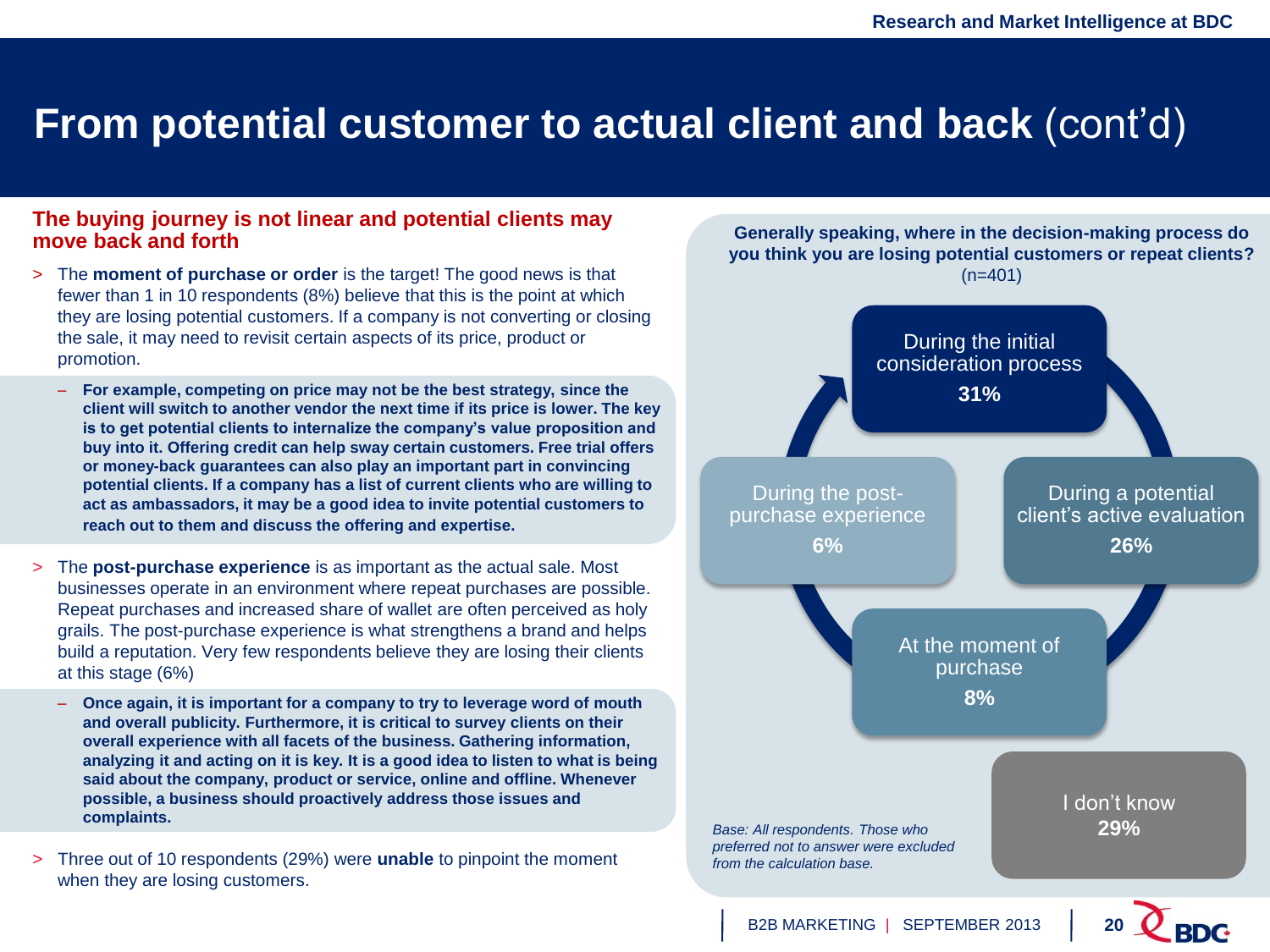### **Integrated marketing campaign post-mortem**

#### **Many business leaders could get a better return on their investment in B2B marketing activities**

- > Overall, two out of five respondents (41%) said that they **conduct a postmortem** of their marketing initiatives.
- > Intuitively, business leaders may know what works and what does not. However, taking the time to really evaluate all of their marketing initiatives based on pre-set goals, objectives and metrics may yield a different picture.
- > Taking the time to gather all of the parties involved in the various marketing initiatives helps in a number of ways:
	- Showing that a company values the input of the individuals involved in its marketing initiatives can increase overall engagement.
	- These individuals may have some insights that have not been captured anywhere else.
	- These meetings often lead to new ideas. They can certainly help firms develop best practices and lessons learned that can improve future efforts.

#### Key take-aways:

- > **An annual marketing plan is more than a nice-to-have item. Clearly defining objectives and metrics to measure performance helps companies craft better strategies and tactics to reach pre-set goals.**
- > **To continuously improve and increase return on investment, it is invaluable to conduct quarterly or biannual meetings to review actual figures versus forecasts.**

**Do you conduct a comprehensive post-mortem of each integrated marketing campaign (i.e., all marketing and sales initiatives) to extract best practices, lessons learned and process improvements?** (n=427)



**Base: All respondents. Those who preferred not to answer were excluded from the** *calculation base.*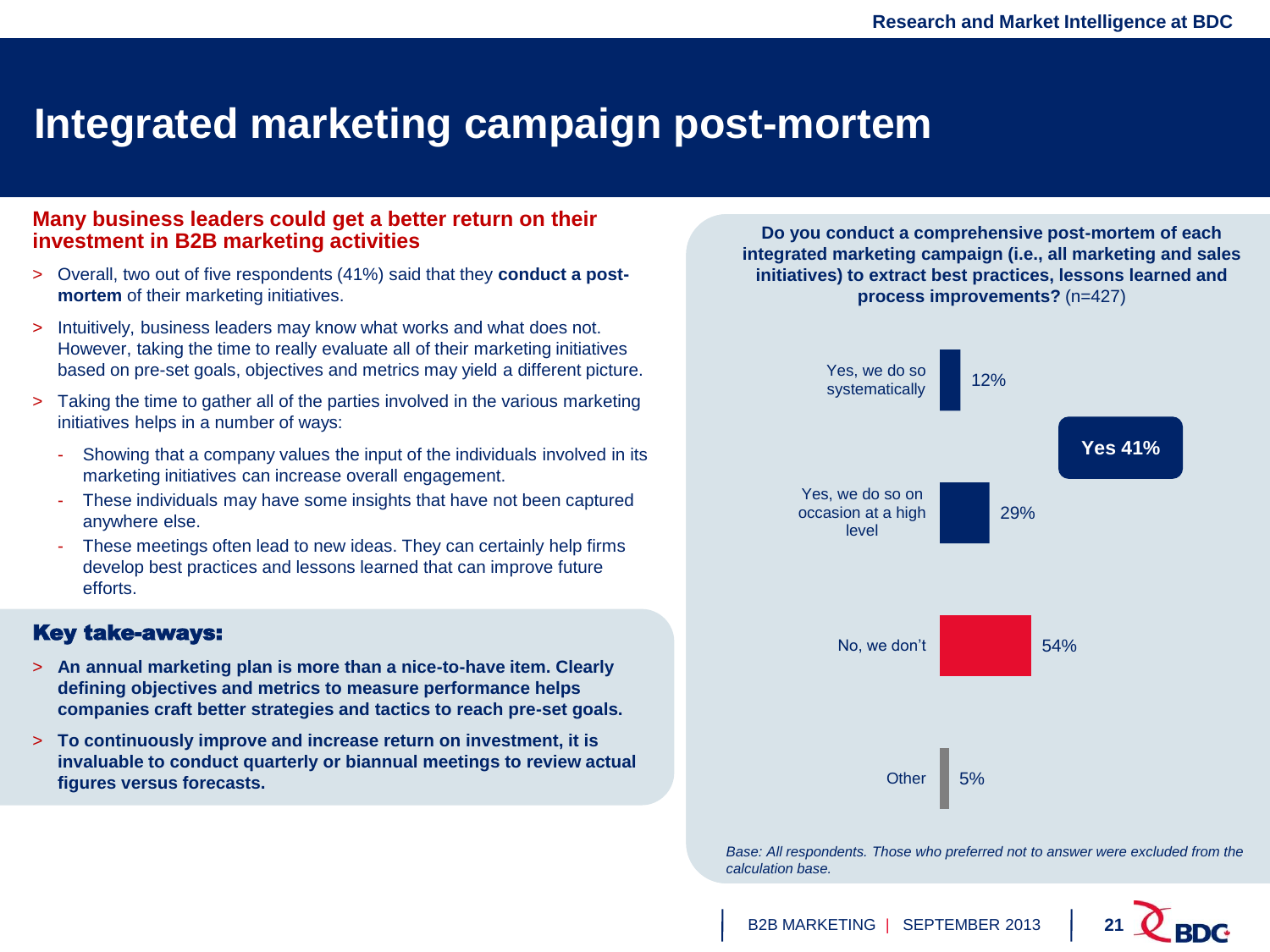# **Online activities**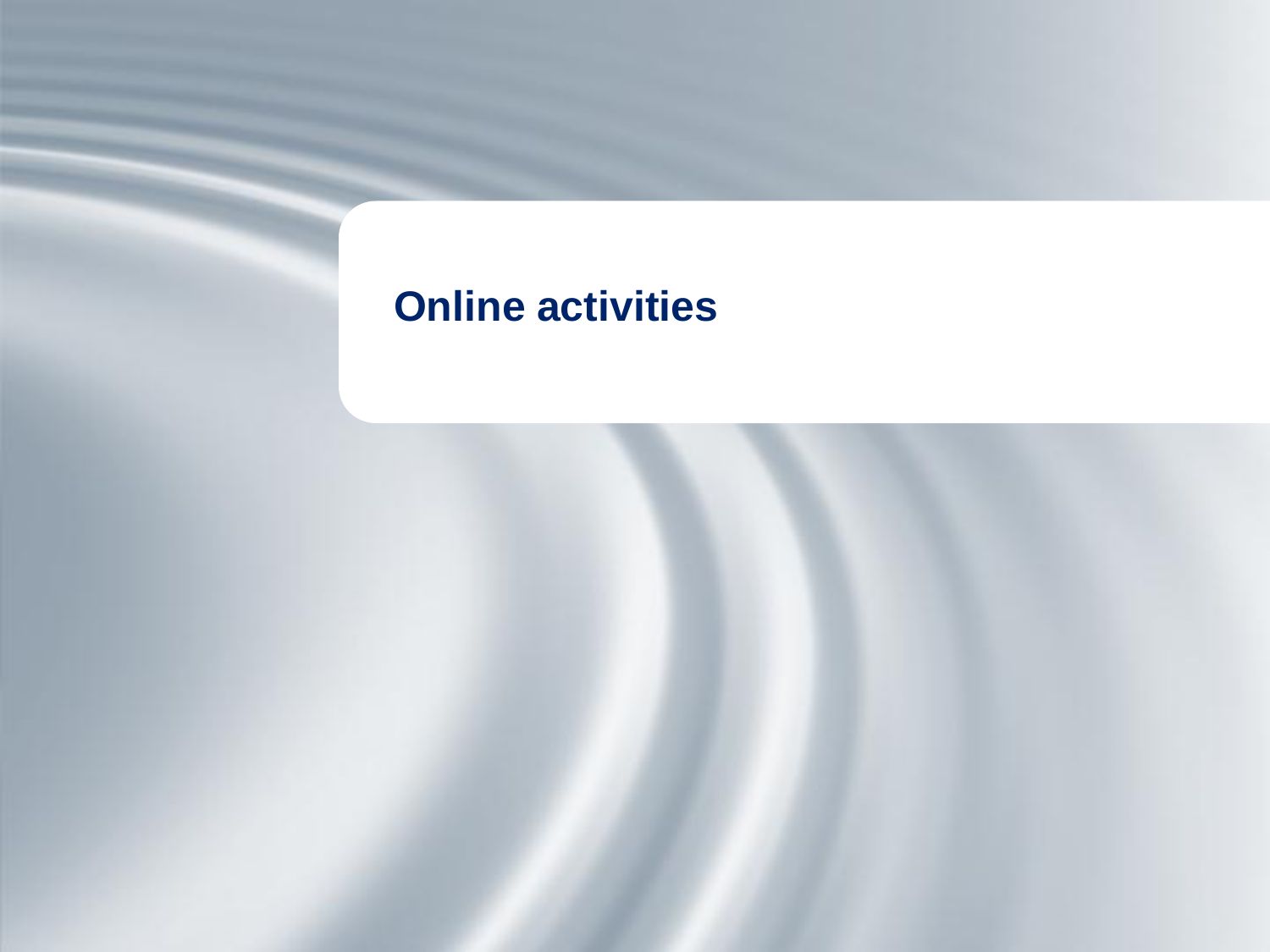#### **Customer online activities**

#### **Certain industry sectors are clearly more receptive to ecommerce**

- > Ecommerce is expected to continue growing in the coming years. The results of this survey clearly show that certain industry sectors are more receptive than others to ecommerce.
- > As technology progresses and matures, customers may feel more at ease conducting online transactions. The table on the following page does, however, serve as a good benchmark for understanding the current state of affairs and future potential.
- > Here are a few **statistical differences** worth noting:
	- Respondents in **professional, scientific and technical services** are more likely than other respondents to conduct online transactions (searching, ordering and paying) pertaining to Internet and technological services.
	- Companies with **5 to 20 employees** are significantly more likely to order and pay online for office supplies as well as office furniture and accessories.
	- Companies with **20 to 49 employees** are significantly more likely to order logistics and transportation services online.

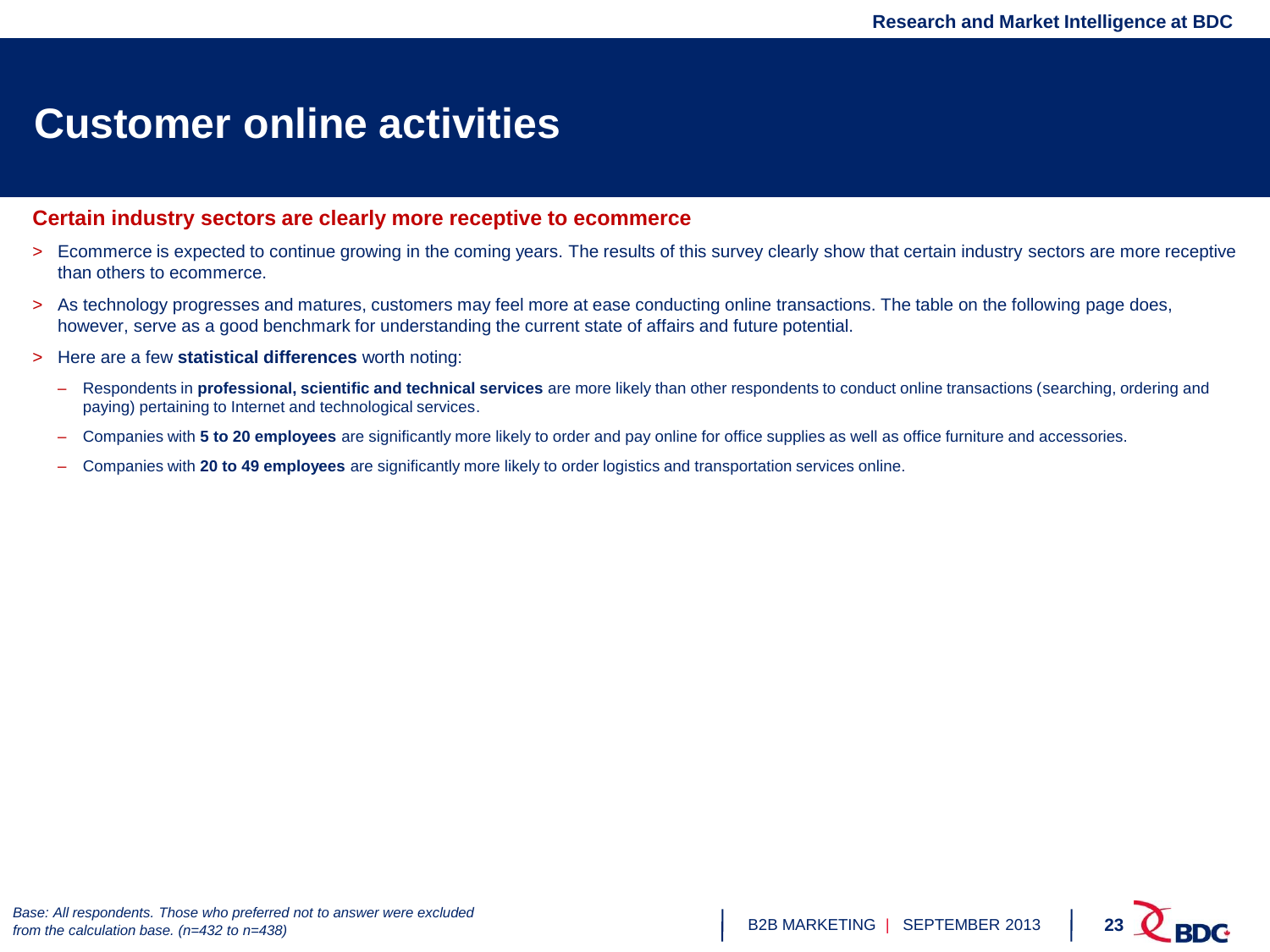### **Customer online activities (cont'd)**

|                                                                               | <b>Search online</b> | <b>Order online</b> | Pay online | Do not search,<br>order or pay<br>online | Not applicable |
|-------------------------------------------------------------------------------|----------------------|---------------------|------------|------------------------------------------|----------------|
| Technological devices and components: Hardware,<br>software, telephones, etc. | 77%                  | 41%                 | 36%        | 17%                                      | 3%             |
| Equipment and machinery                                                       | 72%                  | 21%                 | 17%        | 17%                                      | 10%            |
| Internet and technological services                                           | 67%                  | 31%                 | 31%        | 20%                                      | 5%             |
| Office furniture and accessories                                              | 67%                  | 29%                 | 16%        | 23%                                      | 6%             |
| Office supplies                                                               | 62%                  | 55%                 | 38%        | 23%                                      | 3%             |
| Marketing and printing services                                               | 49%                  | 27%                 | 20%        | 36%                                      | 9%             |
| Logistics and transportation                                                  | 44%                  | 20%                 | 13%        | 27%                                      | 24%            |
| Financial services: Banking and insurance                                     | 40%                  | 14%                 | 20%        | 42%                                      | 8%             |
| <b>Raw materials</b>                                                          | 37%                  | 17%                 | 12%        | 23%                                      | 35%            |
| Professional services: Accounting, legal and consulting<br>services           | 32%                  | 3%                  | 5%         | 52%                                      | 15%            |

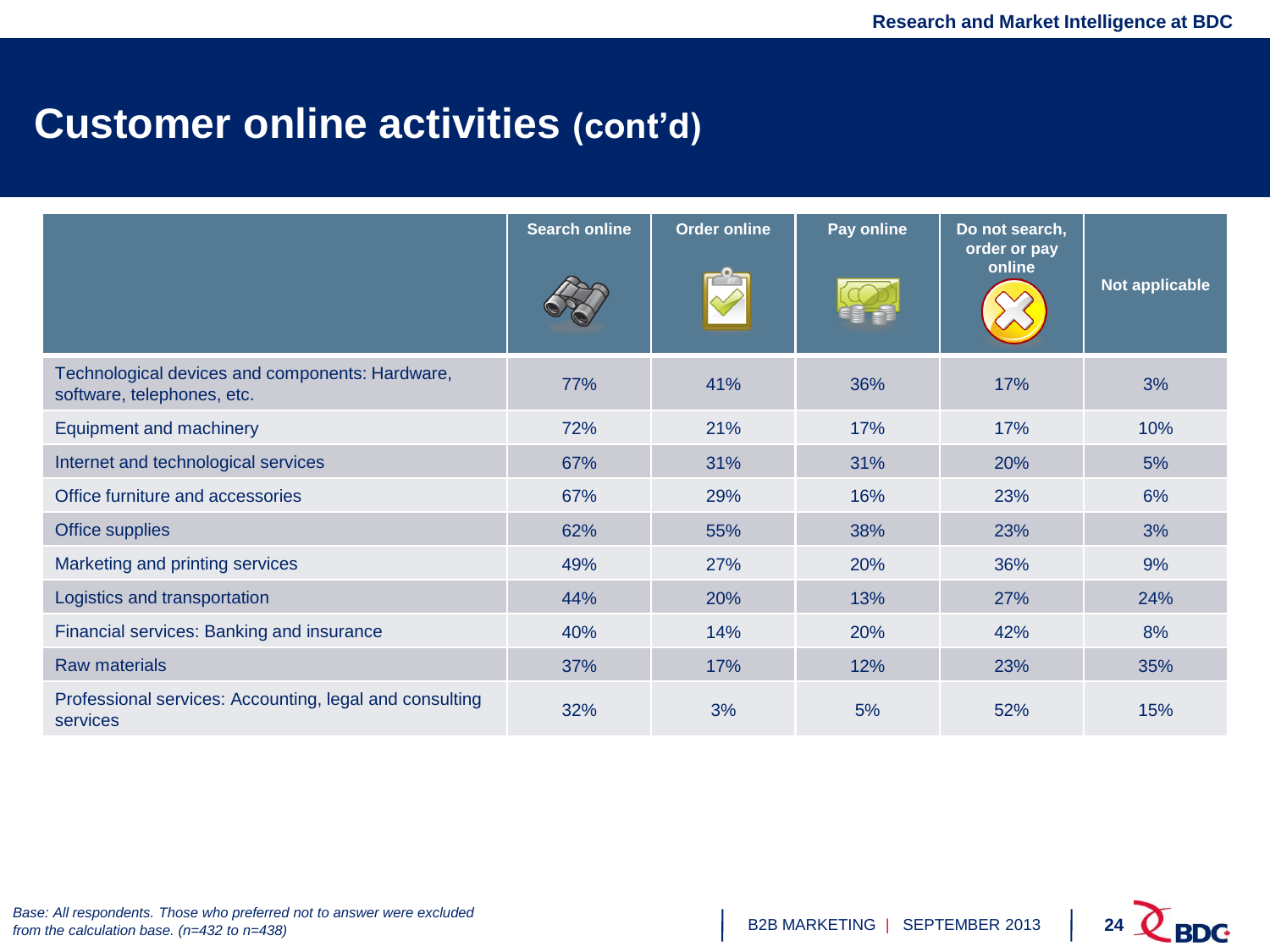# **Respondent profile**

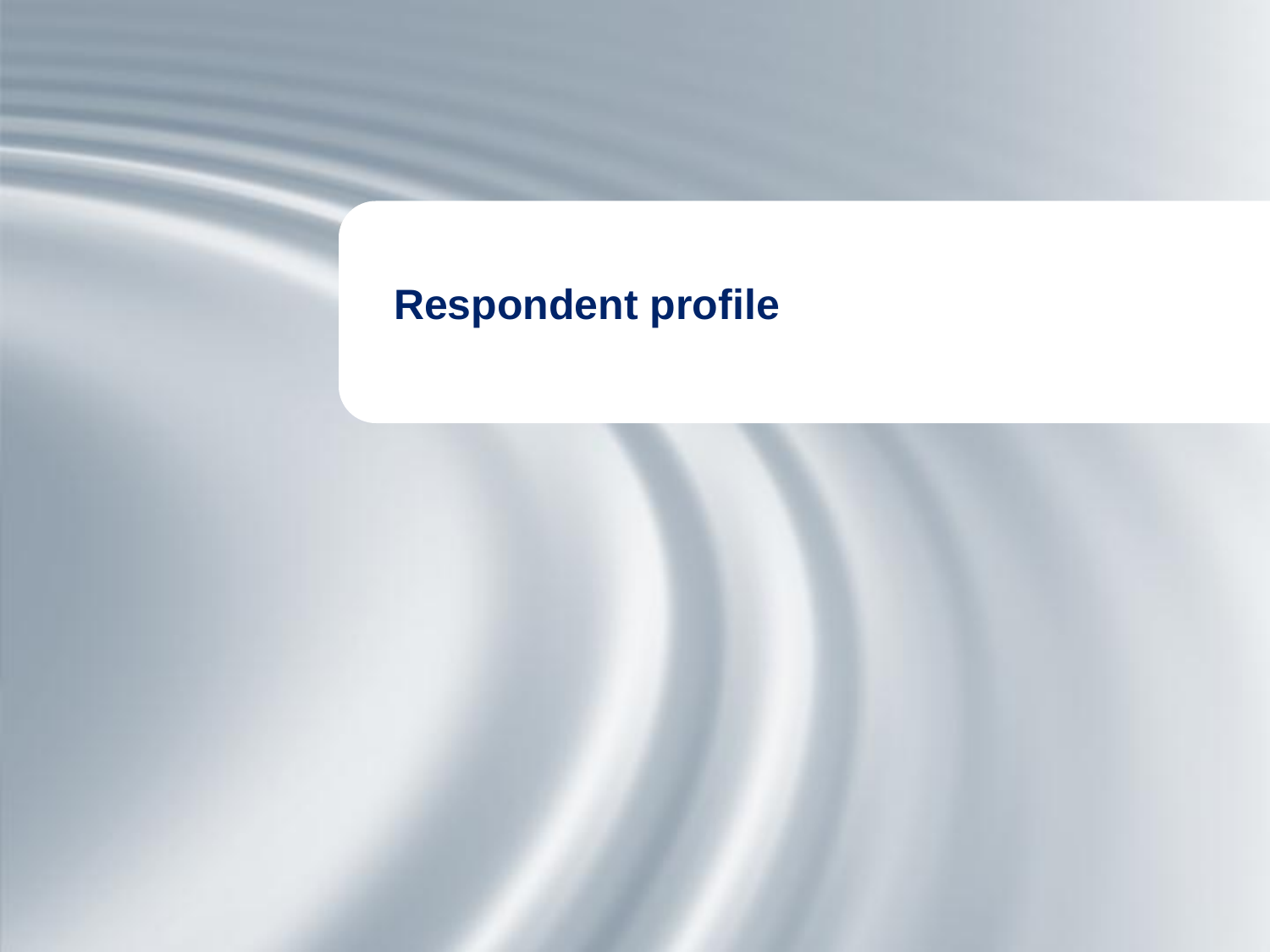#### **Respondent profile: Business**

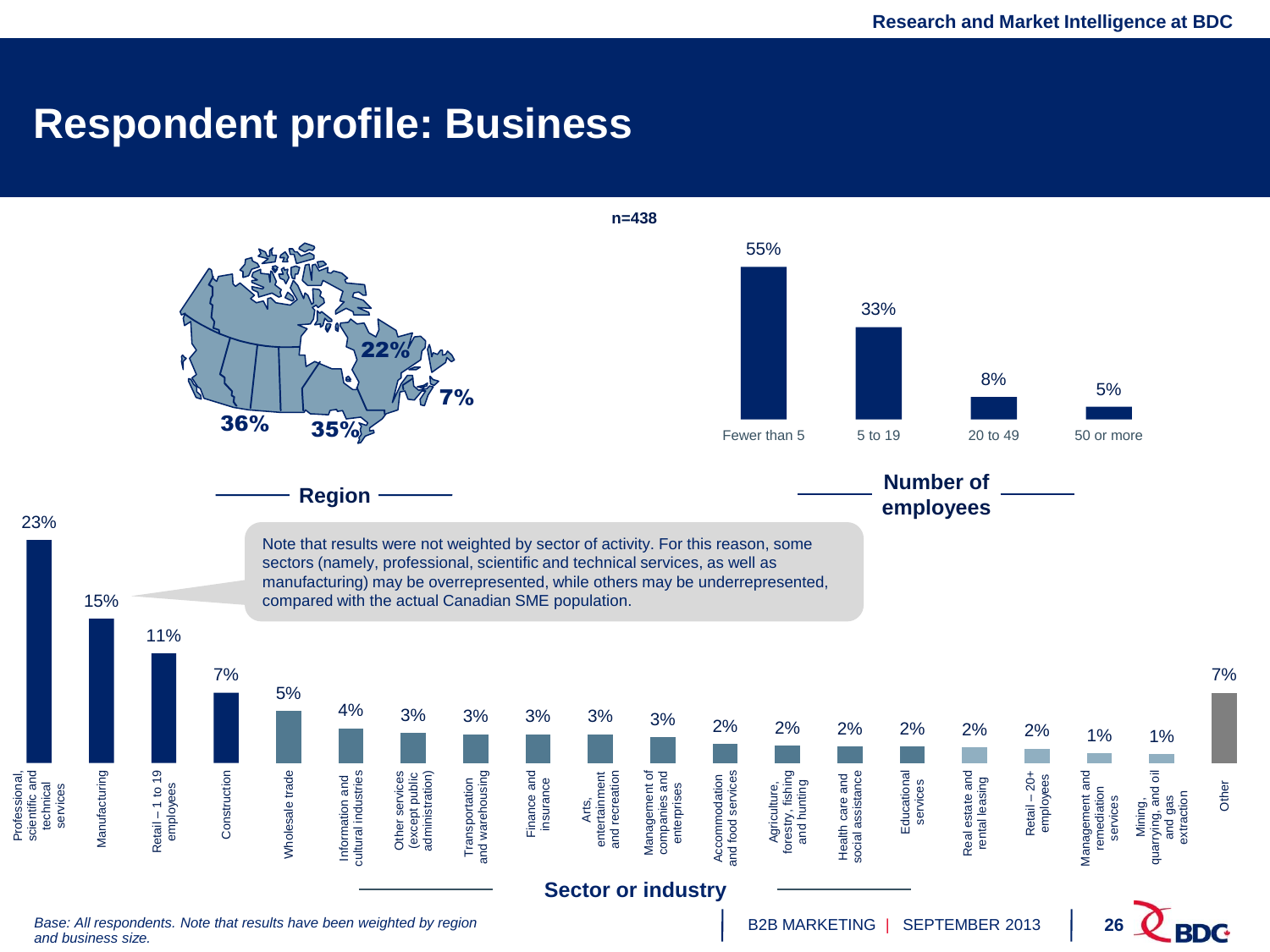### **Respondent profile: Online activities**



**Online activities**

*\* Although one may intuitively think that a business has either a transactional or a non-transactional website, these two aspects may not be mutually exclusive. For example, some businesses have two separate websites: a corporate website and a second website for online transactions. We calculated that 86% of respondents have a website by combining the numbers of people who said their firm has a transactional* **or** *a non-transactional website.*

*Base: All respondents.*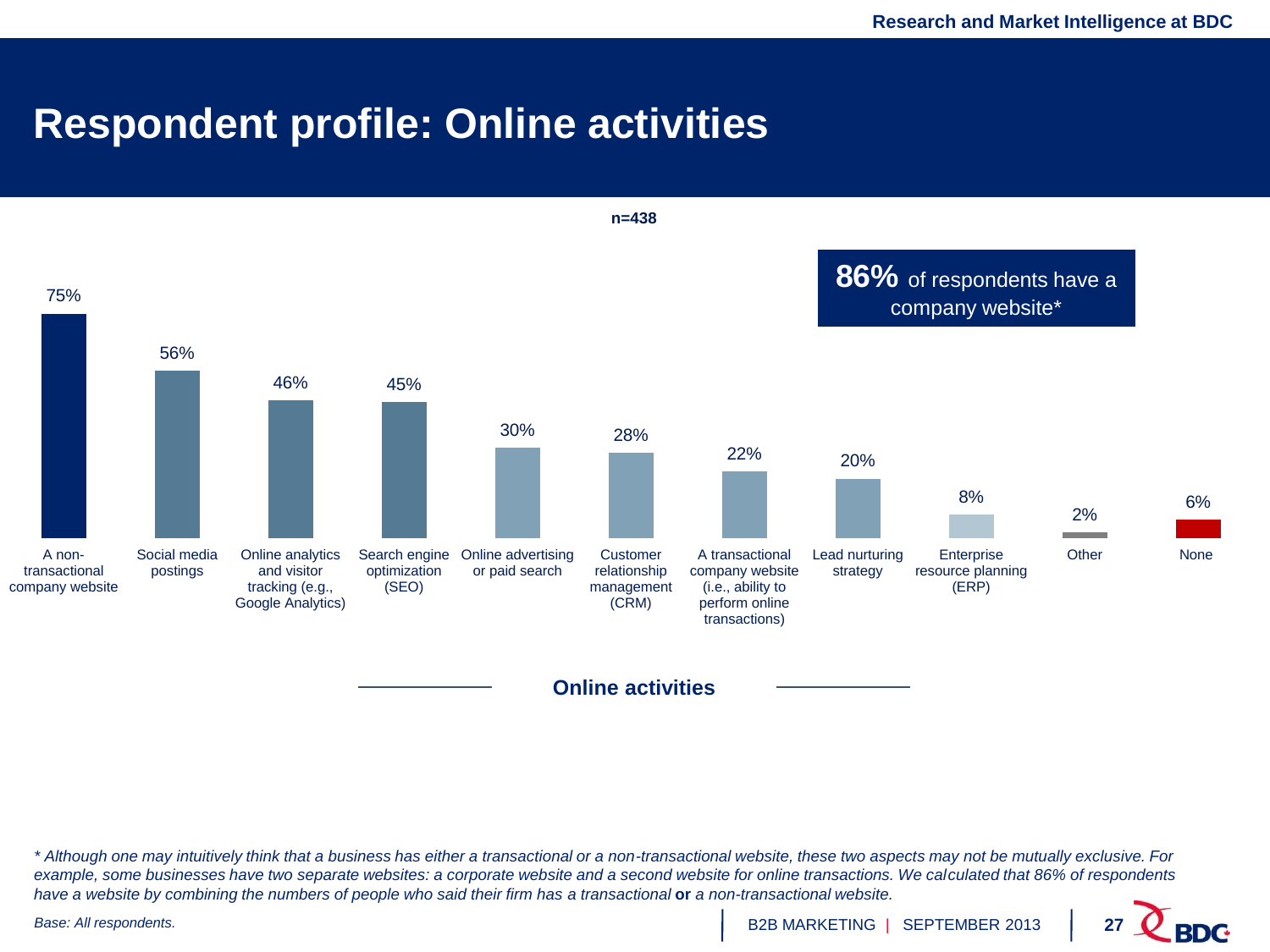# **Appendix**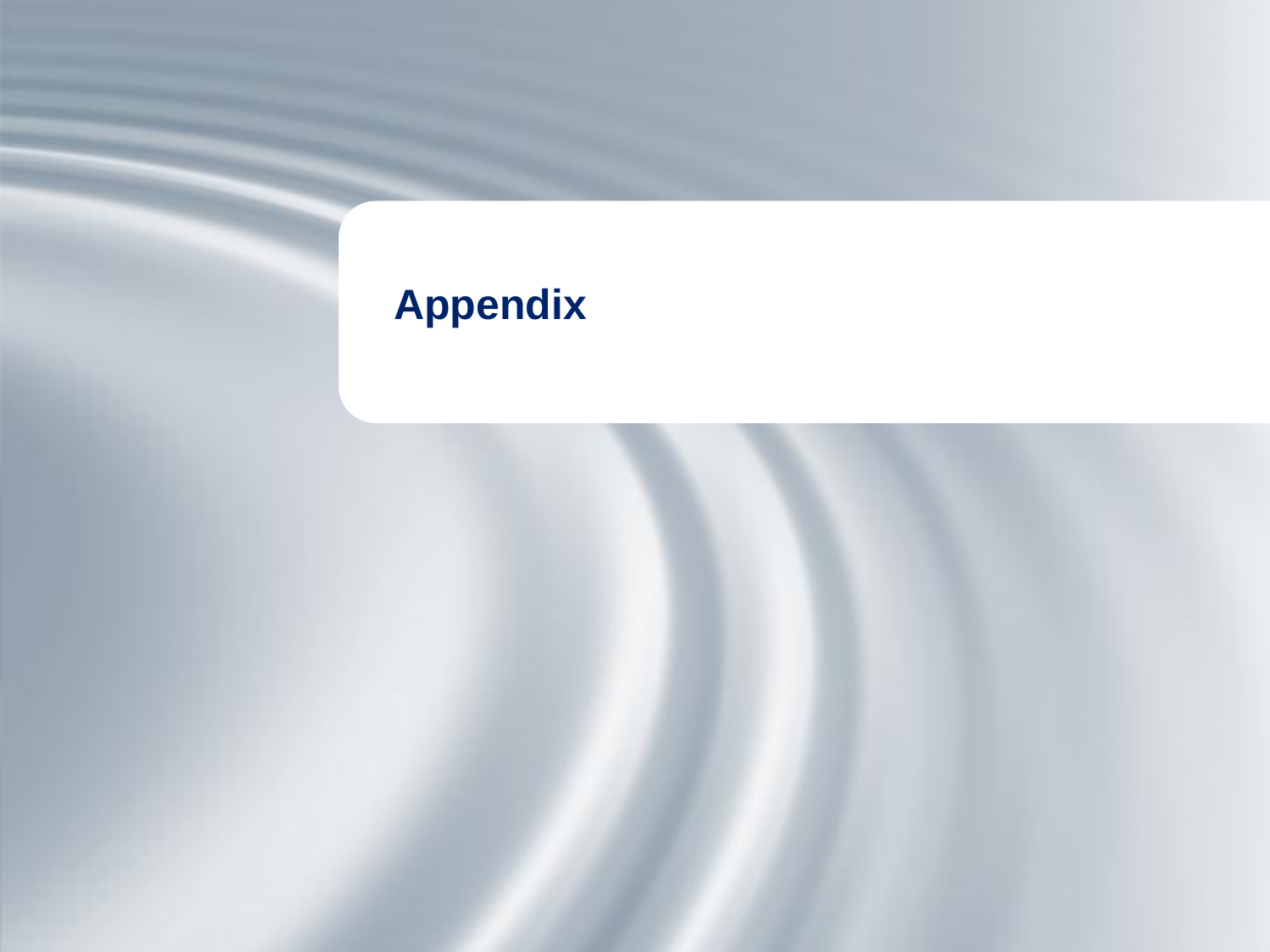### **Go-to sources of information**

*As a business leader, what are your go-to sources when seeking information about a product, service or company? Multiple answers allowed.*

|                                                               | <b>Total</b><br>$(n=438)$ | <b>Atlantic</b><br><b>Canada</b><br>$(n=47)$ | <b>Quebec</b><br>$(n=112)$ | <b>Ontario</b><br>$(n=125)$ | <b>Western</b><br><b>Canada</b><br>$(n=154)$ |
|---------------------------------------------------------------|---------------------------|----------------------------------------------|----------------------------|-----------------------------|----------------------------------------------|
| Internet search engines                                       | 87%                       | 85%                                          | 79%                        | 91%                         | 89%                                          |
| <b>Company websites</b>                                       | 81%                       | 74%                                          | 87%                        | 78%                         | 81%                                          |
| Business network (for instance, contacts and<br>associations) | 61%                       | 63%                                          | 58%                        | 64%                         | 59%                                          |
| Employees or business partners                                | 44%                       | 46%                                          | 42%                        | 42%                         | 46%                                          |
| Magazines (industry or business-related magazines)            | 38%                       | 36%                                          | 34%                        | 32%                         | 47%                                          |
| <b>Trade shows</b>                                            | 33%                       | 36%                                          | 29%                        | 35%                         | 33%                                          |
| <b>Friends and family</b>                                     | 23%                       | 35%                                          | 15%                        | 20%                         | 27%                                          |
| <b>Customer review sites</b>                                  | 22%                       | 24%                                          | 13%                        | 22%                         | 26%                                          |
| Social media                                                  | 20%                       | 21%                                          | 21%                        | 23%                         | 17%                                          |
| <b>Competitors</b>                                            | 20%                       | 28%                                          | 23%                        | 14%                         | 22%                                          |
| Newspaper (print or online)                                   | 15%                       | 17%                                          | 21%                        | 7%                          | 17%                                          |
| <b>Business directories</b>                                   | 13%                       | 16%                                          | 8%                         | 10%                         | 19%                                          |
| <b>Blogs</b>                                                  | 9%                        | 8%                                           | 12%                        | 11%                         | 7%                                           |
| Colleges and universities                                     | 4%                        | 13%                                          | 7%                         | 4%                          | 1%                                           |
| Other                                                         | 4%                        | 0%                                           | 4%                         | 3%                          | 6%                                           |

*Base: All respondents. Numbers in red and green highlight statistically significant differences between sub-groups.* 

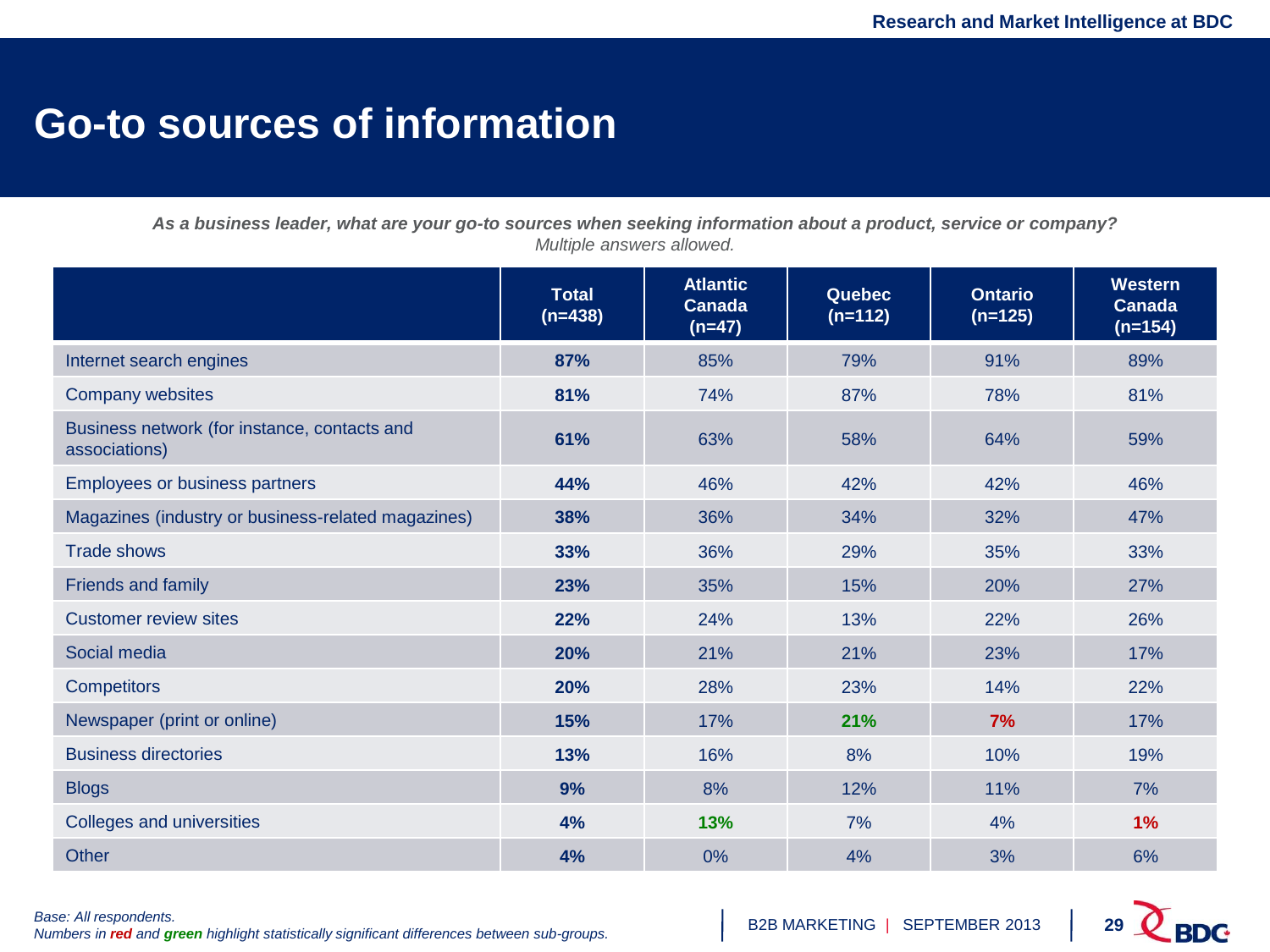### **Go-to sources of information** (cont'd)

*As a business leader, what are your go-to sources when seeking information about a product, service or company? Multiple answers allowed.*

|                                                               | <b>Total</b><br>$(n=438)$ | Fewer than 5<br>employees<br>$(n=145)$ | 5 to 19<br>employees<br>$(n=171)$ | 20 to 49<br>employees<br>$(n=69)$ | 50 or more<br>employees<br>$(n=53)$ |
|---------------------------------------------------------------|---------------------------|----------------------------------------|-----------------------------------|-----------------------------------|-------------------------------------|
| Internet search engines                                       | 87%                       | 90%                                    | 86%                               | 80%                               | 83%                                 |
| Company websites                                              | 81%                       | 79%                                    | 82%                               | 87%                               | 82%                                 |
| Business network (for instance, contacts and<br>associations) | 61%                       | 59%                                    | 63%                               | 59%                               | 66%                                 |
| Employees or business partners                                | 44%                       | 40%                                    | 48%                               | 47%                               | 42%                                 |
| Magazines (industry or business-related magazines)            | 38%                       | 44%                                    | 29%                               | 37%                               | 43%                                 |
| <b>Trade shows</b>                                            | 33%                       | 28%                                    | 34%                               | 46%                               | 51%                                 |
| <b>Friends and family</b>                                     | 23%                       | 25%                                    | 20%                               | 23%                               | 13%                                 |
| <b>Customer review sites</b>                                  | 22%                       | 23%                                    | 22%                               | 20%                               | 8%                                  |
| Social media                                                  | 20%                       | 22%                                    | 19%                               | 17%                               | 13%                                 |
| <b>Competitors</b>                                            | 20%                       | 19%                                    | 21%                               | 22%                               | 17%                                 |
| Newspaper (print or online)                                   | 15%                       | 15%                                    | 12%                               | 16%                               | 24%                                 |
| <b>Business directories</b>                                   | 13%                       | 13%                                    | 12%                               | 16%                               | 12%                                 |
| <b>Blogs</b>                                                  | 9%                        | 10%                                    | 10%                               | 4%                                | 6%                                  |
| Colleges and universities                                     | 4%                        | 4%                                     | 3%                                | 3%                                | 8%                                  |
| <b>Other</b>                                                  | 4%                        | 6%                                     | 1%                                | 0%                                | 2%                                  |

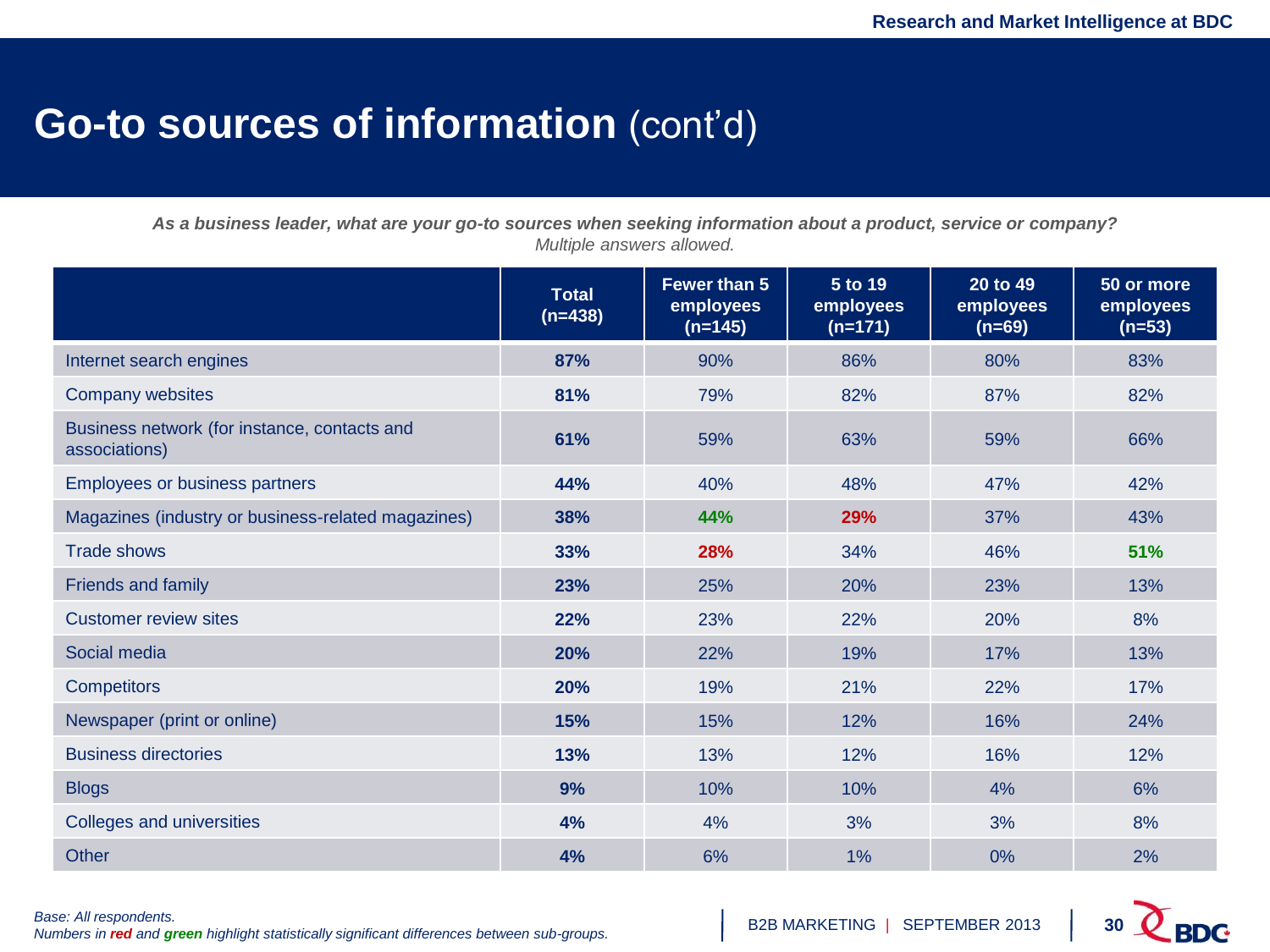### **Most influential sources of information**

*What are the top three most influential sources when seeking information about a product, service or company? Maximum of three answers allowed.*

|                                                               | <b>Total</b><br>$(n=438)$ | <b>Atlantic</b><br><b>Canada</b><br>$(n=47)$ | <b>Quebec</b><br>$(n=112)$ | <b>Ontario</b><br>$(n=125)$ | <b>Western</b><br><b>Canada</b><br>$(n=154)$ |
|---------------------------------------------------------------|---------------------------|----------------------------------------------|----------------------------|-----------------------------|----------------------------------------------|
| <b>Company websites</b>                                       | 69%                       | 62%                                          | 76%                        | 67%                         | 68%                                          |
| Business network (for instance, contacts and<br>associations) | 61%                       | 59%                                          | 56%                        | 58%                         | 66%                                          |
| Employees or business partners                                | 36%                       | 28%                                          | 37%                        | 35%                         | 39%                                          |
| <b>Customer review sites</b>                                  | 25%                       | 13%                                          | 17%                        | 35%                         | 21%                                          |
| <b>Trade shows</b>                                            | 19%                       | 23%                                          | 18%                        | 21%                         | 17%                                          |
| Magazines (industry or business-related magazines)            | 18%                       | 11%                                          | 22%                        | 16%                         | 19%                                          |
| Social media and online communities                           | 18%                       | 26%                                          | 14%                        | 19%                         | 17%                                          |
| <b>Friends and family</b>                                     | 13%                       | 34%                                          | 10%                        | 11%                         | 13%                                          |
| <b>Competitors</b>                                            | 11%                       | 15%                                          | 12%                        | 11%                         | 11%                                          |
| Newspaper (print or online)                                   | 4%                        | 5%                                           | 10%                        | 3%                          | 2%                                           |
| <b>Blogs</b>                                                  | 4%                        | 2%                                           | 4%                         | 4%                          | 3%                                           |
| Colleges and universities                                     | 2%                        | 4%                                           | 3%                         | 0%                          | 2%                                           |
| <b>Other</b>                                                  | 3%                        | 0%                                           | 2%                         | 3%                          | 4%                                           |

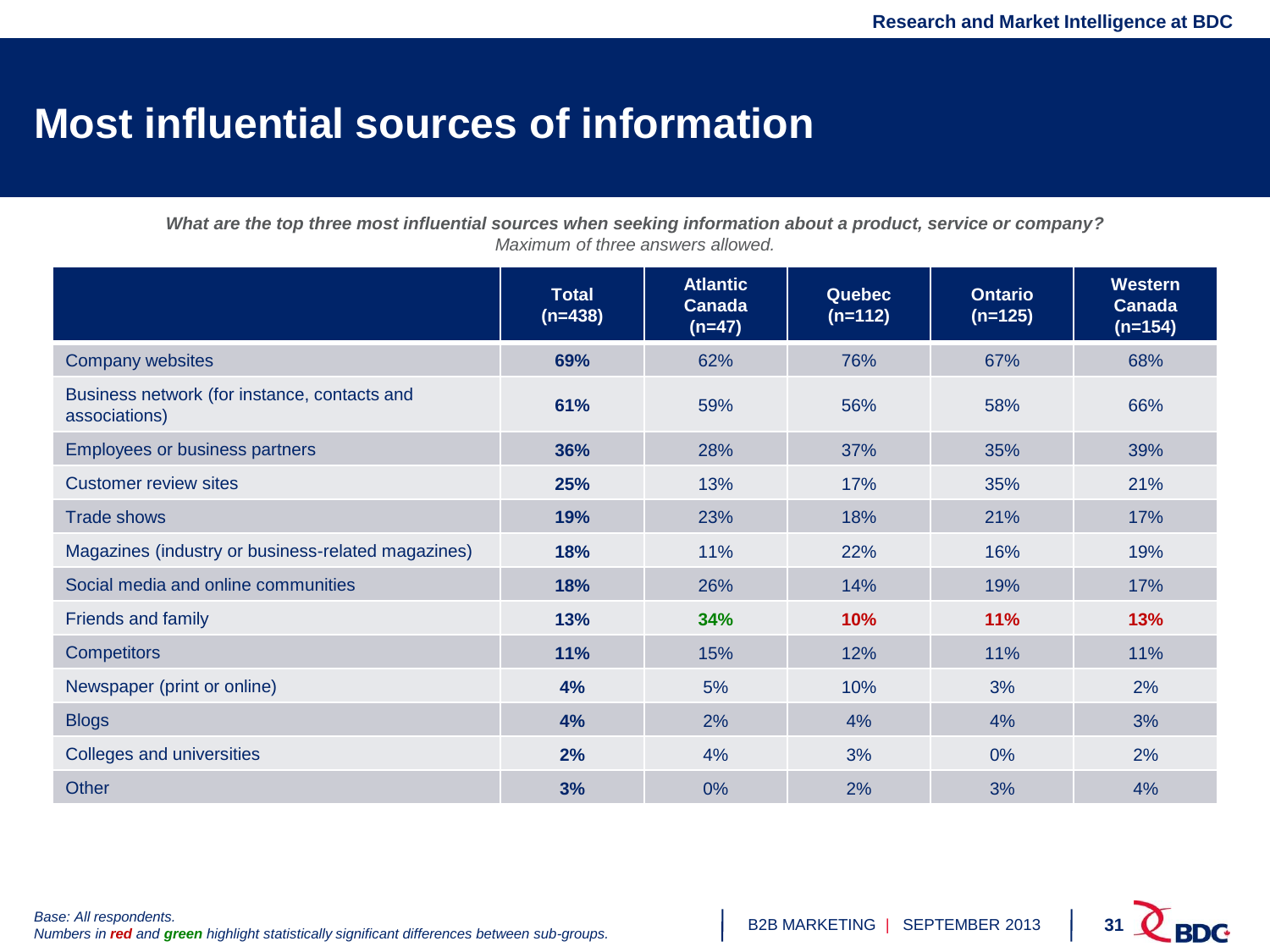### **Most influential sources of information** (cont'd)

*What are the top three most influential sources when seeking information about a product, service or company? Maximum of three answers allowed.*

|                                                               | <b>Total</b><br>$(n=438)$ | Fewer than 5<br>employees<br>$(n=145)$ | 5 to 19<br>employees<br>$(n=171)$ | 20 to 49<br>employees<br>$(n=69)$ | 50 or more<br>employees<br>$(n=53)$ |
|---------------------------------------------------------------|---------------------------|----------------------------------------|-----------------------------------|-----------------------------------|-------------------------------------|
| <b>Company websites</b>                                       | 69%                       | 67%                                    | 71%                               | 67%                               | 71%                                 |
| Business network (for instance, contacts and<br>associations) | 61%                       | 59%                                    | 60%                               | 69%                               | 71%                                 |
| <b>Employees or business partners</b>                         | 36%                       | 29%                                    | 44%                               | 45%                               | 51%                                 |
| <b>Customer review sites</b>                                  | 25%                       | 27%                                    | 24%                               | 15%                               | 15%                                 |
| <b>Trade shows</b>                                            | 19%                       | 16%                                    | 21%                               | 22%                               | 27%                                 |
| Magazines (industry or business-related magazines)            | 18%                       | 17%                                    | 18%                               | 22%                               | 20%                                 |
| Social media and online communities                           | 18%                       | 21%                                    | 14%                               | 14%                               | 16%                                 |
| <b>Friends and family</b>                                     | 13%                       | 16%                                    | 10%                               | 11%                               | 9%                                  |
| <b>Competitors</b>                                            | 11%                       | 10%                                    | 14%                               | 9%                                | 8%                                  |
| Newspaper (print or online)                                   | 4%                        | 5%                                     | 3%                                | 6%                                | 8%                                  |
| <b>Blogs</b>                                                  | 4%                        | 3%                                     | 4%                                | 3%                                | $0\%$                               |
| Colleges and universities                                     | 2%                        | 3%                                     | 1%                                | 0%                                | 2%                                  |
| <b>Other</b>                                                  | 3%                        | 4%                                     | 1%                                | 0%                                | 0%                                  |

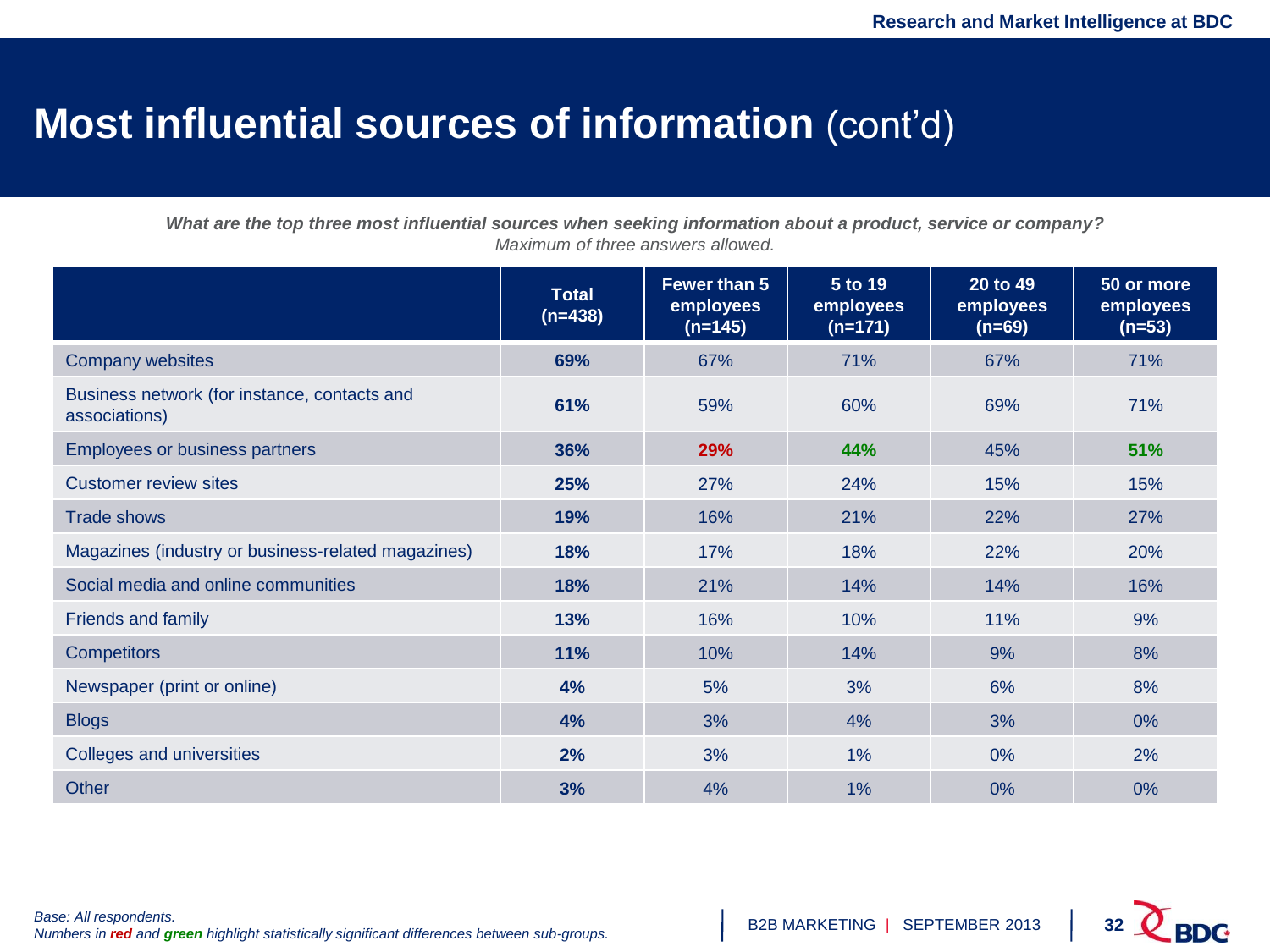#### **Content available on a company website** *Total*

|                                                                                       | A must | A good<br>addition | A nice-to-<br>have | Of little value |
|---------------------------------------------------------------------------------------|--------|--------------------|--------------------|-----------------|
| List of products and services offered                                                 | 86%    | 12%                | 2%                 | 0%              |
| Contact information and coordinates                                                   | 82%    | 13%                | 4%                 | 1%              |
| Clear description and potential usage of products and services                        | 78%    | 19%                | 3%                 | 0%              |
| Photos                                                                                | 48%    | 31%                | 19%                | 2%              |
| <b>Price list</b>                                                                     | 48%    | 26%                | 19%                | 6%              |
| 1-800 number for support or customer service                                          | 47%    | 29%                | 18%                | 5%              |
| Overview of the company                                                               | 45%    | 35%                | 17%                | 3%              |
| Value proposition or differentiation points                                           | 30%    | 38%                | 23%                | 9%              |
| Videos, tutorials or how-to, product demonstrations, webinars                         | 23%    | 51%                | 23%                | 4%              |
| Price, value or supplier comparison                                                   | 23%    | 45%                | 24%                | 7%              |
| Printable marketing material                                                          | 19%    | 43%                | 26%                | 12%             |
| <b>Testimonials or case studies</b>                                                   | 16%    | 42%                | 30%                | 12%             |
| Online support and chat                                                               | 14%    | 31%                | 32%                | 24%             |
| White papers, research reports, e-books, tips, best practices, self-diagnostics, etc. | 13%    | 41%                | 31%                | 15%             |
| List of clients and business partners associated with the company                     | 12%    | 47%                | 29%                | 12%             |
| Social media links                                                                    | 12%    | 19%                | 31%                | 38%             |
| Loyalty program: description, benefits, newsletter and registration process           | 8%     | 25%                | 42%                | 26%             |
| Company awards or recognition and media citations                                     | 5%     | 29%                | 43%                | 23%             |
| Community involvement and corporate social responsibility information                 | 5%     | 24%                | 41%                | 30%             |
| Company blog                                                                          | 5%     | 18%                | 37%                | 41%             |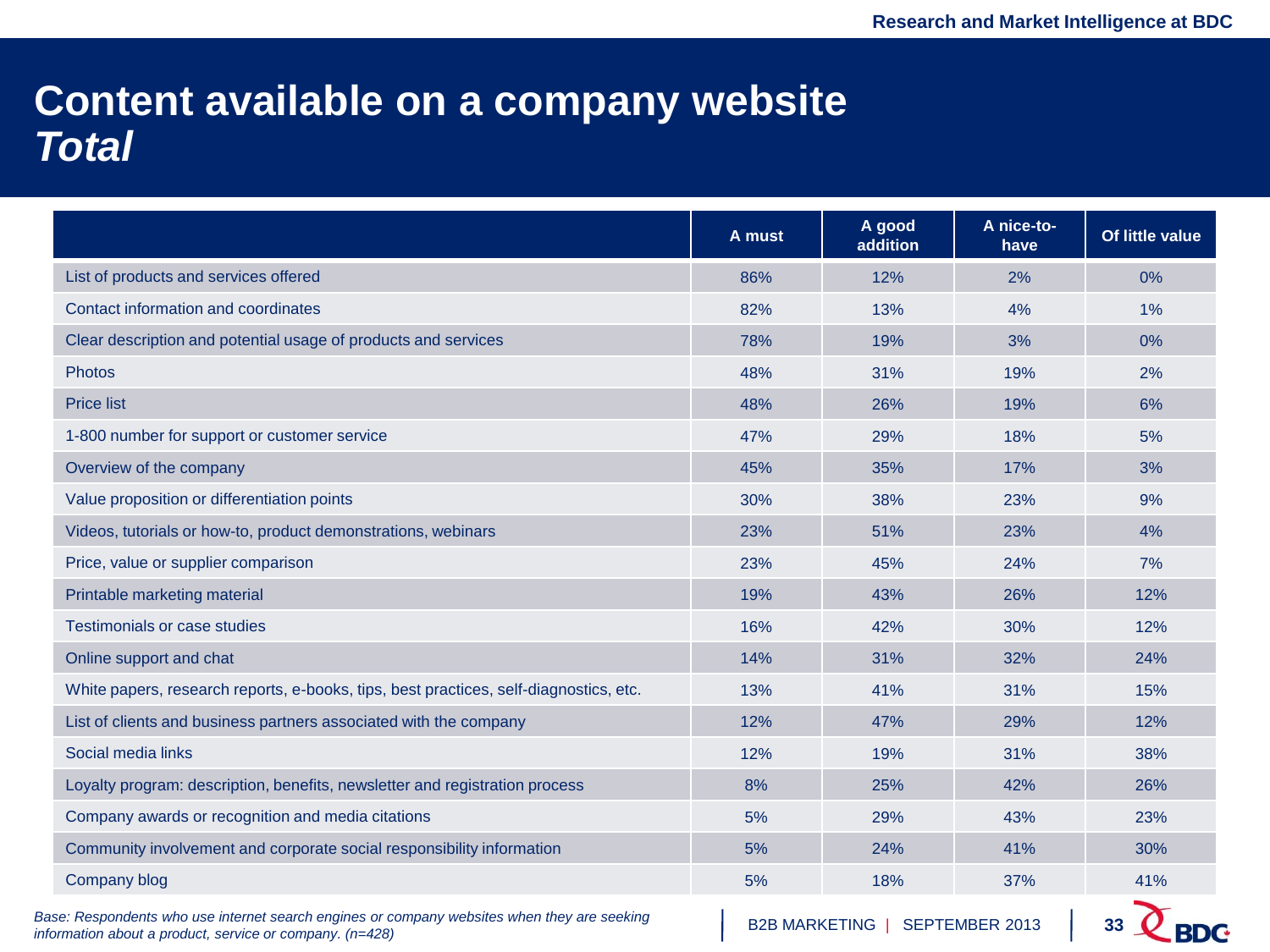### **Content available on a company website** *Atlantic Canada*

|                                                                                       | A must | A good<br>addition | A nice-to-<br>have | Of little value |
|---------------------------------------------------------------------------------------|--------|--------------------|--------------------|-----------------|
| Contact information and coordinates                                                   | 85%    | 8%                 | 5%                 | 2%              |
| List of products and services offered                                                 | 85%    | 4%                 | 9%                 | 2%              |
| Clear description and potential usage of products and services                        | 80%    | 19%                | 1%                 | 0%              |
| <b>Price list</b>                                                                     | 48%    | 26%                | 14%                | 11%             |
| 1-800 number for support or customer service                                          | 42%    | 39%                | 9%                 | 10%             |
| <b>Photos</b>                                                                         | 38%    | 37%                | 25%                | 0%              |
| Overview of the company                                                               | 38%    | 33%                | 25%                | 4%              |
| Price, value or supplier comparison                                                   | 33%    | 36%                | 22%                | 10%             |
| White papers, research reports, e-books, tips, best practices, self-diagnostics, etc. | 20%    | 26%                | 37%                | 17%             |
| Loyalty program: description, benefits, newsletter and registration process           | 17%    | 24%                | 30%                | 29%             |
| <b>Testimonials or case studies</b>                                                   | 15%    | 35%                | 38%                | 12%             |
| Printable marketing material                                                          | 14%    | 43%                | 28%                | 15%             |
| Online support and chat                                                               | 13%    | 36%                | 43%                | 9%              |
| Videos, tutorials or how-to, product demonstrations, webinars                         | 12%    | 57%                | 29%                | 2%              |
| List of clients and business partners associated with the company                     | 12%    | 46%                | 26%                | 16%             |
| Value proposition or differentiation points                                           | 11%    | 54%                | 27%                | 8%              |
| Social media links                                                                    | 10%    | 28%                | 24%                | 38%             |
| Community involvement and corporate social responsibility information                 | 10%    | 13%                | 36%                | 41%             |
| Company blog                                                                          | 5%     | 15%                | 32%                | 48%             |
| Company awards or recognition and media citations                                     | 4%     | 39%                | 39%                | 19%             |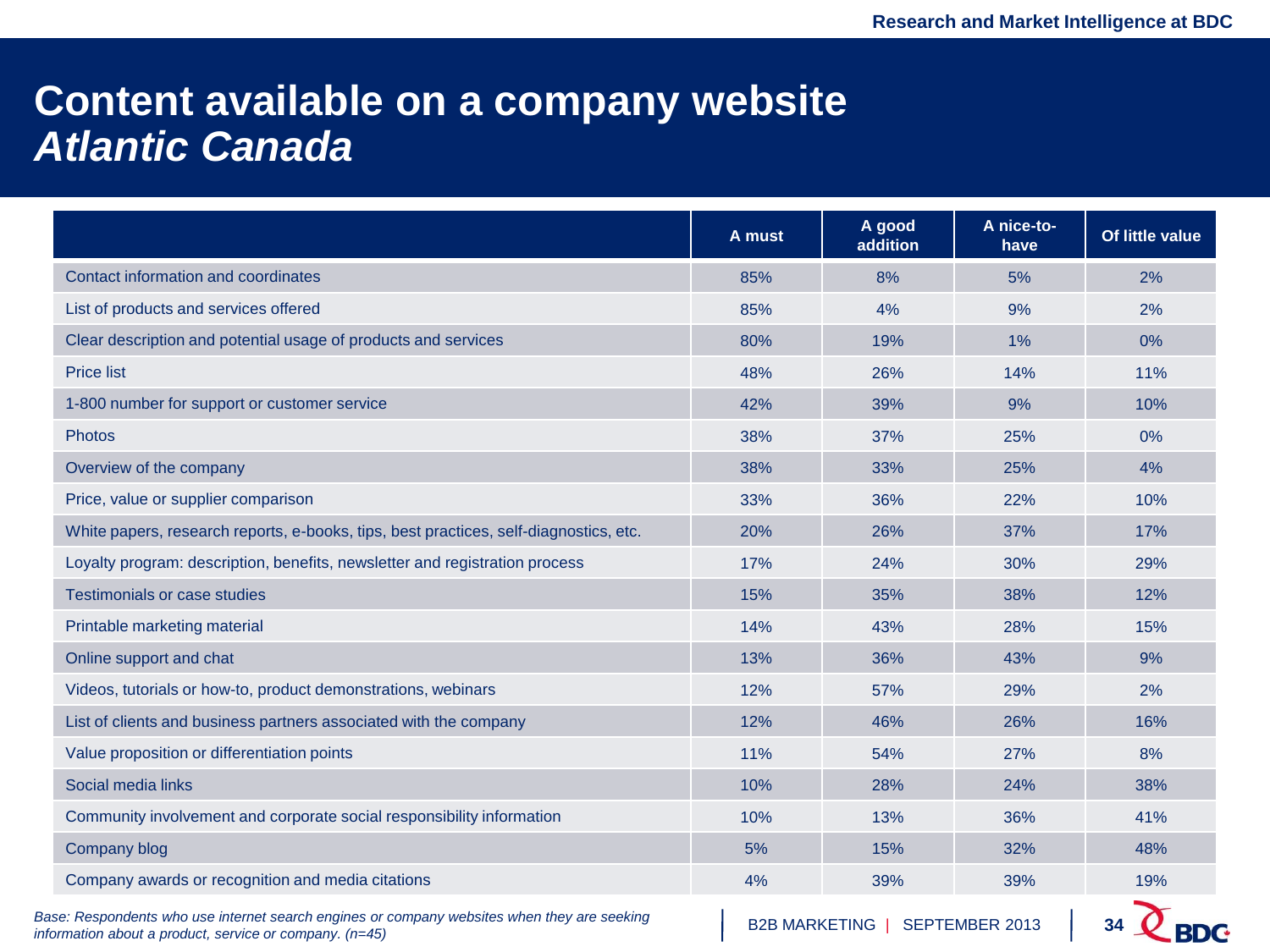### **Content available on a company website** *Quebec*

|                                                                                                                                                           | A must               | A good<br>addition | A nice-to-<br>have | Of little value |
|-----------------------------------------------------------------------------------------------------------------------------------------------------------|----------------------|--------------------|--------------------|-----------------|
| List of products and services offered                                                                                                                     | 80%                  | 18%                | 1%                 | 1%              |
| Clear description and potential usage of products and services                                                                                            | 78%                  | 19%                | 3%                 | 0%              |
| Contact information and coordinates                                                                                                                       | 75%                  | 21%                | 2%                 | 2%              |
| <b>Photos</b>                                                                                                                                             | 55%                  | 34%                | 11%                | 0%              |
| 1-800 number for support or customer service                                                                                                              | 50%                  | 29%                | 17%                | 4%              |
| <b>Price list</b>                                                                                                                                         | 46%                  | 31%                | 16%                | 7%              |
| Overview of the company                                                                                                                                   | 40%                  | 40%                | 17%                | 4%              |
| Value proposition or differentiation points                                                                                                               | 33%                  | 36%                | 22%                | 10%             |
| Videos, tutorials or how-to, product demonstrations, webinars                                                                                             | 26%                  | 46%                | 25%                | 3%              |
| Printable marketing material                                                                                                                              | 18%                  | 44%                | 29%                | 9%              |
| Price, value or supplier comparison                                                                                                                       | 17%                  | 46%                | 27%                | 9%              |
| Online support and chat                                                                                                                                   | 12%                  | 28%                | 28%                | 32%             |
| Social media links                                                                                                                                        | 12%                  | 18%                | 27%                | 43%             |
| White papers, research reports, e-books, tips, best practices, self-diagnostics, etc.                                                                     | 10%                  | 43%                | 22%                | 24%             |
| List of clients and business partners associated with the company                                                                                         | 9%                   | 56%                | 22%                | 12%             |
| <b>Testimonials or case studies</b>                                                                                                                       | 9%                   | 45%                | 32%                | 14%             |
| Company awards or recognition and media citations                                                                                                         | 5%                   | 38%                | 40%                | 18%             |
| Loyalty program: description, benefits, newsletter and registration process                                                                               | 5%                   | 36%                | 32%                | 27%             |
| Community involvement and corporate social responsibility information                                                                                     | 5%                   | 16%                | 48%                | 32%             |
| Company blog                                                                                                                                              | 2%                   | 15%                | 36%                | 47%             |
| Base: Respondents who use internet search engines or company websites when they are seeking<br>information about a product, service or company. $(n=108)$ | <b>B2B MARKETING</b> |                    | SEPTEMBER 2013     | BDC             |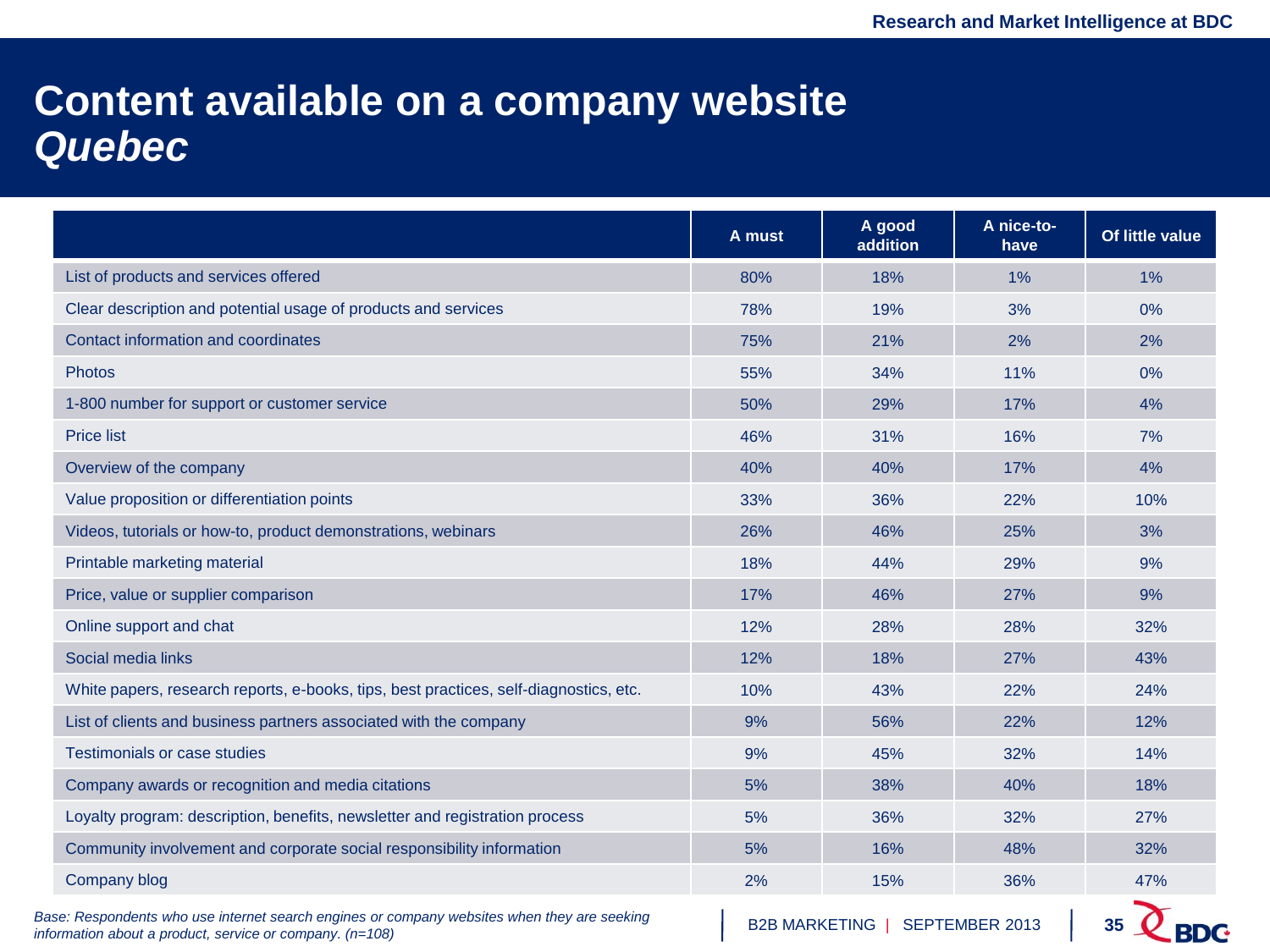### **Content available on a company website** *Ontario*

|                                                                                                                                                           | A must               | A good<br>addition | A nice-to-<br>have | Of little value |
|-----------------------------------------------------------------------------------------------------------------------------------------------------------|----------------------|--------------------|--------------------|-----------------|
| List of products and services offered                                                                                                                     | 87%                  | 11%                | 2%                 | 0%              |
| Contact information and coordinates                                                                                                                       | 84%                  | 13%                | 4%                 | 0%              |
| Clear description and potential usage of products and services                                                                                            | 81%                  | 16%                | 3%                 | 0%              |
| <b>Price list</b>                                                                                                                                         | 48%                  | 25%                | 21%                | 6%              |
| <b>Photos</b>                                                                                                                                             | 46%                  | 24%                | 29%                | 1%              |
| Overview of the company                                                                                                                                   | 45%                  | 29%                | 25%                | $1\%$           |
| 1-800 number for support or customer service                                                                                                              | 45%                  | 28%                | 22%                | 6%              |
| Value proposition or differentiation points                                                                                                               | 30%                  | 41%                | 22%                | 6%              |
| Videos, tutorials or how-to, product demonstrations, webinars                                                                                             | 23%                  | 50%                | 22%                | 6%              |
| Printable marketing material                                                                                                                              | 21%                  | 43%                | 23%                | 13%             |
| Price, value or supplier comparison                                                                                                                       | 19%                  | 50%                | 22%                | 9%              |
| Testimonials or case studies                                                                                                                              | 16%                  | 44%                | 30%                | 11%             |
| List of clients and business partners associated with the company                                                                                         | 15%                  | 49%                | 28%                | 9%              |
| White papers, research reports, e-books, tips, best practices, self-diagnostics, etc.                                                                     | 14%                  | 47%                | 32%                | 8%              |
| Social media links                                                                                                                                        | 13%                  | 19%                | 30%                | 38%             |
| Online support and chat                                                                                                                                   | 12%                  | 36%                | 29%                | 24%             |
| Loyalty program: description, benefits, newsletter and registration process                                                                               | 9%                   | 21%                | 48%                | 23%             |
| Community involvement and corporate social responsibility information                                                                                     | 6%                   | 25%                | 45%                | 24%             |
| Company blog                                                                                                                                              | 5%                   | 21%                | 35%                | 39%             |
| Company awards or recognition and media citations                                                                                                         | 4%                   | 21%                | 46%                | 29%             |
| Base: Respondents who use internet search engines or company websites when they are seeking<br>information about a product, service or company. $(n=123)$ | <b>B2B MARKETING</b> |                    | SEPTEMBER 2013     |                 |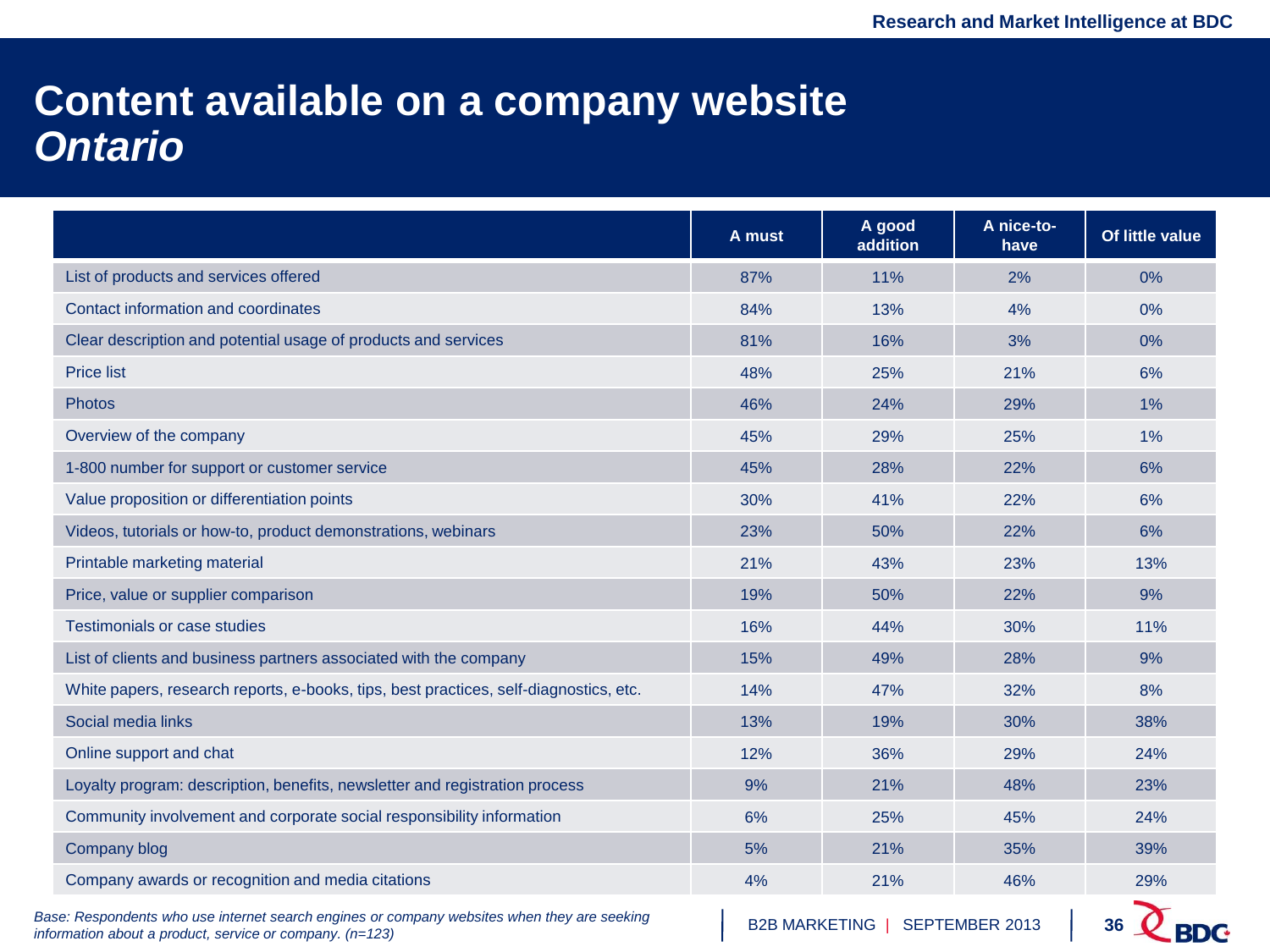### **Content available on a company website** *Western Canada*

|                                                                                       | A must | A good<br>addition | A nice-to-<br>have | Of little value |
|---------------------------------------------------------------------------------------|--------|--------------------|--------------------|-----------------|
| List of products and services offered                                                 | 90%    | 10%                | 1%                 | 0%              |
| Contact information and coordinates                                                   | 83%    | 9%                 | 7%                 | 1%              |
| Clear description and potential usage of products and services                        | 75%    | 21%                | 4%                 | 0%              |
| <b>Price list</b>                                                                     | 51%    | 25%                | 20%                | 5%              |
| Overview of the company                                                               | 49%    | 39%                | 8%                 | 5%              |
| <b>Photos</b>                                                                         | 48%    | 35%                | 12%                | 4%              |
| 1-800 number for support or customer service                                          | 48%    | 29%                | 18%                | 5%              |
| Value proposition or differentiation points                                           | 32%    | 32%                | 25%                | 12%             |
| Price, value or supplier comparison                                                   | 29%    | 42%                | 25%                | 5%              |
| Videos, tutorials or how-to, product demonstrations, webinars                         | 22%    | 54%                | 22%                | 2%              |
| Printable marketing material                                                          | 20%    | 42%                | 27%                | 13%             |
| <b>Testimonials or case studies</b>                                                   | 20%    | 39%                | 28%                | 13%             |
| Online support and chat                                                               | 18%    | 26%                | 34%                | 21%             |
| White papers, research reports, e-books, tips, best practices, self-diagnostics, etc. | 14%    | 38%                | 34%                | 15%             |
| List of clients and business partners associated with the company                     | 12%    | 39%                | 35%                | 14%             |
| Social media links                                                                    | 11%    | 18%                | 35%                | 36%             |
| Loyalty program: description, benefits, newsletter and registration process           | 6%     | 24%                | 43%                | 27%             |
| Company blog                                                                          | 6%     | 17%                | 40%                | 37%             |
| Company awards or recognition and media citations                                     | 5%     | 29%                | 43%                | 23%             |
| Community involvement and corporate social responsibility information                 | 4%     | 28%                | 34%                | 34%             |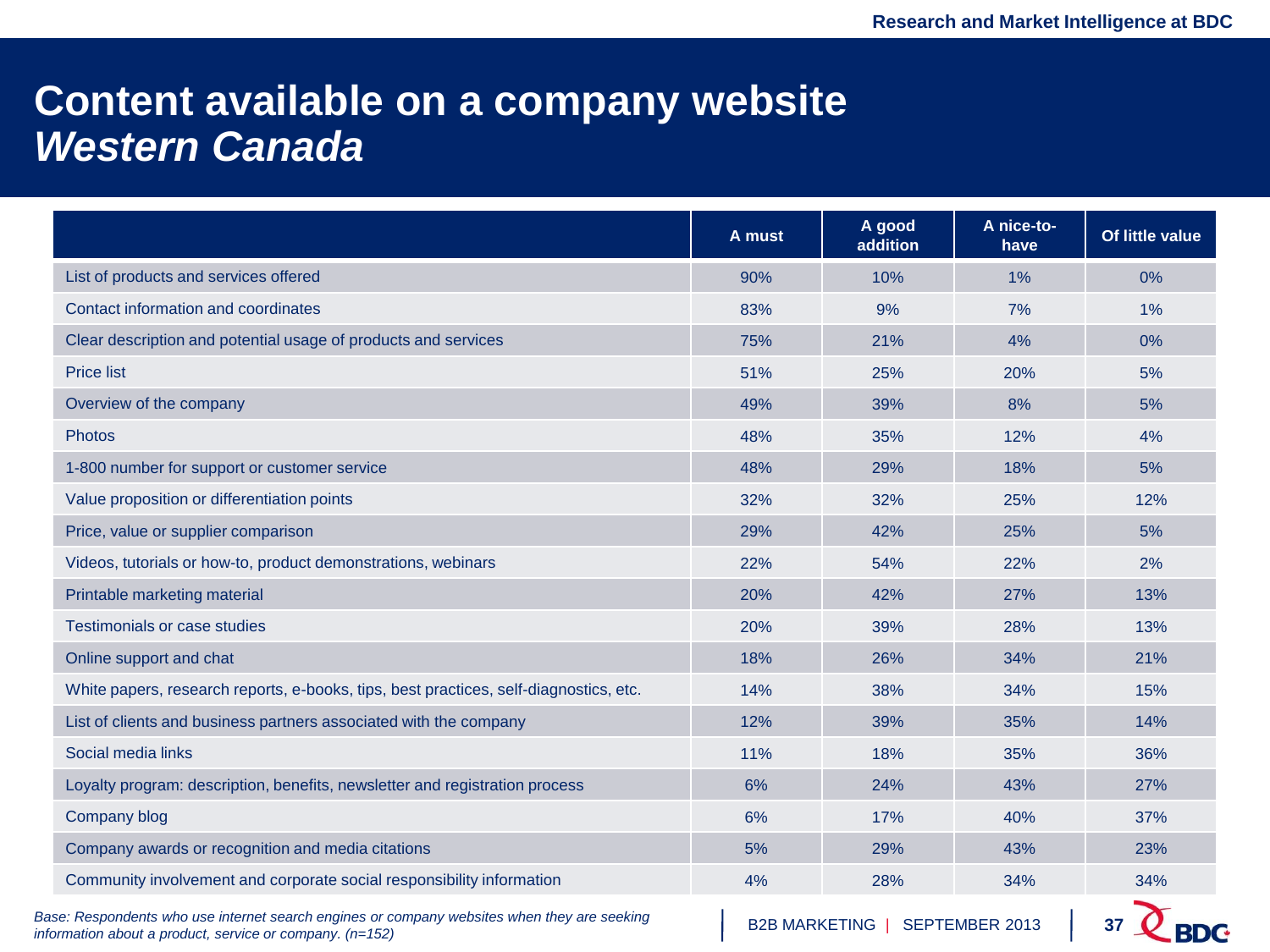### **Content available on a company website** *Fewer than 5 employees*

|                                                                                                                                                           | A must               | A good<br>addition | A nice-to-<br>have | Of little value  |
|-----------------------------------------------------------------------------------------------------------------------------------------------------------|----------------------|--------------------|--------------------|------------------|
| List of products and services offered                                                                                                                     | 86%                  | 13%                | 2%                 | 0%               |
| Contact information and coordinates                                                                                                                       | 80%                  | 13%                | 6%                 | $1\%$            |
| Clear description and potential usage of products and services                                                                                            | 78%                  | 20%                | 3%                 | 0%               |
| <b>Price list</b>                                                                                                                                         | 56%                  | 21%                | 19%                | 4%               |
| <b>Photos</b>                                                                                                                                             | 47%                  | 31%                | 19%                | 3%               |
| 1-800 number for support or customer service                                                                                                              | 44%                  | 32%                | 19%                | 5%               |
| Overview of the company                                                                                                                                   | 43%                  | 36%                | 19%                | 3%               |
| Value proposition or differentiation points                                                                                                               | 30%                  | 36%                | 26%                | 8%               |
| Price, value or supplier comparison                                                                                                                       | 26%                  | 41%                | 25%                | 7%               |
| Videos, tutorials or how-to, product demonstrations, webinars                                                                                             | 23%                  | 51%                | 24%                | 2%               |
| Online support and chat                                                                                                                                   | 18%                  | 30%                | 31%                | 22%              |
| <b>Testimonials or case studies</b>                                                                                                                       | 17%                  | 41%                | 31%                | 11%              |
| Printable marketing material                                                                                                                              | 16%                  | 46%                | 29%                | 9%               |
| White papers, research reports, e-books, tips, best practices, self-diagnostics, etc.                                                                     | 15%                  | 43%                | 28%                | 14%              |
| List of clients and business partners associated with the company                                                                                         | 14%                  | 45%                | 27%                | 14%              |
| Social media links                                                                                                                                        | 13%                  | 18%                | 32%                | 36%              |
| Loyalty program: description, benefits, newsletter and registration process                                                                               | 11%                  | 21%                | 43%                | 25%              |
| Community involvement and corporate social responsibility information                                                                                     | 6%                   | 24%                | 41%                | 29%              |
| Company awards or recognition and media citations                                                                                                         | 5%                   | 29%                | 47%                | 19%              |
| Company blog                                                                                                                                              | 4%                   | 21%                | 40%                | 35%              |
| Base: Respondents who use internet search engines or company websites when they are seeking<br>information about a product, service or company. $(n=143)$ | <b>B2B MARKETING</b> |                    | SEPTEMBER 2013     | 38<br><b>BDC</b> |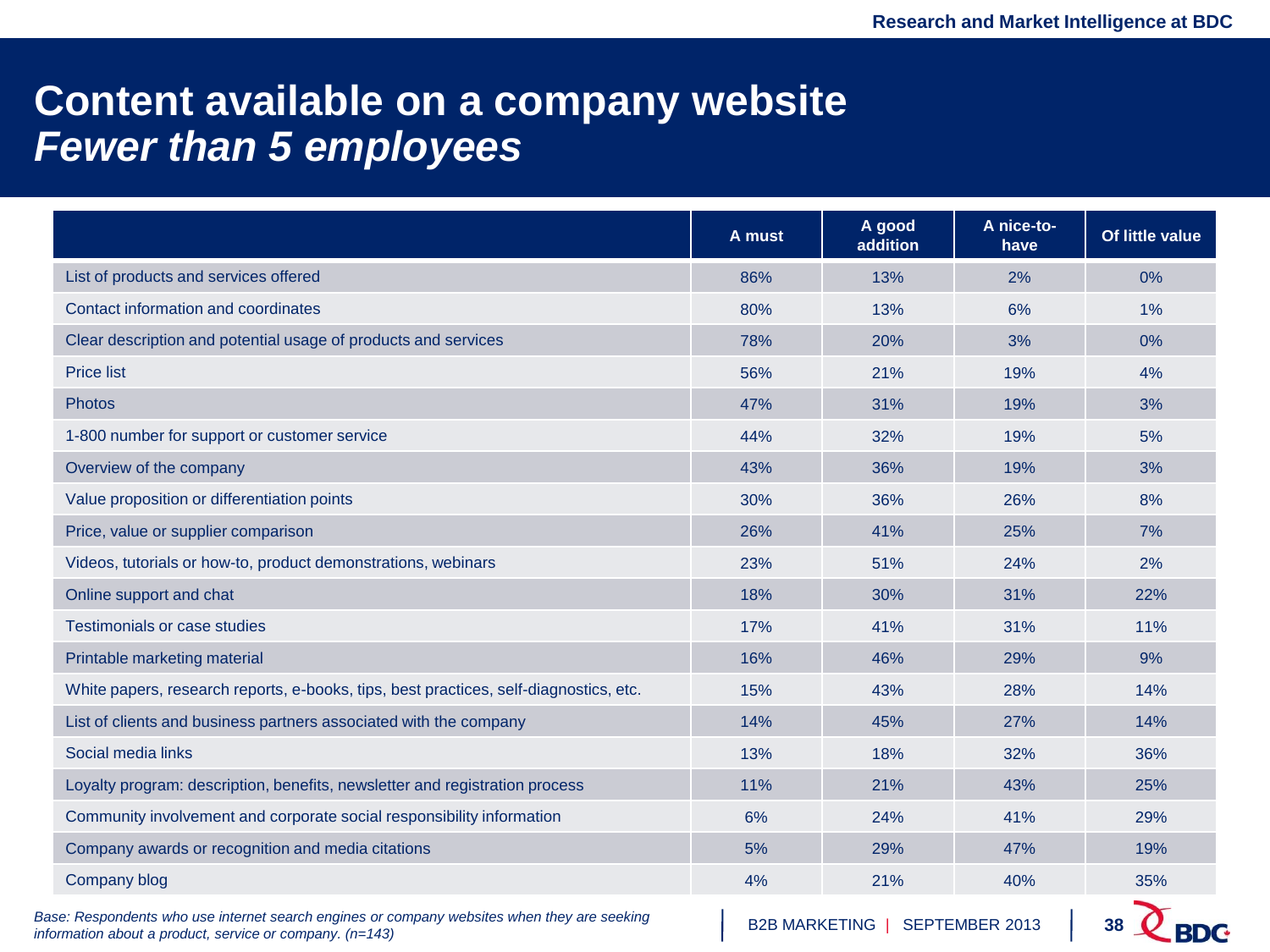### **Content available on a company website** *5 to 19 employees*

|                                                                                       | A must | A good<br>addition | A nice-to-<br>have | Of little value |
|---------------------------------------------------------------------------------------|--------|--------------------|--------------------|-----------------|
| List of products and services offered                                                 | 88%    | 10%                | 1%                 | 1%              |
| Contact information and coordinates                                                   | 84%    | 13%                | 2%                 | 1%              |
| Clear description and potential usage of products and services                        | 81%    | 15%                | 4%                 | 0%              |
| <b>Photos</b>                                                                         | 52%    | 31%                | 17%                | $1\%$           |
| 1-800 number for support or customer service                                          | 48%    | 26%                | 20%                | 6%              |
| Overview of the company                                                               | 45%    | 36%                | 15%                | 4%              |
| <b>Price list</b>                                                                     | 40%    | 34%                | 17%                | 10%             |
| Value proposition or differentiation points                                           | 30%    | 39%                | 21%                | 10%             |
| Videos, tutorials or how-to, product demonstrations, webinars                         | 25%    | 49%                | 22%                | 4%              |
| Printable marketing material                                                          | 24%    | 38%                | 22%                | 17%             |
| Price, value or supplier comparison                                                   | 18%    | 53%                | 21%                | 8%              |
| <b>Testimonials or case studies</b>                                                   | 16%    | 39%                | 31%                | 14%             |
| List of clients and business partners associated with the company                     | 11%    | 48%                | 31%                | 10%             |
| White papers, research reports, e-books, tips, best practices, self-diagnostics, etc. | 11%    | 42%                | 34%                | 13%             |
| Online support and chat                                                               | 10%    | 34%                | 32%                | 24%             |
| Social media links                                                                    | 10%    | 20%                | 28%                | 42%             |
| Company blog                                                                          | 6%     | 14%                | 32%                | 48%             |
| Community involvement and corporate social responsibility information                 | 4%     | 23%                | 39%                | 35%             |
| Loyalty program: description, benefits, newsletter and registration process           | 3%     | 32%                | 39%                | 26%             |
| Company awards or recognition and media citations                                     | 3%     | 26%                | 37%                | 33%             |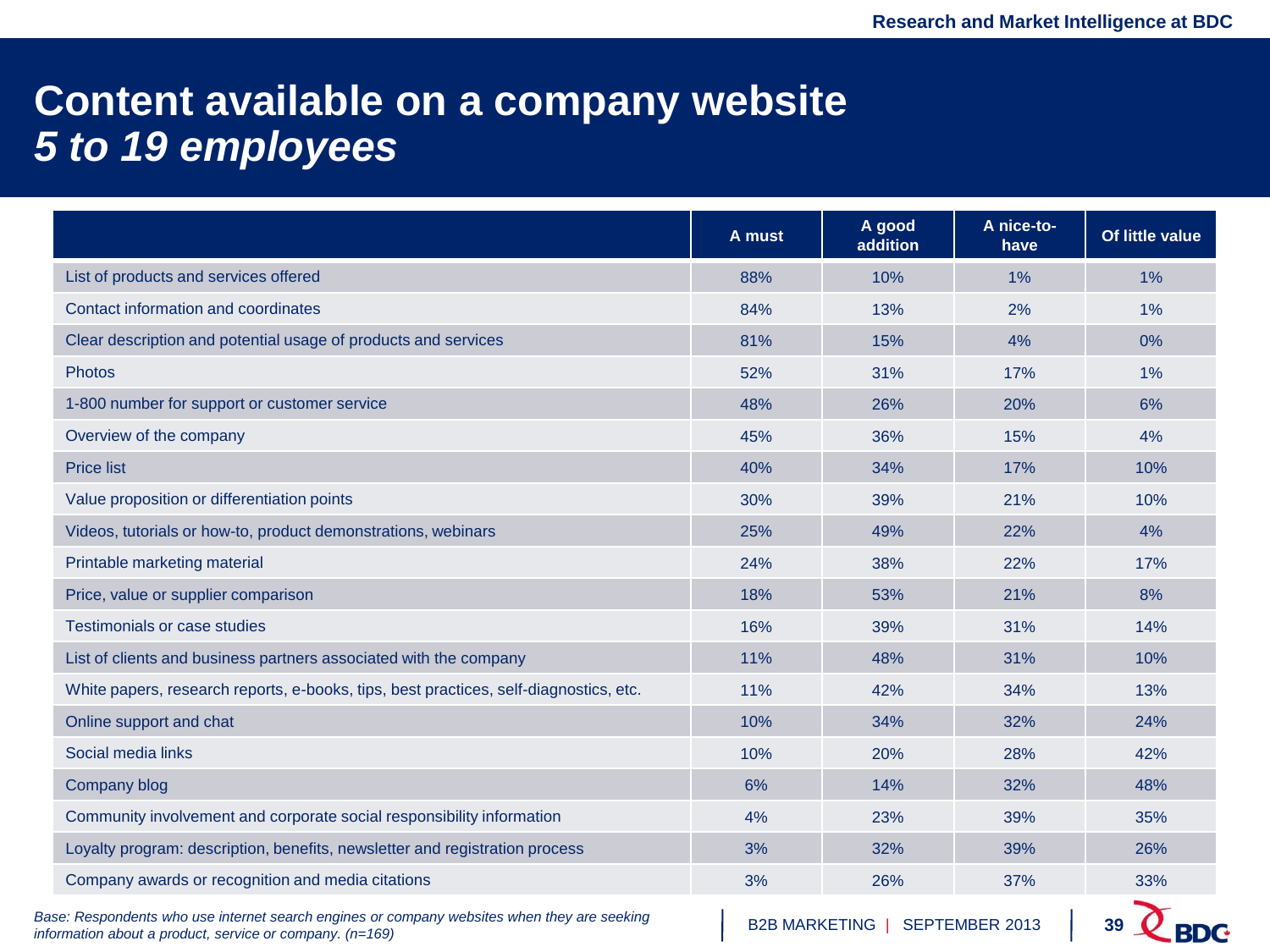### **Content available on a company website** *20 to 49 employees*

|                                                                                       | A must | A good<br>addition | A nice-to-<br>have | Of little value |
|---------------------------------------------------------------------------------------|--------|--------------------|--------------------|-----------------|
| Contact information and coordinates                                                   | 87%    | 13%                | 0%                 | 0%              |
| List of products and services offered                                                 | 83%    | 13%                | 4%                 | 0%              |
| Clear description and potential usage of products and services                        | 72%    | 22%                | 4%                 | 2%              |
| 1-800 number for support or customer service                                          | 56%    | 29%                | 10%                | 5%              |
| Overview of the company                                                               | 53%    | 32%                | 13%                | 3%              |
| <b>Photos</b>                                                                         | 40%    | 34%                | 24%                | 2%              |
| <b>Price list</b>                                                                     | 38%    | 32%                | 22%                | 8%              |
| Value proposition or differentiation points                                           | 30%    | 36%                | 22%                | 13%             |
| Printable marketing material                                                          | 19%    | 45%                | 23%                | 13%             |
| Price, value or supplier comparison                                                   | 19%    | 43%                | 33%                | 6%              |
| Videos, tutorials or how-to, product demonstrations, webinars                         | 14%    | 56%                | 22%                | 9%              |
| Online support and chat                                                               | 13%    | 29%                | 26%                | 32%             |
| White papers, research reports, e-books, tips, best practices, self-diagnostics, etc. | 12%    | 30%                | 36%                | 22%             |
| Testimonials or case studies                                                          | 10%    | 51%                | 26%                | 14%             |
| Social media links                                                                    | 9%     | 22%                | 37%                | 32%             |
| List of clients and business partners associated with the company                     | 8%     | 54%                | 27%                | 11%             |
| Community involvement and corporate social responsibility information                 | 8%     | 23%                | 41%                | 28%             |
| Loyalty program: description, benefits, newsletter and registration process           | 7%     | 21%                | 46%                | 26%             |
| Company awards or recognition and media citations                                     | 6%     | 35%                | 39%                | 20%             |
| Company blog                                                                          | 3%     | 15%                | 36%                | 47%             |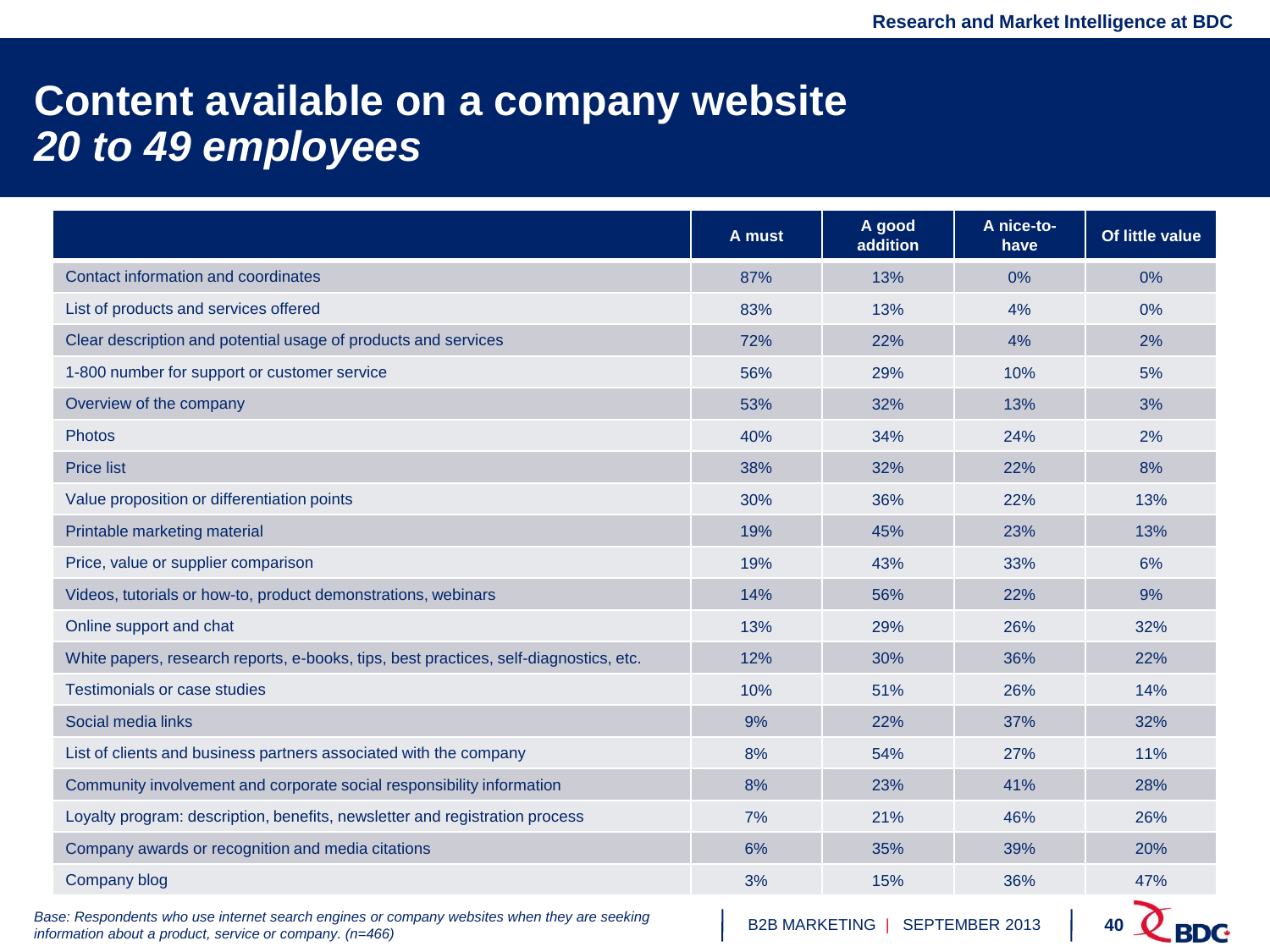### **Content available on a company website** *50 or more employees*

|                                                                                       | A must | A good<br>addition | A nice-to-<br>have | Of little value |
|---------------------------------------------------------------------------------------|--------|--------------------|--------------------|-----------------|
| List of products and services offered                                                 | 86%    | 14%                | 0%                 | 0%              |
| Contact information and coordinates                                                   | 77%    | 16%                | 8%                 | 0%              |
| Clear description and potential usage of products and services                        | 74%    | 24%                | 2%                 | 0%              |
| Photos                                                                                | 49%    | 29%                | 18%                | 4%              |
| 1-800 number for support or customer service                                          | 54%    | 27%                | 13%                | 6%              |
| Overview of the company                                                               | 51%    | 27%                | 16%                | 6%              |
| Value proposition or differentiation points                                           | 37%    | 44%                | 15%                | 4%              |
| <b>Price list</b>                                                                     | 34%    | 29%                | 35%                | 2%              |
| Price, value or supplier comparison                                                   | 27%    | 40%                | 22%                | 11%             |
| Printable marketing material                                                          | 27%    | 31%                | 27%                | 16%             |
| List of clients and business partners associated with the company                     | 16%    | 41%                | 39%                | 4%              |
| Testimonials or case studies                                                          | 14%    | 49%                | 28%                | 9%              |
| Videos, tutorials or how-to, product demonstrations, webinars                         | 12%    | 55%                | 26%                | 6%              |
| White papers, research reports, e-books, tips, best practices, self-diagnostics, etc. | 9%     | 40%                | 27%                | 24%             |
| Social media links                                                                    | 8%     | 20%                | 28%                | 44%             |
| Company awards or recognition and media citations                                     | 6%     | 38%                | 40%                | 16%             |
| Online support and chat                                                               | 6%     | 27%                | 43%                | 24%             |
| Loyalty program: description, benefits, newsletter and registration process           | 3%     | 39%                | 39%                | 20%             |
| Community involvement and corporate social responsibility information                 | 0%     | 24%                | 53%                | 23%             |
| Company blog                                                                          | 0%     | 21%                | 35%                | 44%             |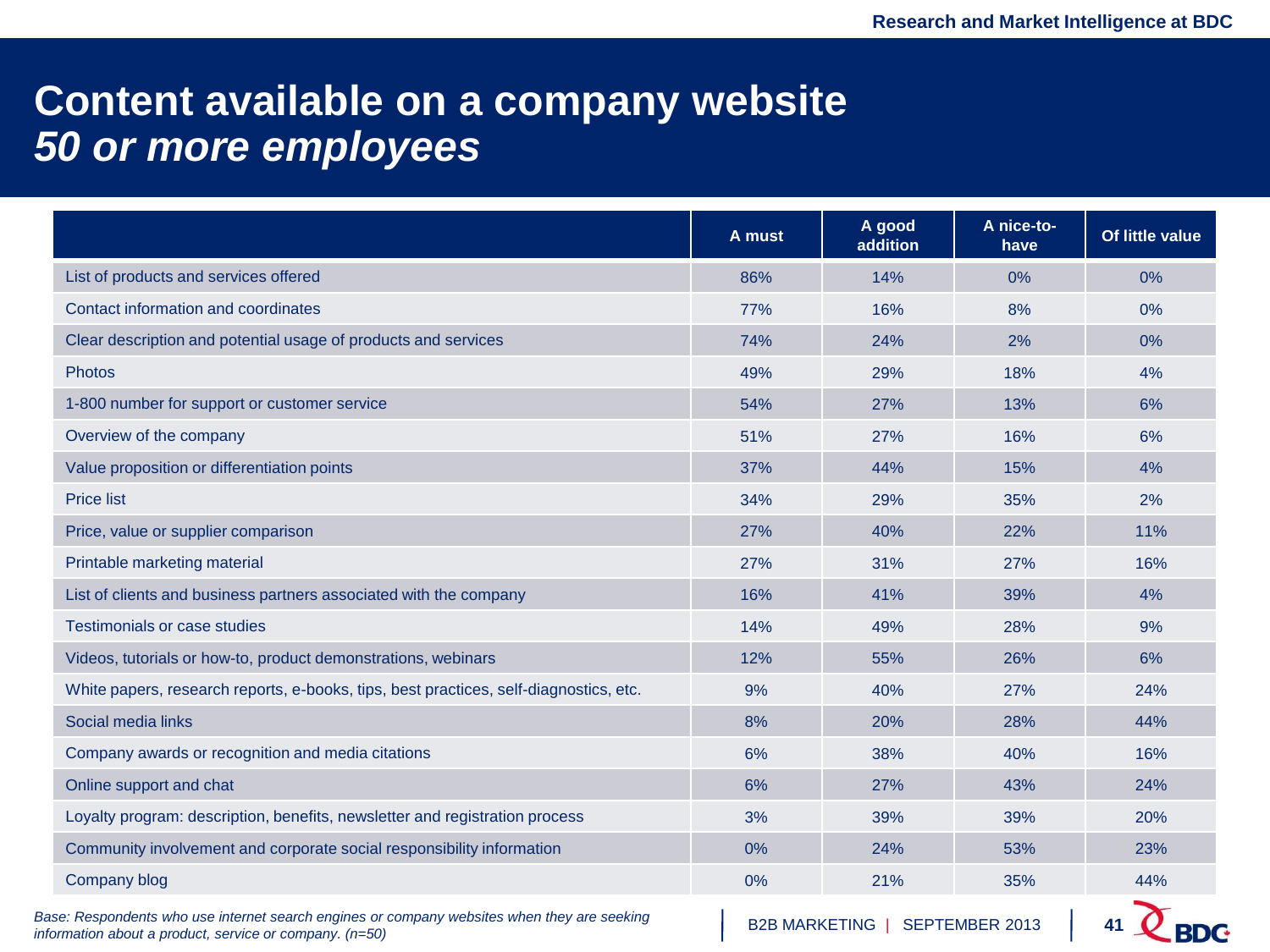#### **Online searches using a smartphone or tablet**

*When seeking information about a product, service or company, what percentage of the time do you conduct an online search using a smartphone or tablet?*

|               | <b>Total</b><br>$(n=436)$ | <b>Atlantic</b><br><b>Canada</b><br>$(n=46)$ | <b>Quebec</b><br>$(n=112)$ | <b>Ontario</b><br>$(n=124)$ | Western<br>Canada<br>$(n=154)$ |
|---------------|---------------------------|----------------------------------------------|----------------------------|-----------------------------|--------------------------------|
| More than 75% | 3%                        | 1%                                           | 7%                         | 2%                          | 3%                             |
| 51% to 75%    | 8%                        | 14%                                          | 7%                         | 10%                         | 5%                             |
| 26% to 50%    | 22%                       | 37%                                          | 28%                        | 14%                         | 22%                            |
| 1% to 25%     | 42%                       | 26%                                          | 33%                        | 49%                         | 42%                            |
| $0\%$         | 26%                       | 23%                                          | 25%                        | 25%                         | 27%                            |

|               | <b>Total</b><br>$(n=436)$ | Fewer than 5<br>employees<br>$(n=145)$ | 5 to 19<br>employees<br>$(n=171)$ | 20 to 49<br>employees<br>$(n=68)$ | 50 or more<br>employees<br>$(n=52)$ |
|---------------|---------------------------|----------------------------------------|-----------------------------------|-----------------------------------|-------------------------------------|
| More than 75% | 3%                        | 4%                                     | 1%                                | 5%                                | 10%                                 |
| 51% to 75%    | 8%                        | 7%                                     | 10%                               | 8%                                | 4%                                  |
| 26% to 50%    | 22%                       | 18%                                    | 26%                               | 24%                               | 25%                                 |
| 1% to 25%     | 42%                       | 42%                                    | 41%                               | 43%                               | 43%                                 |
| $0\%$         | 26%                       | 29%                                    | 22%                               | 21%                               | 18%                                 |

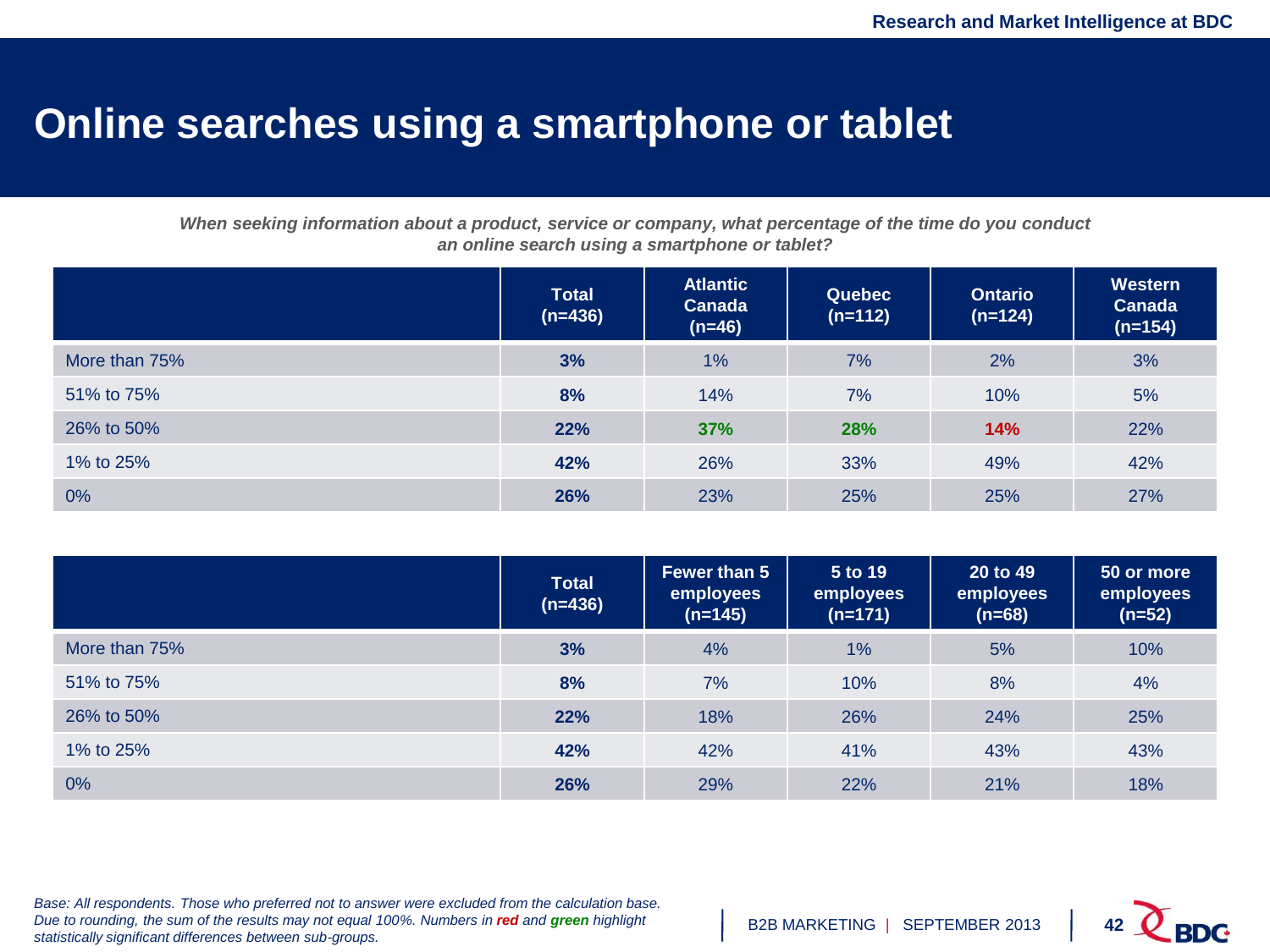### **Additional valued input**

*When interacting with a dynamic source such as individuals, customer review sites or online communities, what type of information is most beneficial to help you along in your decision-making process? Multiple answers allowed.*

|                                                                                   | Total<br>$(n=429)$ | <b>Atlantic</b><br>Canada<br>$(n=45)$ | <b>Quebec</b><br>$(n=110)$ | <b>Ontario</b><br>$(n=122)$ | Western<br>Canada<br>$(n=152)$ |
|-----------------------------------------------------------------------------------|--------------------|---------------------------------------|----------------------------|-----------------------------|--------------------------------|
| Reliability of a product, service or company                                      | 78%                | 88%                                   | 77%                        | 75%                         | 79%                            |
| Excellence of the customer service (pre- and post-<br>purchase)                   | 73%                | 75%                                   | 75%                        | 65%                         | 80%                            |
| Ability of the company's employees to diagnose,<br>understand or resolve an issue | 67%                | 73%                                   | 57%                        | 66%                         | 74%                            |
| Prior experience with a product, service or company                               | 63%                | 73%                                   | 54%                        | 64%                         | 65%                            |
| Willingness to do business again with a company<br>(repeat)                       | 53%                | 69%                                   | 36%                        | 54%                         | <b>60%</b>                     |
| Price-related information                                                         | 48%                | 50%                                   | 51%                        | 45%                         | 49%                            |
| Contact information                                                               | 44%                | 60%                                   | 27%                        | 46%                         | 50%                            |
| Willingness to refer the company, product or service                              | 42%                | 44%                                   | 33%                        | 42%                         | 47%                            |
| Cases when the product, service or company is a<br>good choice and when it is not | 32%                | 34%                                   | 33%                        | 30%                         | 32%                            |
| Other                                                                             | 2%                 | $0\%$                                 | 3%                         | 1%                          | 3%                             |

*Base: All respondents. Those who preferred not to answer were excluded from the calculation base. Numbers in red and green highlight statistically significant differences between sub-groups.* 

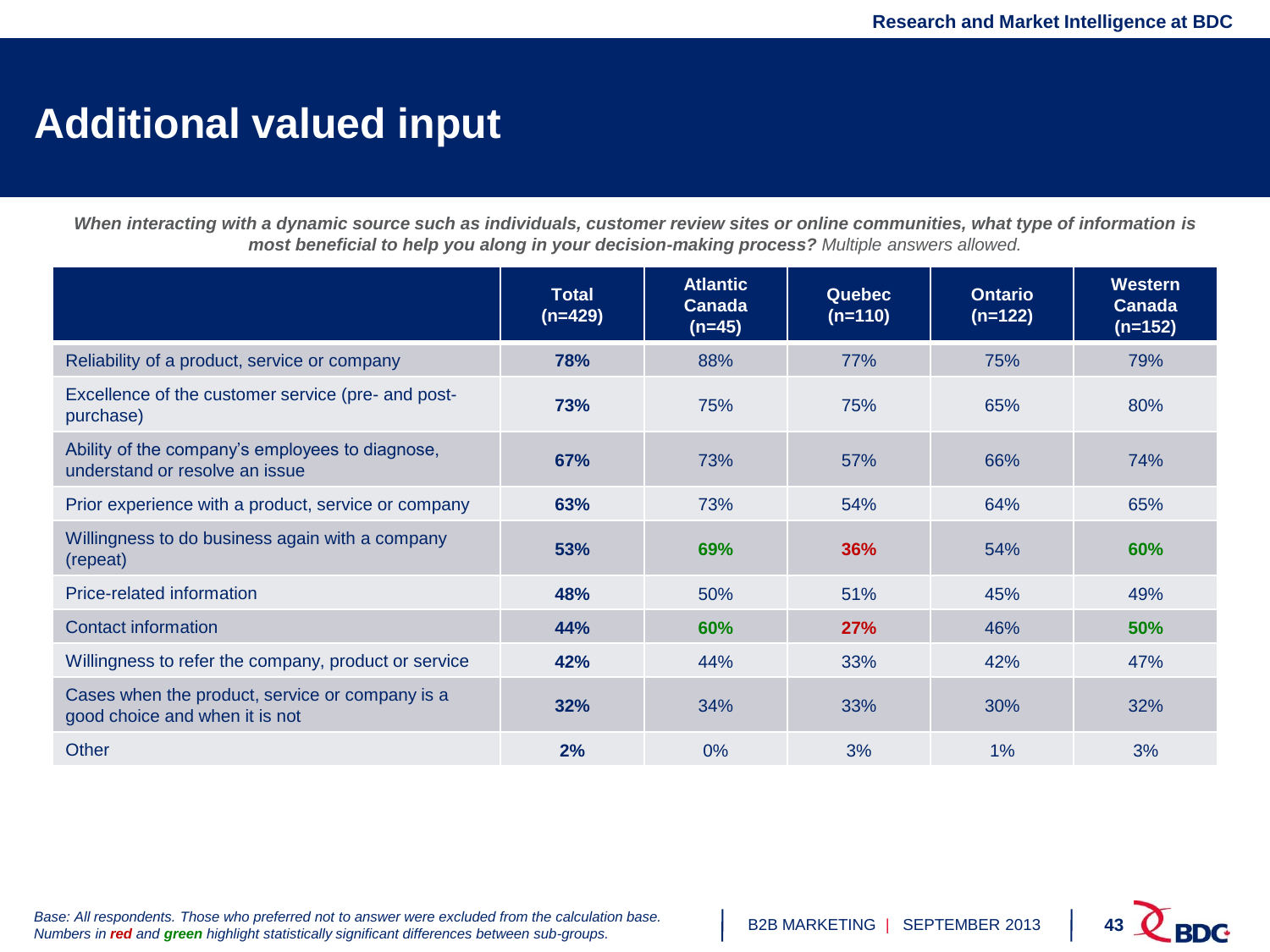### Additional valued input (cont'd)

*When interacting with a dynamic source such as individuals, customer review sites or online communities, what type of information is most beneficial to help you along in your decision-making process? Multiple answers allowed.*

|                                                                                   | <b>Total</b><br>$(n=429)$ | Fewer than 5<br>employees<br>$(n=144)$ | $5$ to 19<br>employees<br>$(n=167)$ | 20 to 49<br>employees<br>$(n=67)$ | 50 or more<br>employees<br>$(n=51)$ |
|-----------------------------------------------------------------------------------|---------------------------|----------------------------------------|-------------------------------------|-----------------------------------|-------------------------------------|
| Reliability of a product, service or company                                      | 78%                       | 81%                                    | 73%                                 | 80%                               | 63%                                 |
| Excellence of the customer service (pre- and post-<br>purchase)                   | 73%                       | 73%                                    | 73%                                 | 78%                               | 70%                                 |
| Ability of the company's employees to diagnose,<br>understand or resolve an issue | 67%                       | 68%                                    | 68%                                 | 63%                               | 56%                                 |
| Prior experience with a product, service or company                               | 63%                       | 64%                                    | 62%                                 | 63%                               | 57%                                 |
| Willingness to do business again with a company<br>(repeat)                       | 53%                       | 57%                                    | 49%                                 | 55%                               | 44%                                 |
| Price-related information                                                         | 48%                       | 50%                                    | 47%                                 | 44%                               | 39%                                 |
| <b>Contact information</b>                                                        | 44%                       | 48%                                    | 42%                                 | 38%                               | 32%                                 |
| Willingness to refer the company, product or service                              | 42%                       | 45%                                    | 44%                                 | 27%                               | 26%                                 |
| Cases when the product, service or company is a<br>good choice and when it is not | 32%                       | 33%                                    | 30%                                 | 22%                               | 43%                                 |
| Other                                                                             | 2%                        | 2%                                     | 2%                                  | 0%                                | 4%                                  |

*Base: All respondents. Those who preferred not to answer were excluded from the calculation base. Numbers in red and green highlight statistically significant differences between sub-groups.* 

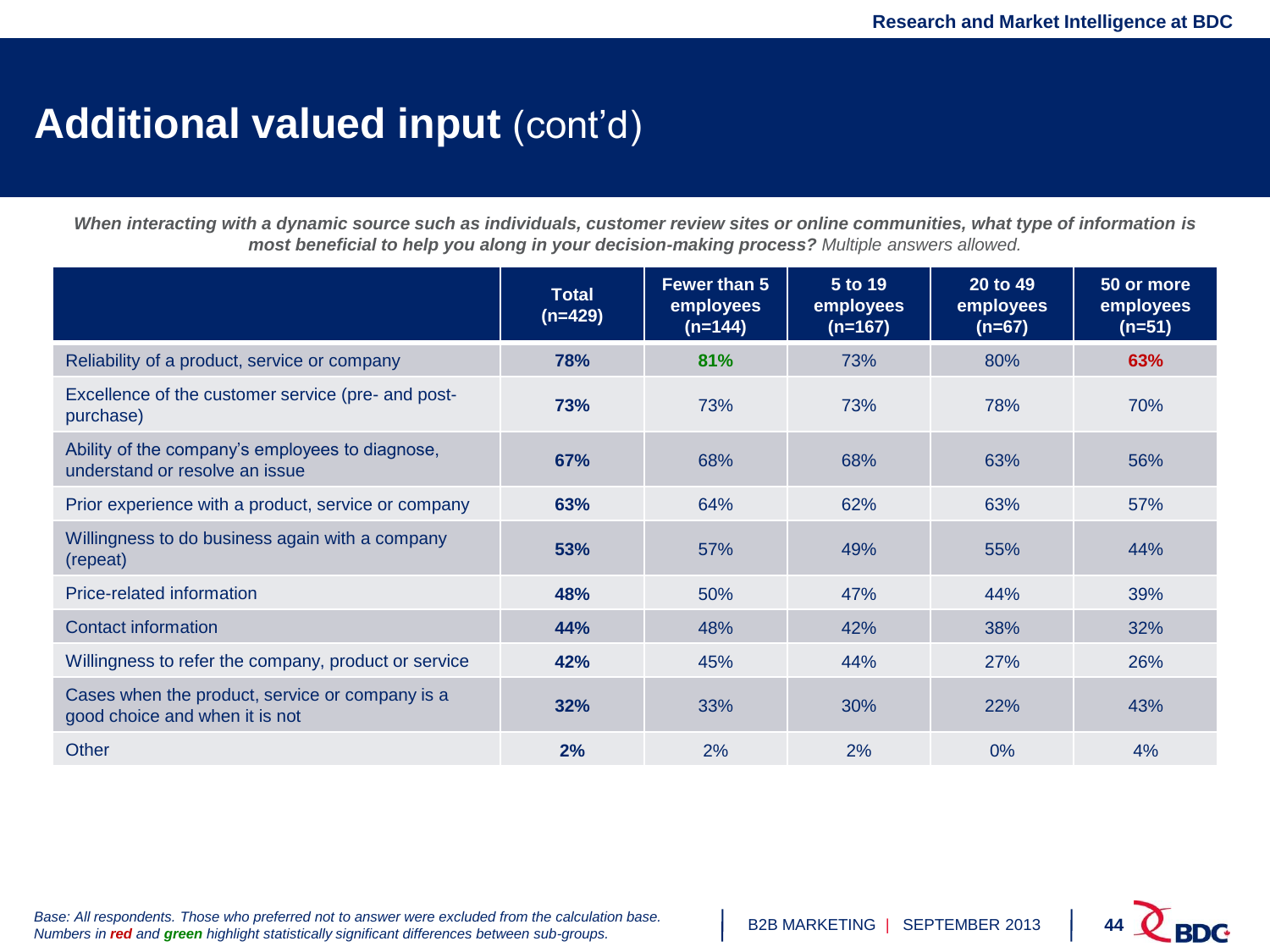### **Decision-making process in the buying journey**

*On average, what percentage of the purchase decision-making process have you completed prior to contacting a supplier sales representative directly for a given product or service?*

|               | <b>Total</b><br>$(n=411)$ | <b>Atlantic</b><br><b>Canada</b><br>$(n=42)$ | <b>Quebec</b><br>$(n=101)$ | <b>Ontario</b><br>$(n=119)$ | Western<br>Canada<br>$(n=149)$ |
|---------------|---------------------------|----------------------------------------------|----------------------------|-----------------------------|--------------------------------|
| More than 75% | 22%                       | 39%                                          | 19%                        | 24%                         | 18%                            |
| 51% to 75%    | 30%                       | 27%                                          | 30%                        | 29%                         | 31%                            |
| 26% to 50%    | 35%                       | 23%                                          | 38%                        | 34%                         | 37%                            |
| 1% to 25%     | 11%                       | 10%                                          | 12%                        | 10%                         | 12%                            |
| 0%            | 2%                        | 0%                                           | 0%                         | 3%                          | 3%                             |

|               | <b>Total</b><br>$(n=411)$ | <b>Fewer than 5</b><br>employees<br>$(n=136)$ | 5 to 19<br>employees<br>$(n=161)$ | 20 to 49<br>employees<br>$(n=64)$ | 50 or more<br>employees<br>$(n=50)$ |
|---------------|---------------------------|-----------------------------------------------|-----------------------------------|-----------------------------------|-------------------------------------|
| More than 75% | 22%                       | 20%                                           | 26%                               | 19%                               | 22%                                 |
| 51% to 75%    | 30%                       | 32%                                           | 27%                               | 23%                               | 31%                                 |
| 26% to 50%    | 35%                       | 35%                                           | 35%                               | 44%                               | 28%                                 |
| 1% to 25%     | 11%                       | 10%                                           | 12%                               | 14%                               | 14%                                 |
| $0\%$         | 2%                        | 3%                                            | 1%                                | 0%                                | 4%                                  |

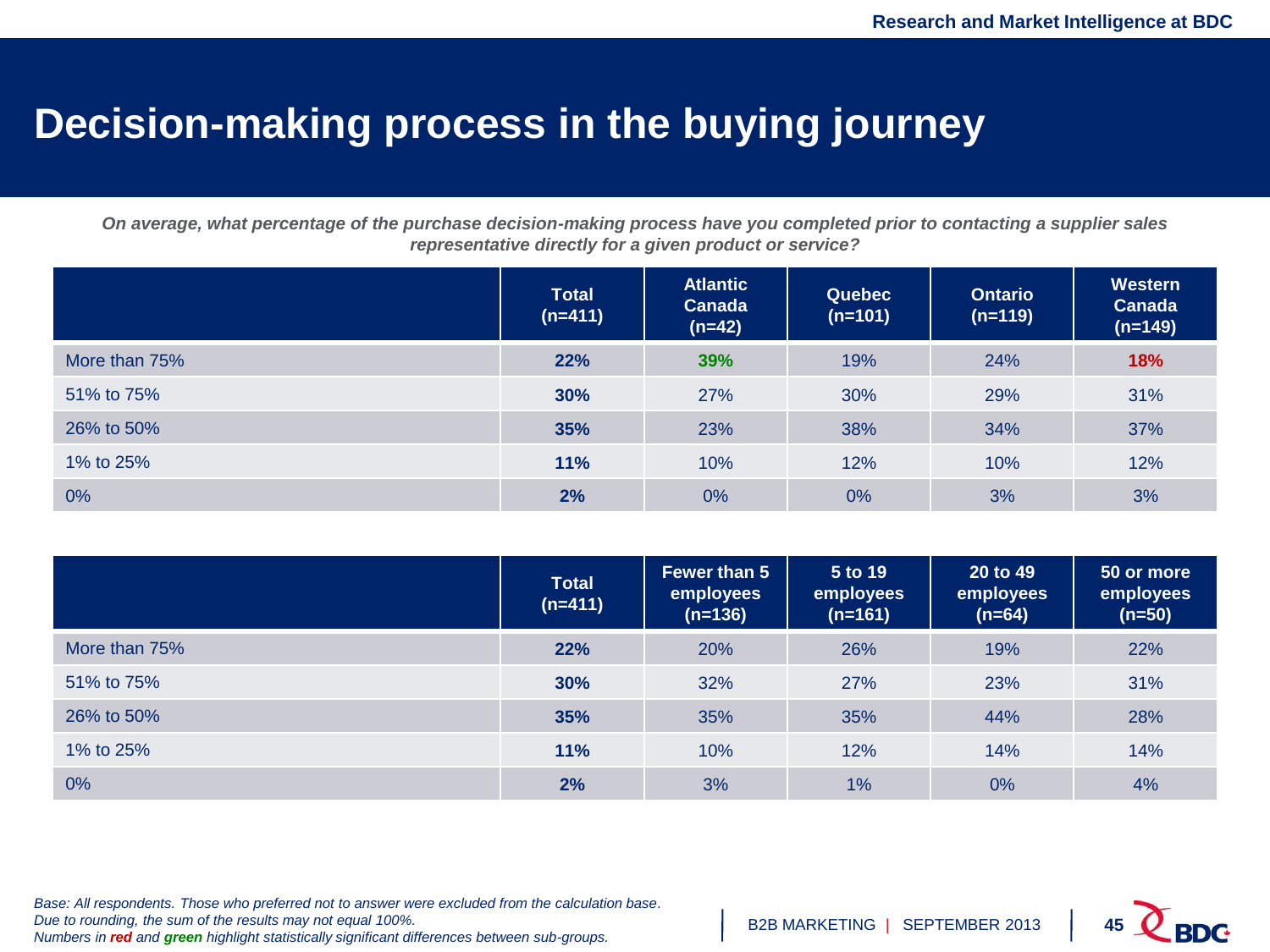### **Importance of gut feeling in the decision-making process**

*How important is gut feeling in your decision-making process?*

|                                    | <b>Total</b><br>$(n=438)$ | <b>Atlantic</b><br><b>Canada</b><br>$(n=47)$ | Quebec<br>$(n=112)$ | <b>Ontario</b><br>$(n=125)$ | Western<br>Canada<br>$(n=154)$ |
|------------------------------------|---------------------------|----------------------------------------------|---------------------|-----------------------------|--------------------------------|
| Very important                     | 32%                       | <b>26%</b>                                   | 31%                 | 36%                         | 30%                            |
| Somewhat important                 | 52%                       | 53%                                          | 49%                 | 50%                         | 55%                            |
| Neither important, nor unimportant | 12%                       | 16%                                          | 15%                 | 9%                          | 13%                            |
| Somewhat unimportant               | 2%                        | 4%                                           | 4%                  | 1%                          | 1%                             |
| Not important at all               | 2%                        | 1%                                           | 2%                  | 3%                          | 2%                             |

|                                    | <b>Total</b><br>$(n=438)$ | <b>Fewer than 5</b><br>employees<br>$(n=145)$ | 5 to 19<br>employees<br>$(n=171)$ | 20 to 49<br>employees<br>$(n=69)$ | 50 or more<br>employees<br>(n=53) |
|------------------------------------|---------------------------|-----------------------------------------------|-----------------------------------|-----------------------------------|-----------------------------------|
| Very important                     | 32%                       | 33%                                           | 34%                               | 29%                               | 23%                               |
| Somewhat important                 | 52%                       | 52%                                           | 49%                               | 54%                               | 63%                               |
| Neither important, nor unimportant | 12%                       | 12%                                           | 13%                               | 10%                               | 10%                               |
| Somewhat unimportant               | 2%                        | 1%                                            | 2%                                | 5%                                | 2%                                |
| Not important at all               | 2%                        | 2%                                            | 3%                                | 1%                                | 2%                                |

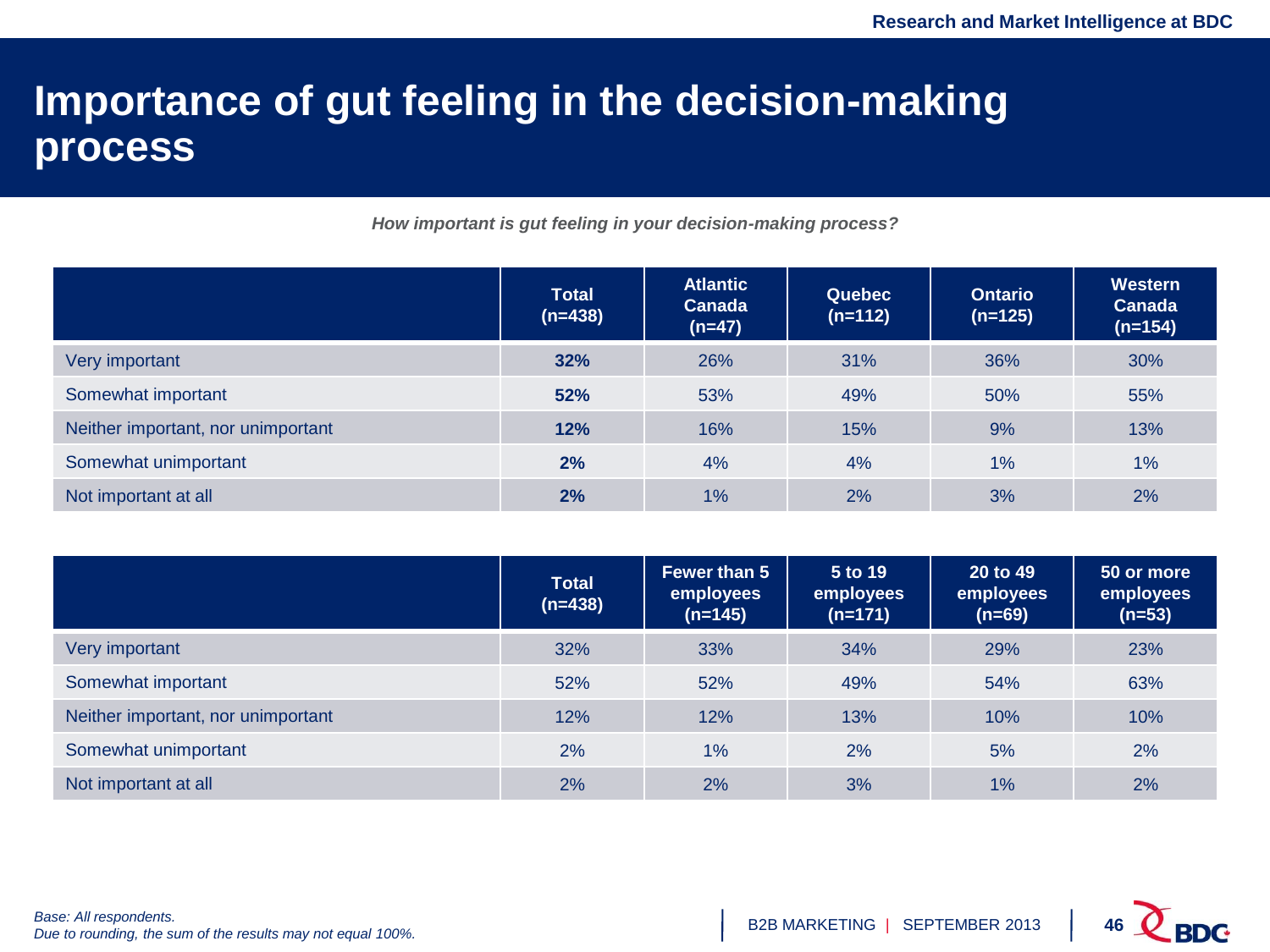### **Risk associated with a purchase decision**

#### *To what extent do you agree with the following statement?*

*"The higher the risk associated with a purchase decision, the more information I seek prior to contacting a supplier sales representative directly."*

|                             | <b>Total</b><br>$(n=438)$ | <b>Atlantic</b><br><b>Canada</b><br>$(n=47)$ | <b>Quebec</b><br>$(n=112)$ | <b>Ontario</b><br>$(n=125)$ | <b>Western</b><br>Canada<br>$(n=154)$ |
|-----------------------------|---------------------------|----------------------------------------------|----------------------------|-----------------------------|---------------------------------------|
| <b>Totally agree</b>        | 69%                       | 74%                                          | 59%                        | 70%                         | 72%                                   |
| Somewhat agree              | 24%                       | 26%                                          | 25%                        | 24%                         | 24%                                   |
| Neither agree, nor disagree | 5%                        | 0%                                           | 13%                        | 4%                          | 3%                                    |
| Somewhat disagree           | 1%                        | 0%                                           | 2%                         | 0%                          | 0%                                    |
| <b>Disagree</b>             | 1%                        | 0%                                           | 2%                         | 2%                          | 1%                                    |

|                             | <b>Total</b><br>$(n=438)$ | <b>Fewer than 5</b><br>employees<br>$(n=145)$ | 5 to 19<br>employees<br>$(n=171)$ | 20 to 49<br>employees<br>$(n=69)$ | 50 or more<br>employees<br>$(n=53)$ |
|-----------------------------|---------------------------|-----------------------------------------------|-----------------------------------|-----------------------------------|-------------------------------------|
| <b>Totally agree</b>        | 69%                       | 68%                                           | 71%                               | 70%                               | 63%                                 |
| Somewhat agree              | 24%                       | 26%                                           | 23%                               | 20%                               | 26%                                 |
| Neither agree, nor disagree | 5%                        | 5%                                            | 4%                                | 7%                                | 11%                                 |
| Somewhat disagree           | 1%                        | 1%                                            | 1%                                | 2%                                | 0%                                  |
| <b>Disagree</b>             | 1%                        | 1%                                            | 1%                                | 2%                                | $0\%$                               |

*Base: All respondents. Due to rounding, the sum of the results may not equal 100%. Numbers in red and green highlight statistically significant differences between sub-groups.* 

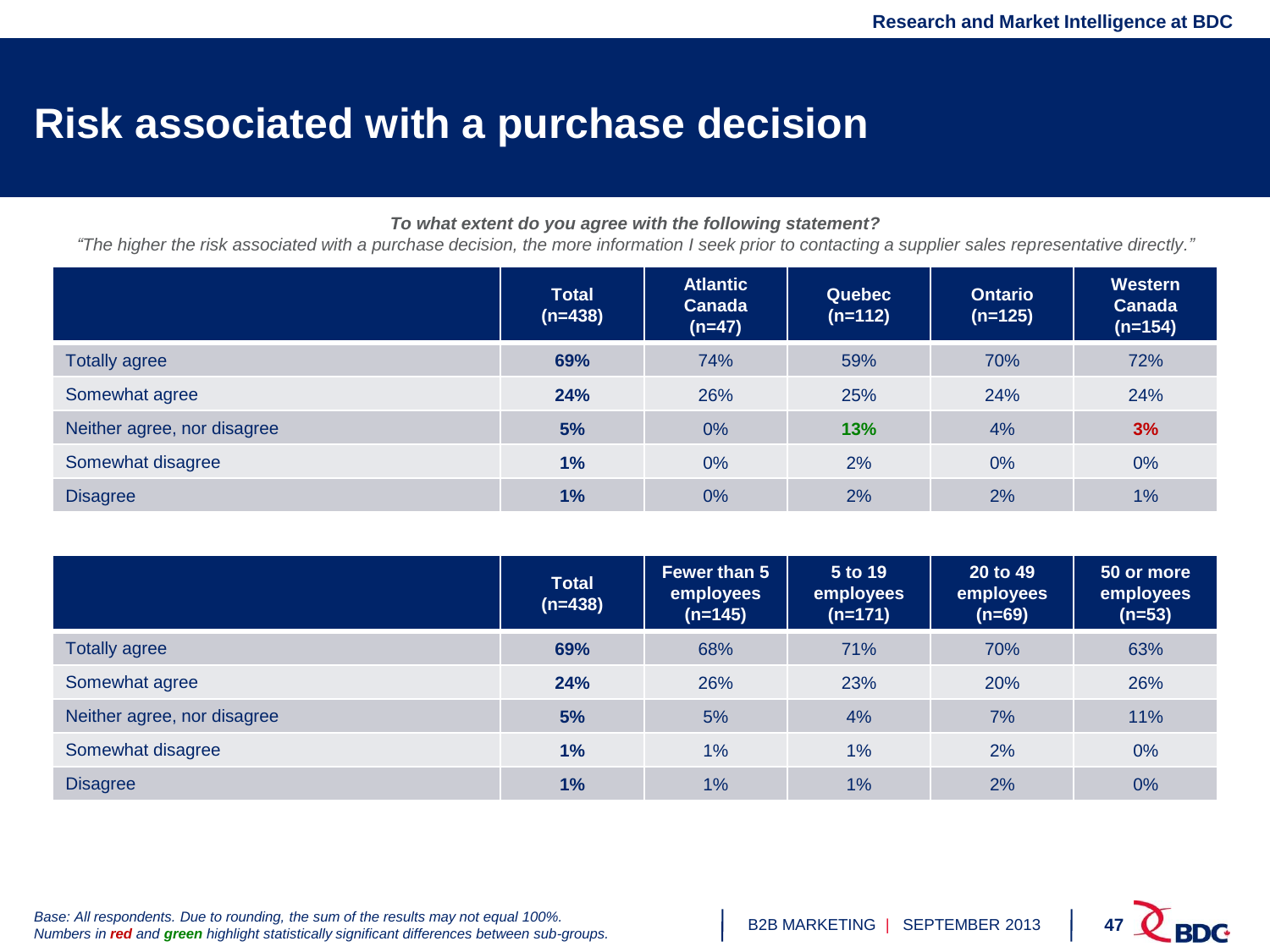### **Face to face meeting with a supplier**

*Which of the following scenarios do you tend to prefer when meeting face to face with a supplier sales representative?*

|                                                                               | <b>Total</b><br>$(n=437)$ | <b>Atlantic</b><br>Canada<br>$(n=47)$ | <b>Quebec</b><br>$(n=111)$ | <b>Ontario</b><br>$(n=125)$ | Western<br><b>Canada</b><br>$(n=154)$ |
|-------------------------------------------------------------------------------|---------------------------|---------------------------------------|----------------------------|-----------------------------|---------------------------------------|
| I prefer meeting the sales representative in our offices,<br>store or plant   | 39%                       | 46%                                   | 49%                        | 36%                         | 34%                                   |
| I prefer meeting the sales representative in their offices,<br>store or plant | 25%                       | 30%                                   | 18%                        | 24%                         | <b>28%</b>                            |
| I prefer meeting the sales representative on neutral ground                   | 5%                        | 0%                                    | 4%                         | 6%                          | 5%                                    |
| It makes no difference                                                        | 32%                       | <b>25%</b>                            | 29%                        | 34%                         | 33%                                   |

|                                                                               | <b>Total</b><br>$(n=437)$ | <b>Fewer than 5</b><br>employees<br>$(n=145)$ | 5 to 19<br>employees<br>$(n=170)$ | 20 to 49<br>employees<br>$(n=69)$ | 50 or more<br>employees<br>$(n=53)$ |
|-------------------------------------------------------------------------------|---------------------------|-----------------------------------------------|-----------------------------------|-----------------------------------|-------------------------------------|
| I prefer meeting the sales representative in our offices,<br>store or plant   | 39%                       | <b>29%</b>                                    | <b>47%</b>                        | 60%                               | <b>59%</b>                          |
| I prefer meeting the sales representative in their offices,<br>store or plant | 25%                       | 31%                                           | 18%                               | 13%                               | 11%                                 |
| I prefer meeting the sales representative on neutral ground                   | 5%                        | 6%                                            | 5%                                | 3%                                | 0%                                  |
| It makes no difference                                                        | 32%                       | 34%                                           | 30%                               | 24%                               | 30%                                 |

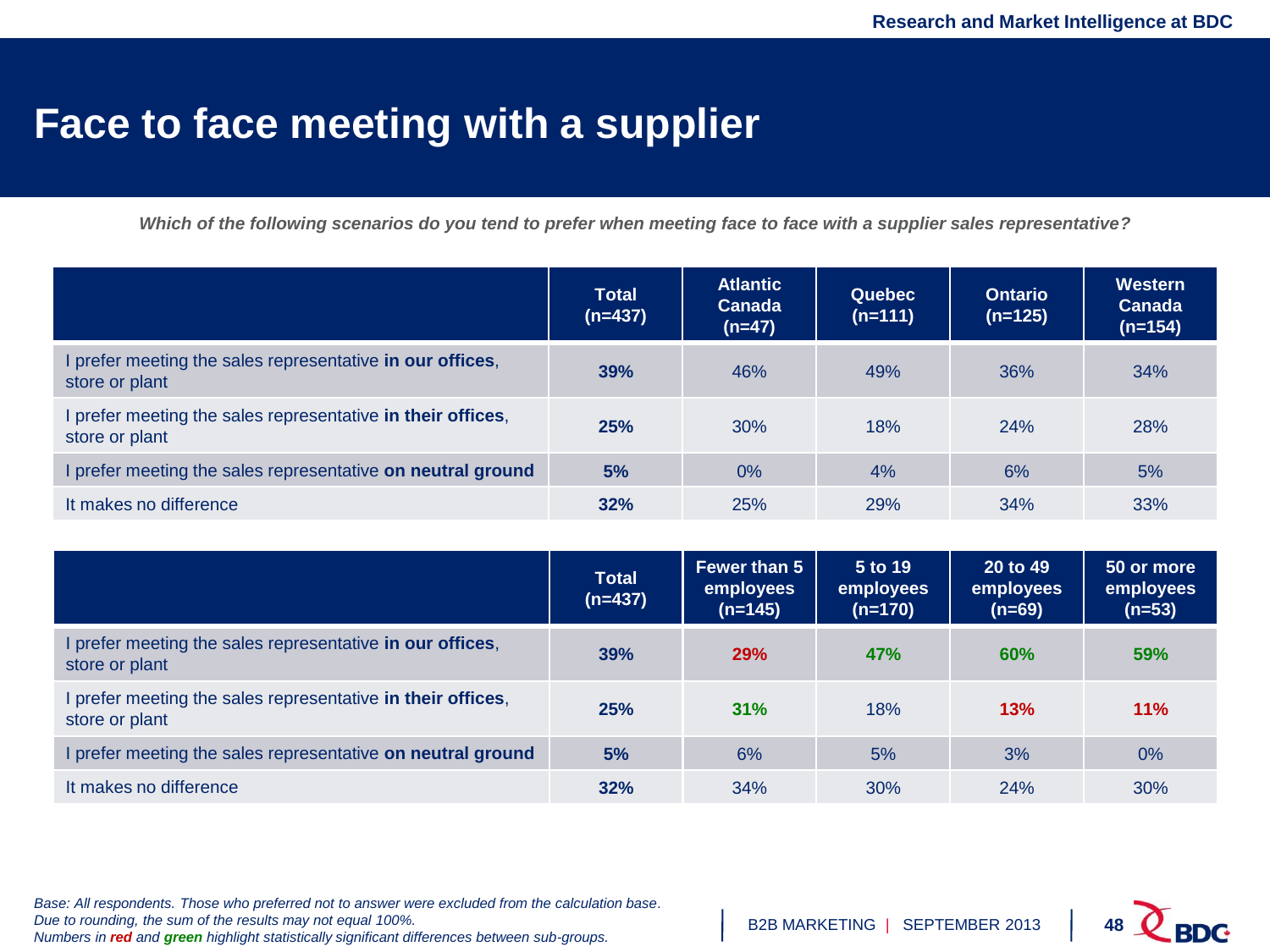### **Group decision**

*Generally speaking, in your company, what percentage of the time is a purchase decision made by a group decision?*

|               | <b>Total</b><br>$(n=438)$ | <b>Atlantic</b><br><b>Canada</b><br>$(n=47)$ | <b>Quebec</b><br>$(n=112)$ | <b>Ontario</b><br>$(n=125)$ | Western<br>Canada<br>$(n=154)$ |
|---------------|---------------------------|----------------------------------------------|----------------------------|-----------------------------|--------------------------------|
| More than 75% | 9%                        | 6%                                           | 8%                         | 10%                         | 9%                             |
| 51% to 75%    | 14%                       | 8%                                           | 21%                        | 14%                         | 10%                            |
| 26% to 50%    | 23%                       | 19%                                          | 22%                        | 27%                         | 22%                            |
| 1% to 25%     | 33%                       | 41%                                          | 30%                        | 30%                         | 37%                            |
| 0%            | 21%                       | 26%                                          | 19%                        | 20%                         | 23%                            |

|               | <b>Total</b><br>$(n=438)$ | Fewer than 5<br>employees<br>$(n=145)$ | 5 to 19<br>employees<br>$(n=171)$ | 20 to 49<br>employees<br>$(n=69)$ | 50 or more<br>employees<br>$(n=53)$ |
|---------------|---------------------------|----------------------------------------|-----------------------------------|-----------------------------------|-------------------------------------|
| More than 75% | 9%                        | 9%                                     | 7%                                | 12%                               | 15%                                 |
| 51% to 75%    | 14%                       | 12%                                    | 15%                               | 16%                               | 25%                                 |
| 26% to 50%    | 23%                       | 19%                                    | 27%                               | 31%                               | 35%                                 |
| 1% to 25%     | 33%                       | 30%                                    | 40%                               | 39%                               | 23%                                 |
| $0\%$         | 21%                       | 31%                                    | 12%                               | 2%                                | 1%                                  |

*Base: All respondents. Due to rounding, the sum of the results may not equal 100%. Numbers in red and green highlight statistically significant differences between sub-groups.* 

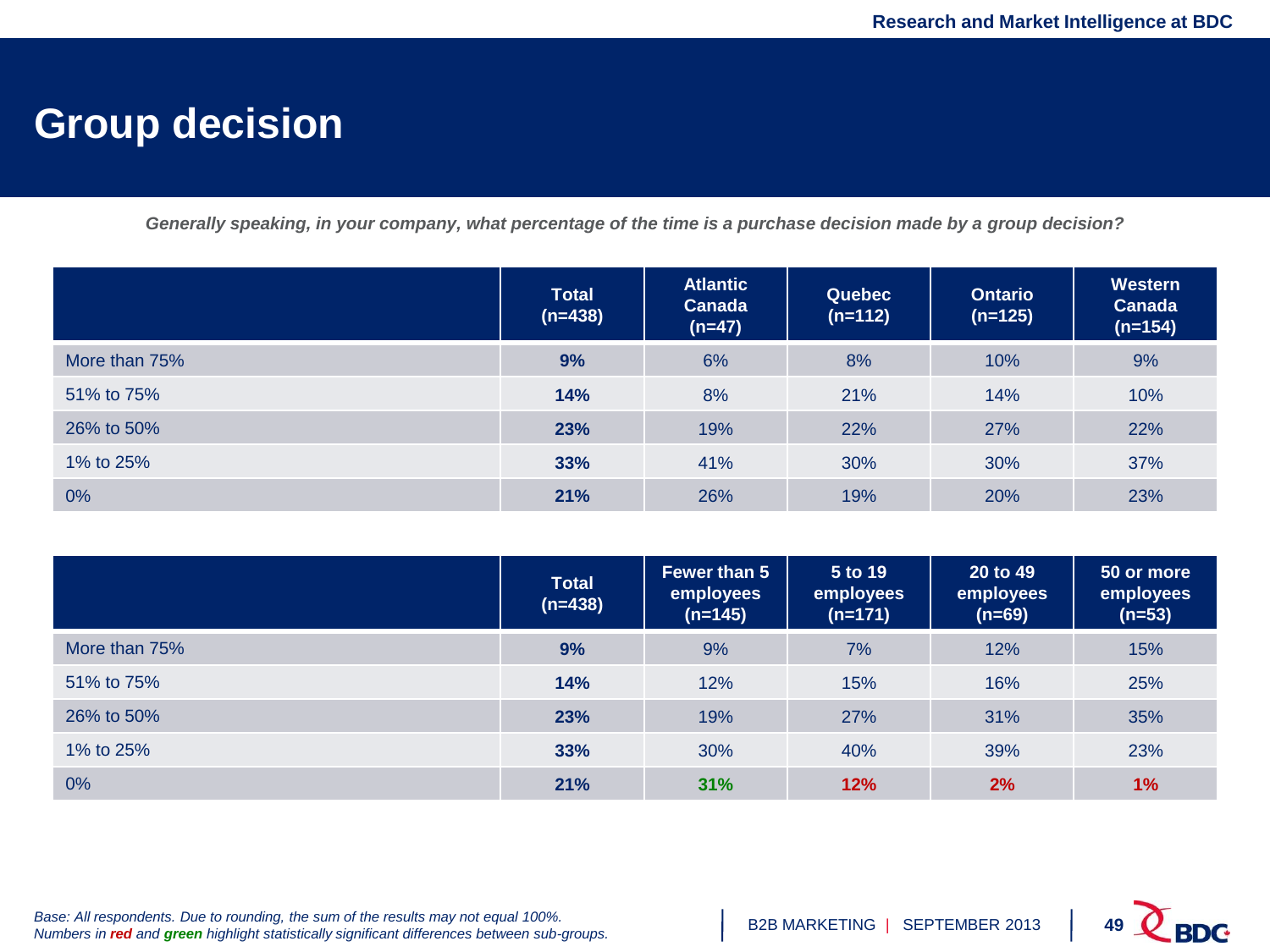### **Brand / name of supplier as a decision factor**

*For what types of products or services does the brand/name of the supplier represent a decision factor for you? Multiple answers allowed.*

|                                                                               | <b>Total</b><br>$(n=431)$ | <b>Atlantic</b><br><b>Canada</b><br>$(n=47)$ | <b>Quebec</b><br>$(n=112)$ | <b>Ontario</b><br>$(n=121)$ | <b>Western</b><br>Canada<br>$(n=151)$ |
|-------------------------------------------------------------------------------|---------------------------|----------------------------------------------|----------------------------|-----------------------------|---------------------------------------|
| Technological devices and components: hardware,<br>software, telephones, etc. | 59%                       | 58%                                          | 61%                        | 59%                         | 58%                                   |
| Financial services: banking and insurance                                     | 57%                       | 43%                                          | 54%                        | 58%                         | 62%                                   |
| <b>Equipment and machinery</b>                                                | 57%                       | 63%                                          | 55%                        | 58%                         | 57%                                   |
| Professional services: accounting, legal, and<br>consulting services          | 32%                       | 41%                                          | 32%                        | 28%                         | 34%                                   |
| Internet and technological services                                           | 30%                       | 31%                                          | 32%                        | 28%                         | 30%                                   |
| Logistics and transportation                                                  | 22%                       | 21%                                          | 27%                        | 17%                         | 24%                                   |
| Fuel                                                                          | 18%                       | 12%                                          | 11%                        | 23%                         | 19%                                   |
| Office supplies                                                               | 16%                       | 14%                                          | 16%                        | 18%                         | 16%                                   |
| <b>Raw materials</b>                                                          | 14%                       | 12%                                          | 23%                        | 11%                         | 12%                                   |
| <b>Marketing services</b>                                                     | 12%                       | 15%                                          | 14%                        | 14%                         | 8%                                    |
| Office furniture and accessories                                              | 9%                        | 12%                                          | 10%                        | 8%                          | 10%                                   |
| <b>Other</b>                                                                  | 2%                        | 0%                                           | 0%                         | 1%                          | 5%                                    |
| The brand is never a decision factor for me                                   | 13%                       | 12%                                          | 14%                        | 13%                         | 13%                                   |

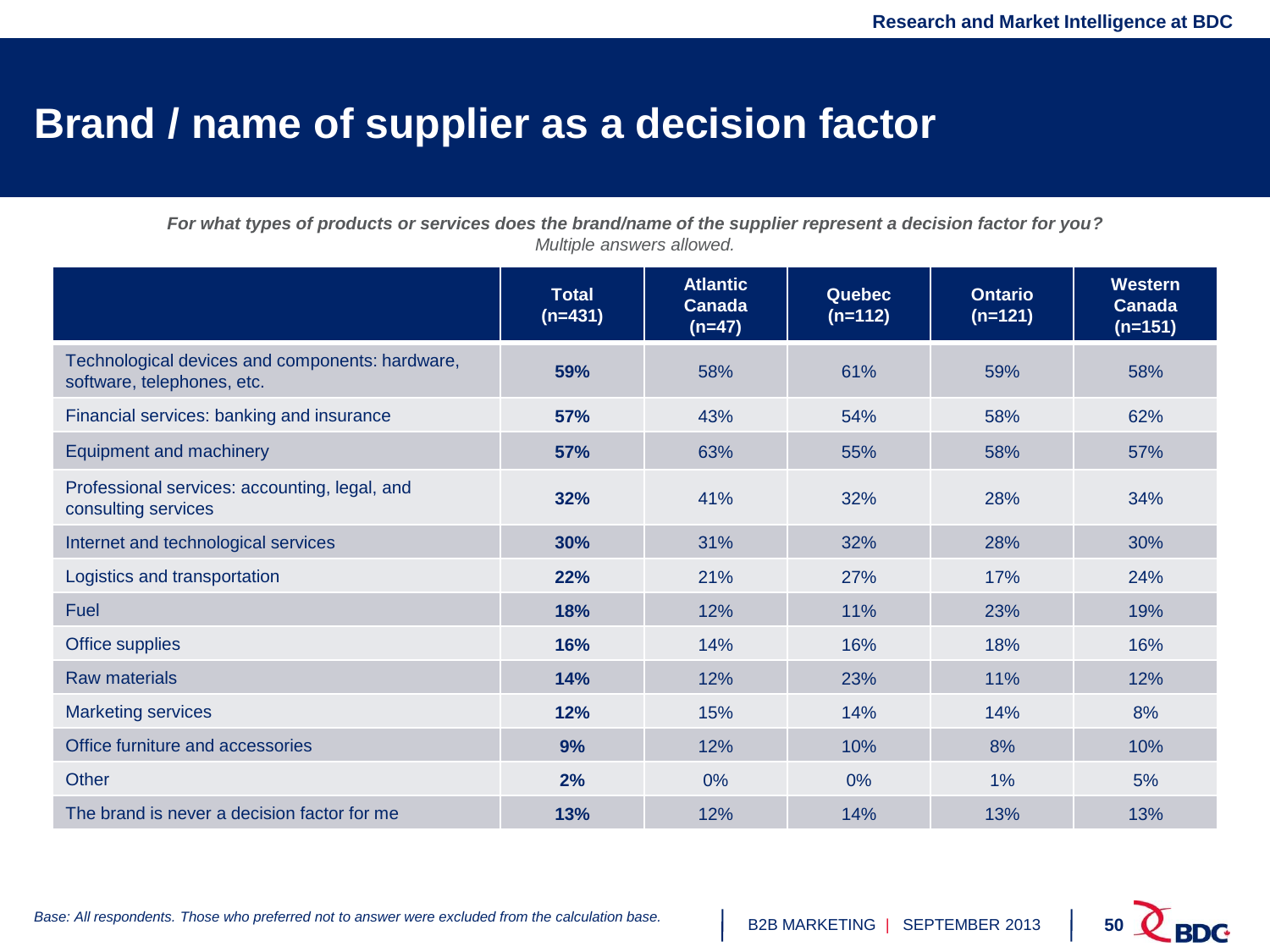### **Brand / name of supplier as a decision factor (cont'd)**

*For what types of products or services does the brand/name of the supplier represent a decision factor for you? Multiple answers allowed.*

|                                                                               | <b>Total</b><br>$(n=431)$ | Fewer than 5<br>employees<br>$(n=144)$ | 5 to 19<br>employees<br>$(n=168)$ | 20 to 49<br>employees<br>$(n=67)$ | 50 or more<br>employees<br>$(n=52)$ |
|-------------------------------------------------------------------------------|---------------------------|----------------------------------------|-----------------------------------|-----------------------------------|-------------------------------------|
| Technological devices and components: hardware,<br>software, telephones, etc. | 59%                       | 61%                                    | 57%                               | 56%                               | 62%                                 |
| Financial services: banking and insurance                                     | 57%                       | 58%                                    | 56%                               | 57%                               | 65%                                 |
| <b>Equipment and machinery</b>                                                | 57%                       | 52%                                    | 61%                               | 71%                               | 70%                                 |
| Professional services: accounting, legal, and<br>consulting services          | 32%                       | 34%                                    | 25%                               | 35%                               | 48%                                 |
| Internet and technological services                                           | 30%                       | 33%                                    | 26%                               | 21%                               | 29%                                 |
| Logistics and transportation                                                  | 22%                       | 25%                                    | 16%                               | 25%                               | 29%                                 |
| <b>Fuel</b>                                                                   | 18%                       | 19%                                    | 16%                               | 23%                               | 20%                                 |
| Office supplies                                                               | 16%                       | 20%                                    | 14%                               | 9%                                | 8%                                  |
| <b>Raw materials</b>                                                          | 14%                       | 13%                                    | 13%                               | 24%                               | 23%                                 |
| <b>Marketing services</b>                                                     | 12%                       | 14%                                    | 9%                                | 8%                                | 24%                                 |
| Office furniture and accessories                                              | 9%                        | 9%                                     | 10%                               | 5%                                | 8%                                  |
| <b>Other</b>                                                                  | 2%                        | 3%                                     | 1%                                | 2%                                | 4%                                  |
| The brand is never a decision factor for me                                   | 13%                       | 13%                                    | 16%                               | 10%                               | 2%                                  |

*Base: All respondents. Those who preferred not to answer were excluded from the calculation base. Numbers in red and green highlight statistically significant differences between sub-groups.* 

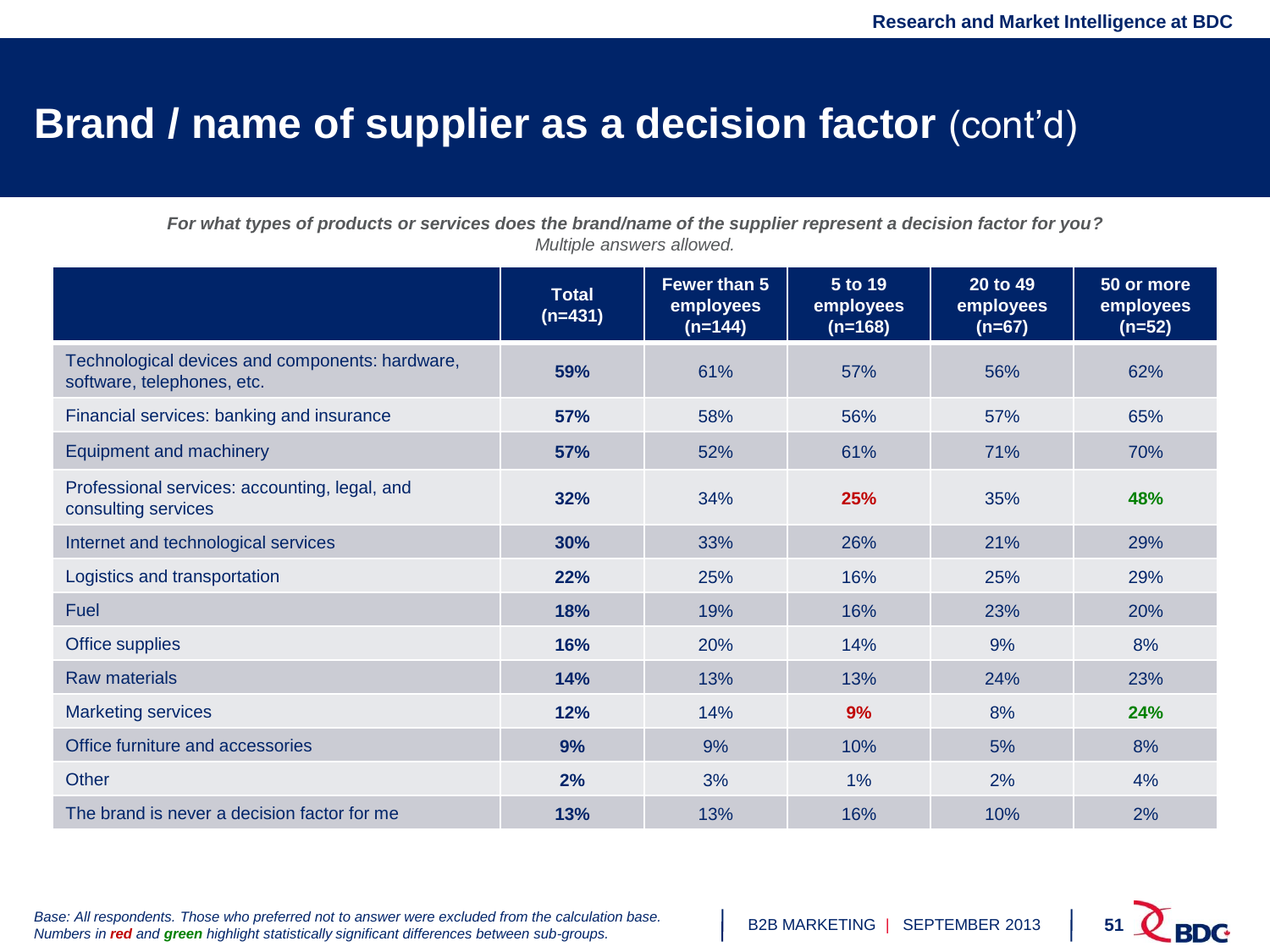### **Content development – Company's website**

*Who develops content to be integrated into your company's website? Multiple answers allowed.*

|                                                            | <b>Total</b><br>$(n=396)$ | <b>Atlantic</b><br>Canada<br>$(n=44)$  | <b>Quebec</b><br>$(n=96)$         | <b>Ontario</b><br>$(n=116)$       | <b>Western</b><br>Canada<br>$(n=140)$ |
|------------------------------------------------------------|---------------------------|----------------------------------------|-----------------------------------|-----------------------------------|---------------------------------------|
| Company owner or partners                                  | 71%                       | 72%                                    | 74%                               | 68%                               | 72%                                   |
| Designated employee(s)                                     | 37%                       | 32%                                    | 36%                               | 35%                               | 41%                                   |
| External consultant(s) or firm                             | 33%                       | 15%                                    | 46%                               | 25%                               | 37%                                   |
| Contracted or part-time worker(s) hired specially for this | 15%                       | 11%                                    | 11%                               | 20%                               | 14%                                   |
| All employees                                              | 10%                       | 4%                                     | 7%                                | 12%                               | 12%                                   |
| Marketing and sales department employees only              | 8%                        | 4%                                     | 9%                                | 7%                                | 9%                                    |
| <b>Other</b>                                               | 1%                        | 10%                                    | 0%                                | $0\%$                             | 2%                                    |
|                                                            |                           |                                        |                                   |                                   |                                       |
|                                                            | <b>Total</b><br>$(n=396)$ | Fewer than 5<br>employees<br>$(n=123)$ | 5 to 19<br>employees<br>$(n=157)$ | 20 to 49<br>employees<br>$(n=64)$ | 50 or more<br>employees<br>$(n=52)$   |
| Company owner or partners                                  | 71%                       | 76%                                    | 70%                               | 56%                               | 46%                                   |
| Designated employee(s)                                     | 37%                       | 26%                                    | 43%                               | 67%                               | 68%                                   |
| External consultant(s) or firm                             | 33%                       | 31%                                    | 33%                               | 45%                               | 36%                                   |
| Contracted or part-time worker(s) hired specially for this | 15%                       | 16%                                    | 14%                               | 18%                               | 19%                                   |
| All employees                                              | 10%                       | 8%                                     | 14%                               | 7%                                | 8%                                    |
| Marketing and sales department employees only              | 8%                        | 6%                                     | 9%                                | 14%                               | 11%                                   |

*Base: Respondents who have a company website. Those who preferred not to answer were excluded from the calculation base. Numbers in red and green highlight statistically significant differences between sub-groups.* 

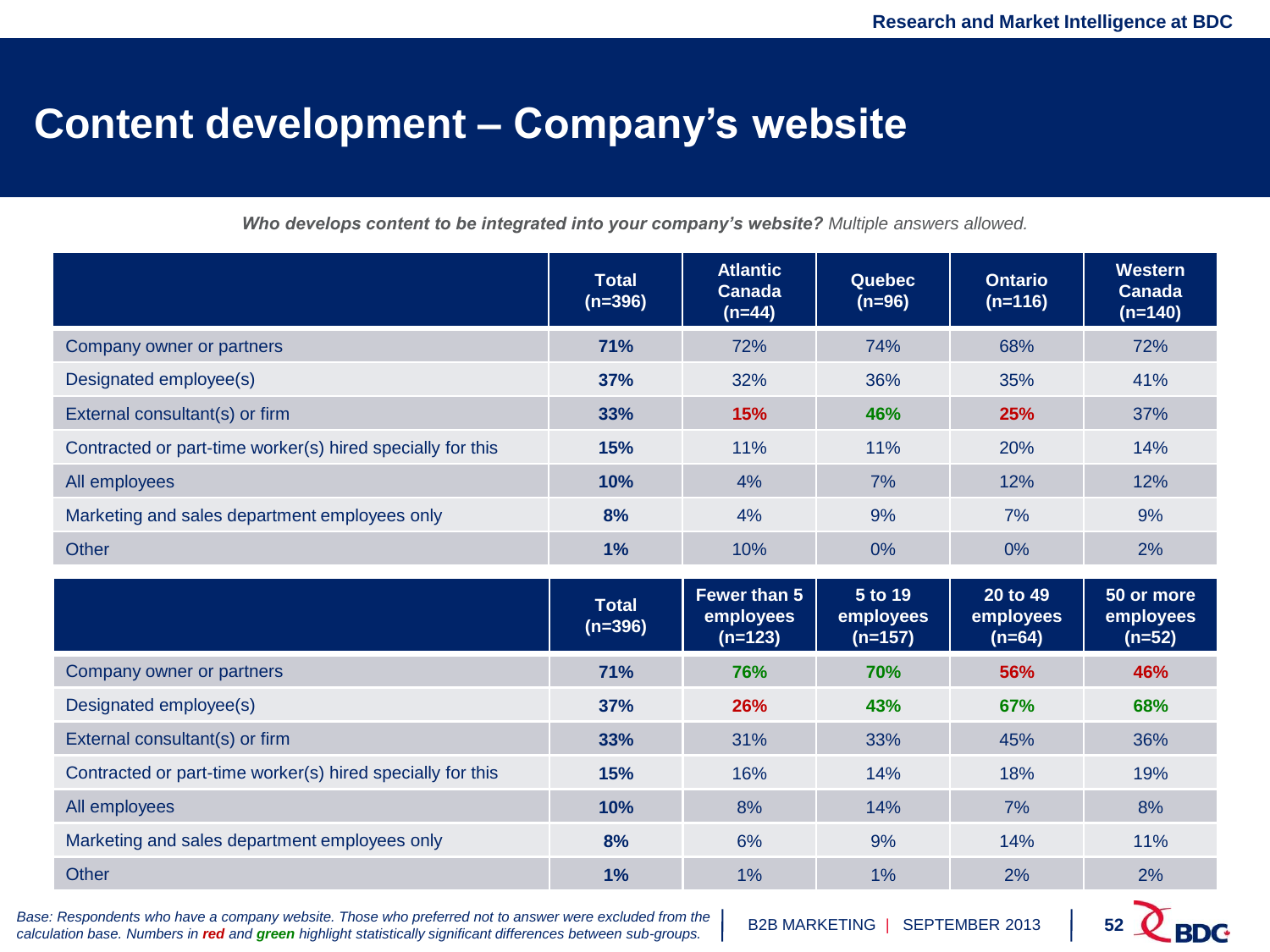### **Site management – Company's website**

*Who manages your company's website? Multiple answers allowed.*

|                                                            | <b>Total</b><br>$(n=394)$ | <b>Atlantic</b><br>Canada<br>$(n=44)$         | <b>Quebec</b><br>$(n=96)$         | <b>Ontario</b><br>$(n=114)$       | <b>Western</b><br>Canada<br>$(n=140)$ |
|------------------------------------------------------------|---------------------------|-----------------------------------------------|-----------------------------------|-----------------------------------|---------------------------------------|
| Company owner or partners                                  | 58%                       | 53%                                           | 52%                               | 61%                               | 59%                                   |
| Designated employee(s)                                     | 36%                       | 30%                                           | 35%                               | 36%                               | 39%                                   |
| External consultant(s) or firm                             | 29%                       | 23%                                           | 37%                               | 22%                               | 33%                                   |
| Contracted or part-time worker(s) hired specially for this | 14%                       | 8%                                            | 15%                               | 17%                               | 13%                                   |
| Marketing and sales department employees only              | 5%                        | 1%                                            | 3%                                | 6%                                | 6%                                    |
| All employees                                              | 1%                        | 2%                                            | 1%                                | 1%                                | $1\%$                                 |
| <b>Other</b>                                               | 1%                        | 9%                                            | 0%                                | 1%                                | 0%                                    |
|                                                            |                           |                                               |                                   |                                   |                                       |
|                                                            | <b>Total</b><br>$(n=394)$ | <b>Fewer than 5</b><br>employees<br>$(n=122)$ | 5 to 19<br>employees<br>$(n=157)$ | 20 to 49<br>employees<br>$(n=63)$ | 50 or more<br>employees<br>$(n=52)$   |
| Company owner or partners                                  | 58%                       | 68%                                           | 51%                               | 45%                               | 29%                                   |
| Designated employee(s)                                     | 36%                       | 25%                                           | 43%                               | 54%                               | 78%                                   |
| External consultant(s) or firm                             | 29%                       | 28%                                           | 30%                               | 35%                               | 31%                                   |
| Contracted or part-time worker(s) hired specially for this | 14%                       | 18%                                           | 10%                               | 9%                                | 11%                                   |
| Marketing and sales department employees only              | 5%                        | 3%                                            | 7%                                | 9%                                | 5%                                    |
| All employees                                              | 1%                        | 0%                                            | 3%                                | 0%                                | 2%                                    |

*Base: Respondents who have a company website. Those who preferred not to answer were excluded from the calculation base. Numbers in red and green highlight statistically significant differences between sub-groups.* 

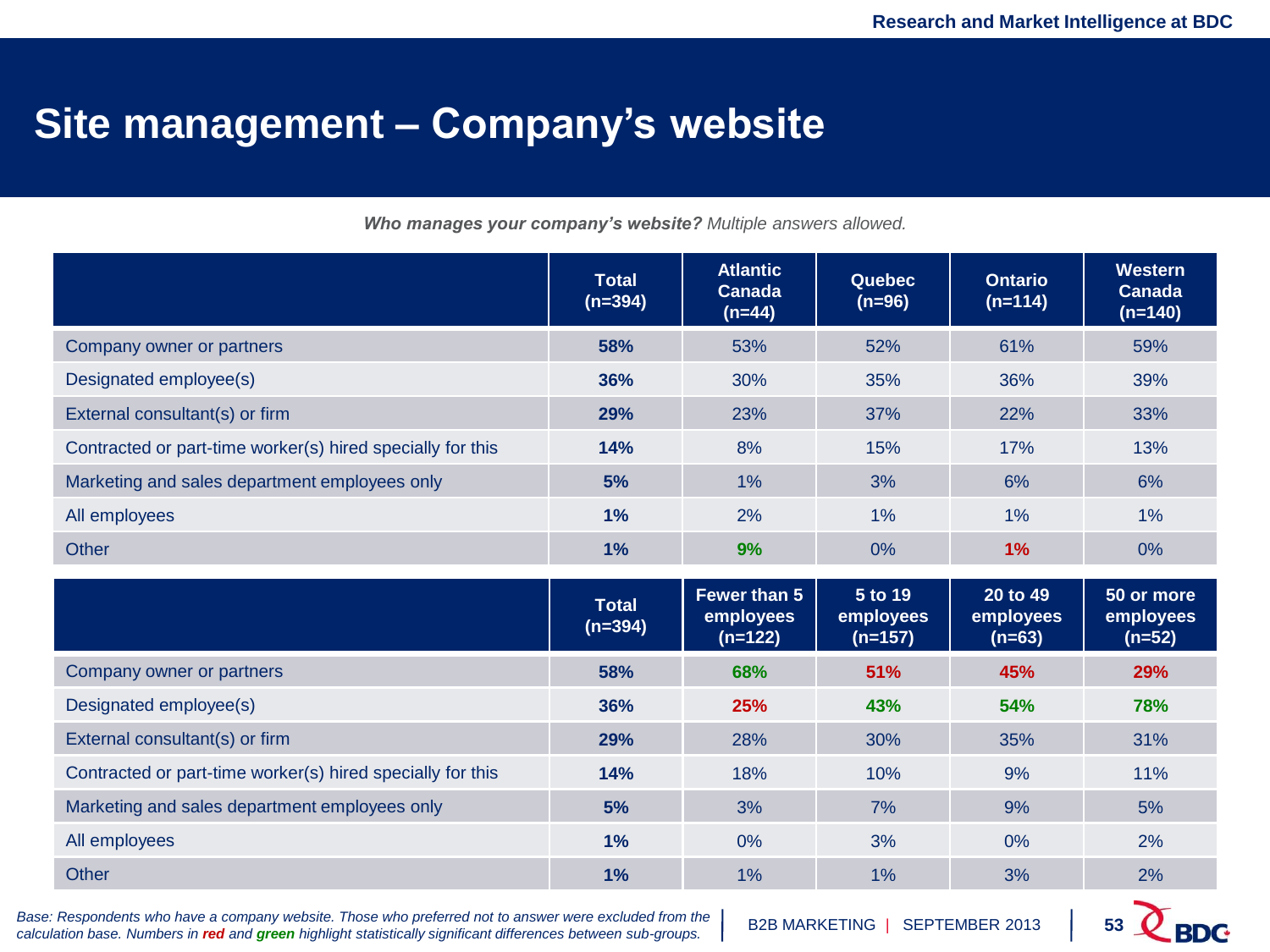### **Content development – Social media**

*Who develops content to be integrated into your social media postings? Multiple answers allowed.*

|                                                            | <b>Total</b><br>$(n=233)$ | <b>Atlantic</b><br>Canada<br>$(n=27^*)$ | <b>Quebec</b><br>$(n=47)$        | <b>Ontario</b><br>$(n=67)$        | <b>Western</b><br>Canada<br>$(n=92)$ |
|------------------------------------------------------------|---------------------------|-----------------------------------------|----------------------------------|-----------------------------------|--------------------------------------|
| Company owner or partners                                  | 70%                       | 69%                                     | 79%                              | 66%                               | 69%                                  |
| Designated employee(s)                                     | 37%                       | 36%                                     | 37%                              | 33%                               | 40%                                  |
| External consultant(s) or firm                             | 15%                       | 13%                                     | 24%                              | 9%                                | 17%                                  |
| All employees                                              | 12%                       | 11%                                     | 7%                               | 13%                               | 13%                                  |
| Marketing and sales department employees only              | 9%                        | 11%                                     | 4%                               | 10%                               | 9%                                   |
| Contracted or part-time worker(s) hired specially for this | 6%                        | 4%                                      | 4%                               | 7%                                | 6%                                   |
| <b>Other</b>                                               | 1%                        | 10%                                     | 3%                               | 0%                                | $0\%$                                |
|                                                            |                           |                                         |                                  |                                   |                                      |
|                                                            | <b>Total</b><br>$(n=233)$ | Fewer than 5<br>employees<br>$(n=80)$   | 5 to 19<br>employees<br>$(n=96)$ | 20 to 49<br>employees<br>$(n=31)$ | 50 or more<br>employees<br>$(n=26*)$ |
| Company owner or partners                                  | 70%                       | 80%                                     | 61%                              | 52%                               | 36%                                  |
| Designated employee(s)                                     | 37%                       | 25%                                     | 44%                              | 69%                               | 84%                                  |
| External consultant(s) or firm                             | 15%                       | 13%                                     | 16%                              | 19%                               | 27%                                  |
| All employees                                              | 12%                       | 10%                                     | 15%                              | 10%                               | 4%                                   |
| Marketing and sales department employees only              | 9%                        | 6%                                      | 13%                              | 9%                                | 14%                                  |
| Contracted or part-time worker(s) hired specially for this | 6%                        | 5%                                      | 6%                               | 7%                                | 12%                                  |

*Base: Respondents who use social media. Those who preferred not to answer were excluded from the calculation base. Numbers in red and green highlight statistically significant differences between sub-groups. \* Due to a small number of respondents, numbers in italic should be interpreted with caution.* 

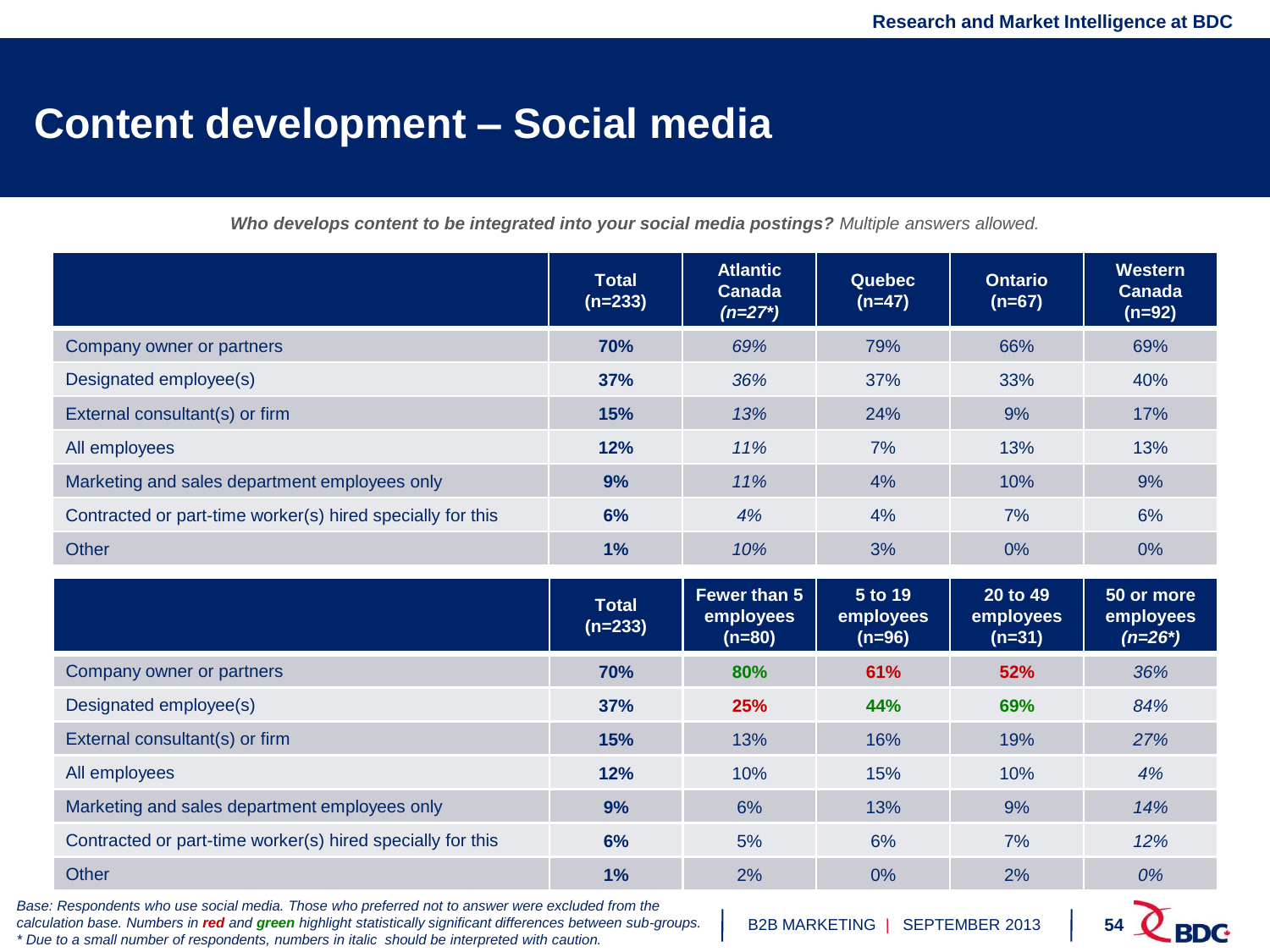### **Account management – Social media**

*Who manages your social media account and postings? Multiple answers allowed.*

|                                                            | <b>Total</b><br>$(n=233)$ | <b>Atlantic</b><br>Canada<br>$(n=27^*)$ | Quebec<br>$(n=47)$               | <b>Ontario</b><br>$(n=67)$        | Western<br>Canada<br>$(n=92)$        |
|------------------------------------------------------------|---------------------------|-----------------------------------------|----------------------------------|-----------------------------------|--------------------------------------|
| Company owner or partners                                  | 64%                       | 55%                                     | 71%                              | 63%                               | 62%                                  |
| Designated employee(s)                                     | 41%                       | 34%                                     | 38%                              | 39%                               | 44%                                  |
| External consultant(s) or firm                             | 12%                       | 11%                                     | 14%                              | 7%                                | 16%                                  |
| Marketing and sales department employees only              | 9%                        | 9%                                      | 4%                               | 9%                                | 11%                                  |
| All employees                                              | 6%                        | 4%                                      | 3%                               | 8%                                | 6%                                   |
| Contracted or part-time worker(s) hired specially for this | 3%                        | 0%                                      | 6%                               | 2%                                | 3%                                   |
| Other                                                      | 0%                        | 2%                                      | 0%                               | 0%                                | $0\%$                                |
|                                                            |                           |                                         |                                  |                                   |                                      |
|                                                            | <b>Total</b><br>$(n=233)$ | Fewer than 5<br>employees<br>$(n=80)$   | 5 to 19<br>employees<br>$(n=96)$ | 20 to 49<br>employees<br>$(n=31)$ | 50 or more<br>employees<br>$(n=26*)$ |
| Company owner or partners                                  | 64%                       | 76%                                     | 52%                              | 44%                               | 24%                                  |
| Designated employee(s)                                     | 41%                       | 28%                                     | 49%                              | 76%                               | 91%                                  |
| External consultant(s) or firm                             | 12%                       | 10%                                     | 15%                              | 15%                               | 7%                                   |
| Marketing and sales department employees only              | 9%                        | 8%                                      | 10%                              | 9%                                | 11%                                  |
| All employees                                              | 6%                        | 7%                                      | 6%                               | 0%                                | 9%                                   |
| Contracted or part-time worker(s) hired specially for this | 3%                        | 2%                                      | 3%                               | 4%                                | 8%                                   |

*Base: Respondents who use social media. Those who preferred not to answer were excluded from the calculation base. Numbers in red and green highlight statistically significant differences between sub-groups. \* Due to a small number of respondents, numbers in italic should be interpreted with caution.* 

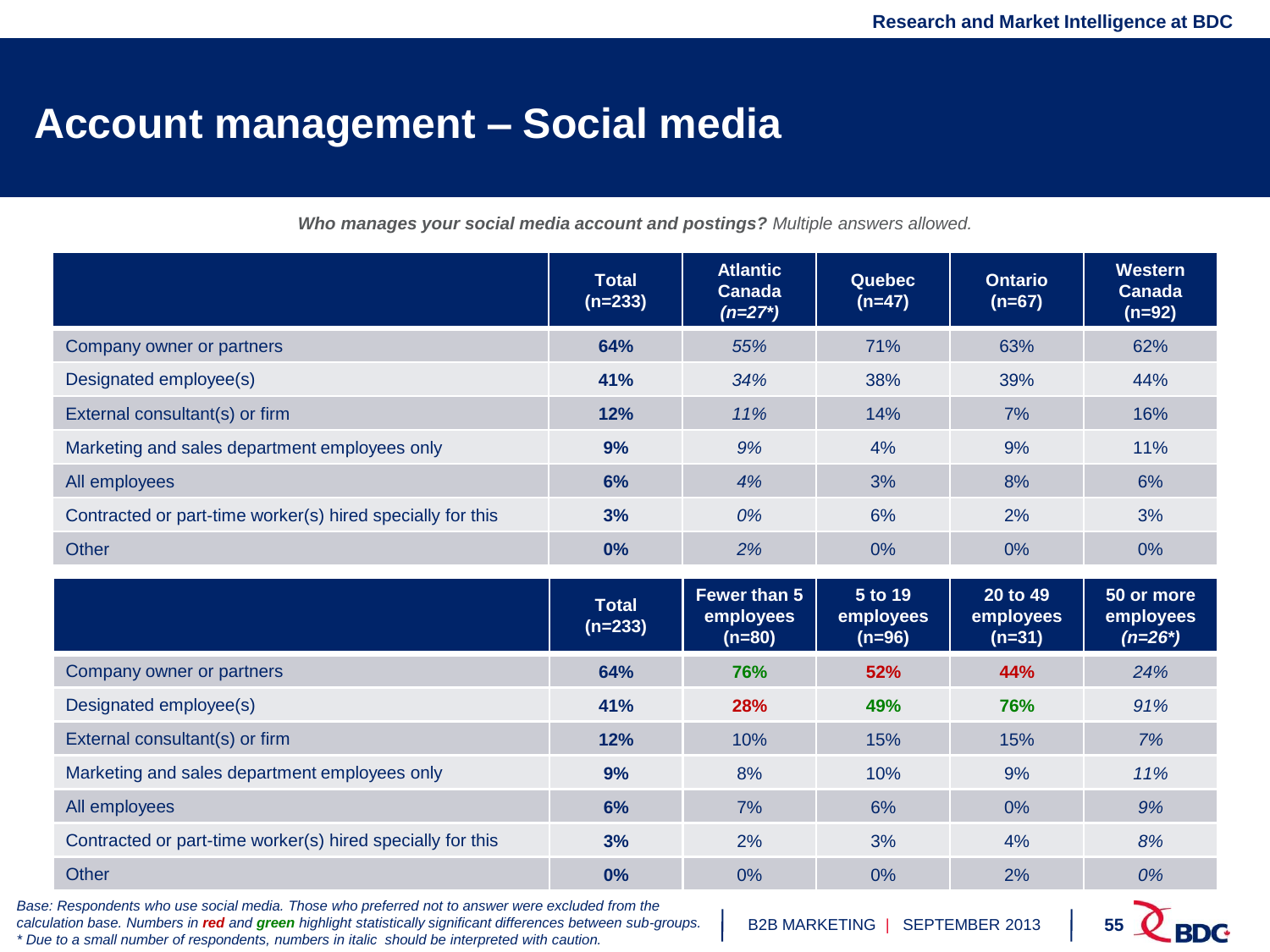### **Online tracking**

*Do you regularly analyze the type of visitors who access your website and the content viewed and time spent?*

|                                                | <b>Total</b><br>$(n=392)$ | <b>Atlantic</b><br>Canada<br>$(n=43)$ | Quebec<br>$(n=95)$ | <b>Ontario</b><br>$(n=116)$ | <b>Western</b><br>Canada<br>$(n=138)$ |
|------------------------------------------------|---------------------------|---------------------------------------|--------------------|-----------------------------|---------------------------------------|
| Yes, we do so regularly                        | 22%                       | 17%                                   | 25%                | 19%                         | 26%                                   |
| Yes, we do so occasionally                     | 31%                       | 24%                                   | 31%                | 30%                         | 33%                                   |
| No, not for the moment but we plan to          | 26%                       | 22%                                   | 32%                | 31%                         | 19%                                   |
| No, we don't know how                          | 10%                       | 22%                                   | 9%                 | 8%                          | 10%                                   |
| No, there is not much information there for us | 9%                        | 14%                                   | 3%                 | 11%                         | 10%                                   |
| Other                                          | 1%                        | $0\%$                                 | 1%                 | 1%                          | 2%                                    |

|                                                | <b>Total</b><br>$(n=392)$ | <b>Fewer than 5</b><br>employees<br>$(n=123)$ | 5 to 19<br>employees<br>$(n=154)$ | 20 to 49<br>employees<br>$(n=63)$ | 50 or more<br>employees<br>$(n=52)$ |
|------------------------------------------------|---------------------------|-----------------------------------------------|-----------------------------------|-----------------------------------|-------------------------------------|
| Yes, we do so regularly                        | 22%                       | 22%                                           | 24%                               | 16%                               | 27%                                 |
| Yes, we do so occasionally                     | 31%                       | 28%                                           | 33%                               | 43%                               | 26%                                 |
| No, not for the moment but we plan to          | 26%                       | 30%                                           | 22%                               | 24%                               | 26%                                 |
| No, we don't know how                          | 10%                       | 11%                                           | 9%                                | 8%                                | 16%                                 |
| No, there is not much information there for us | 9%                        | 9%                                            | 11%                               | 9%                                | 5%                                  |
| Other                                          | 1%                        | 2%                                            | $1\%$                             | $0\%$                             | $0\%$                               |

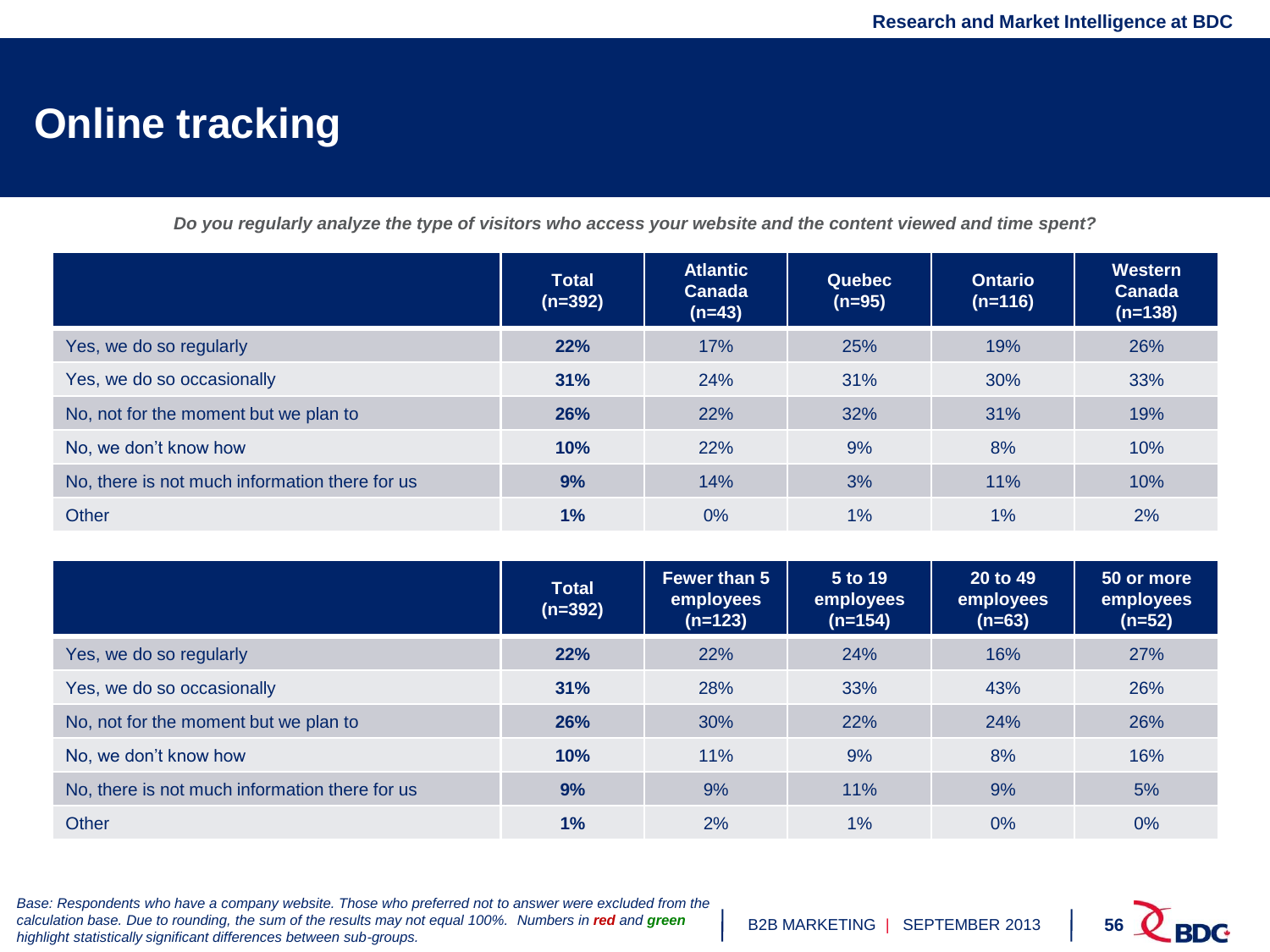### **Influence of online presence**

*In your opinion, what proportion of your clientele became a customer as a result of the Internet or was influenced by content available on the Internet (i.e. paid searches, SEO, and company website)?*

|               | <b>Total</b><br>$(n=386)$ | <b>Atlantic</b><br><b>Canada</b><br>$(n=39)$ | <b>Quebec</b><br>$(n=97)$ | <b>Ontario</b><br>$(n=110)$ | <b>Western</b><br>Canada<br>$(n=140)$ |
|---------------|---------------------------|----------------------------------------------|---------------------------|-----------------------------|---------------------------------------|
| More than 75% | 10%                       | 2%                                           | 8%                        | 11%                         | 13%                                   |
| 51% to 75%    | 10%                       | 12%                                          | 13%                       | 7%                          | 10%                                   |
| 26% to 50%    | 18%                       | 21%                                          | 13%                       | 19%                         | 20%                                   |
| 1% to 25%     | 53%                       | 57%                                          | 55%                       | 53%                         | 52%                                   |
| None 0%       | 9%                        | 8%                                           | 11%                       | 10%                         | 6%                                    |

|               | <b>Total</b><br>$(n=386)$ | Fewer than 5<br>employees<br>$(n=126)$ | 5 to 19<br>employees<br>$(n=152)$ | 20 to 49<br>employees<br>$(n=63)$ | 50 or more<br>employees<br>$(n=45)$ |
|---------------|---------------------------|----------------------------------------|-----------------------------------|-----------------------------------|-------------------------------------|
| More than 75% | 10%                       | 12%                                    | 10%                               | 0%                                | 10%                                 |
| 51% to 75%    | 10%                       | 12%                                    | 7%                                | 9%                                | 3%                                  |
| 26% to 50%    | 18%                       | 17%                                    | 21%                               | 21%                               | 11%                                 |
| 1% to 25%     | 53%                       | 48%                                    | 56%                               | 63%                               | 75%                                 |
| None 0%       | 9%                        | 11%                                    | 6%                                | 7%                                | 1%                                  |

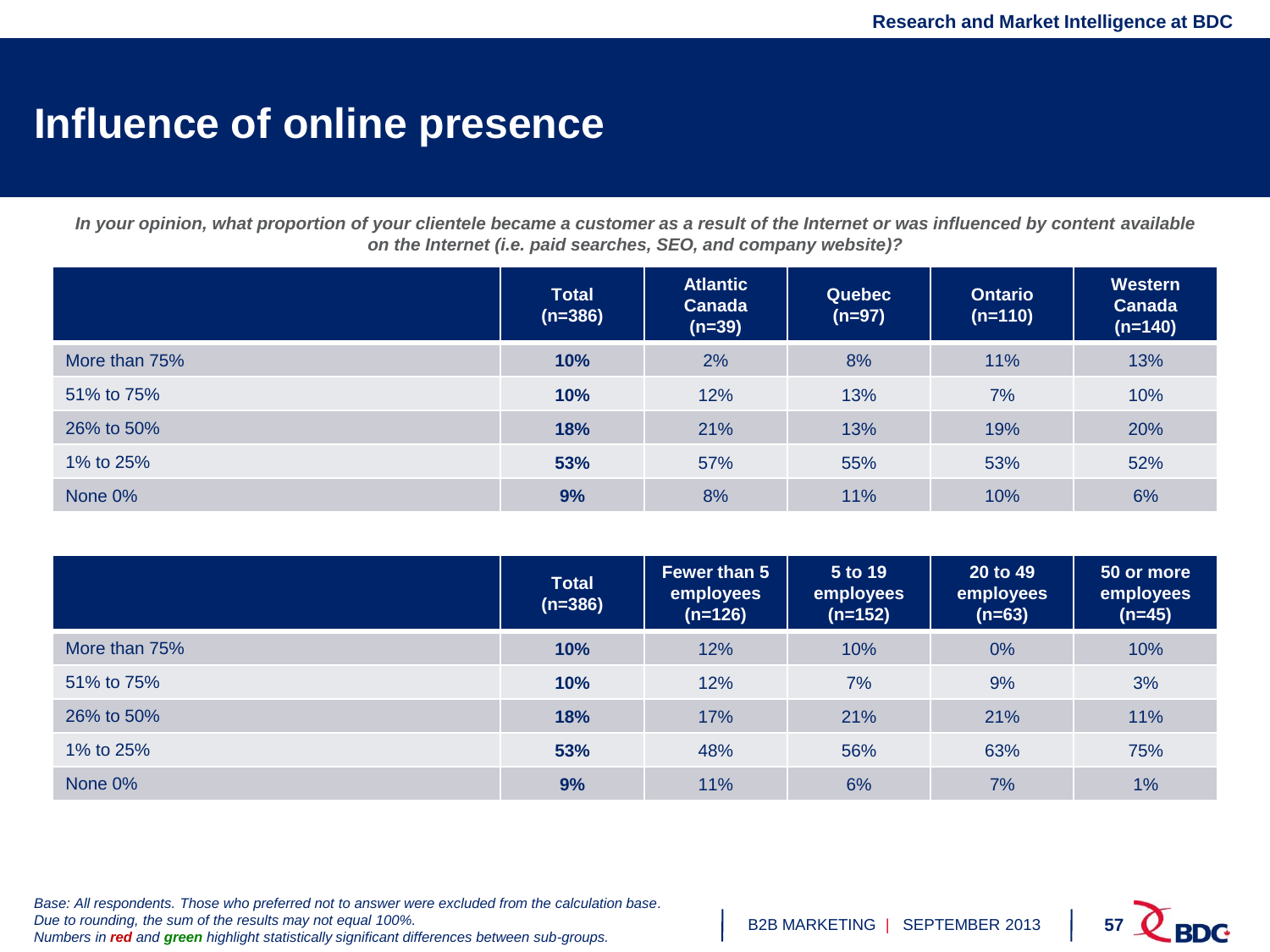#### **From potential customer to actual client and back**

*Generally speaking, where in the decision-making process do you think you are losing potential customers or repeat clients?*

|                                                                                         | <b>Total</b><br>$(n=401)$ | <b>Atlantic</b><br><b>Canada</b><br>$(n=41)$ | <b>Quebec</b><br>$(n=101)$ | <b>Ontario</b><br>$(n=115)$ | Western<br><b>Canada</b><br>(n=144) |
|-----------------------------------------------------------------------------------------|---------------------------|----------------------------------------------|----------------------------|-----------------------------|-------------------------------------|
| During the initial consideration process of potential suppliers                         | 31%                       | 33%                                          | 25%                        | 33%                         | 34%                                 |
| During a potential client's active evaluation of our company<br>as a potential supplier | 26%                       | 13%                                          | 29%                        | 32%                         | 20%                                 |
| At the moment of purchase                                                               | 8%                        | 12%                                          | 17%                        | 8%                          | 3%                                  |
| Post-purchase experience                                                                | 6%                        | 2%                                           | $1\%$                      | 5%                          | 9%                                  |
| I don't know                                                                            | 29%                       | 40%                                          | 29%                        | 23%                         | 34%                                 |

|                                                                                         | <b>Total</b><br>$(n=401)$ | Fewer than 5<br>employees<br>$(n=129)$ | 5 to 19<br>employees<br>$(n=160)$ | $20$ to 49<br>employees<br>(n=64) | 50 or more<br>employees<br>$(n=48)$ |
|-----------------------------------------------------------------------------------------|---------------------------|----------------------------------------|-----------------------------------|-----------------------------------|-------------------------------------|
| During the initial consideration process of potential suppliers                         | 31%                       | 30%                                    | 35%                               | 28%                               | 27%                                 |
| During a potential client's active evaluation of our company<br>as a potential supplier | 26%                       | 28%                                    | 20%                               | 30%                               | 31%                                 |
| At the moment of purchase                                                               | 8%                        | 9%                                     | 7%                                | 11%                               | 12%                                 |
| Post-purchase experience                                                                | 6%                        | 3%                                     | 8%                                | 11%                               | 7%                                  |
| I don't know                                                                            | 29%                       | 31%                                    | 30%                               | 20%                               | 22%                                 |

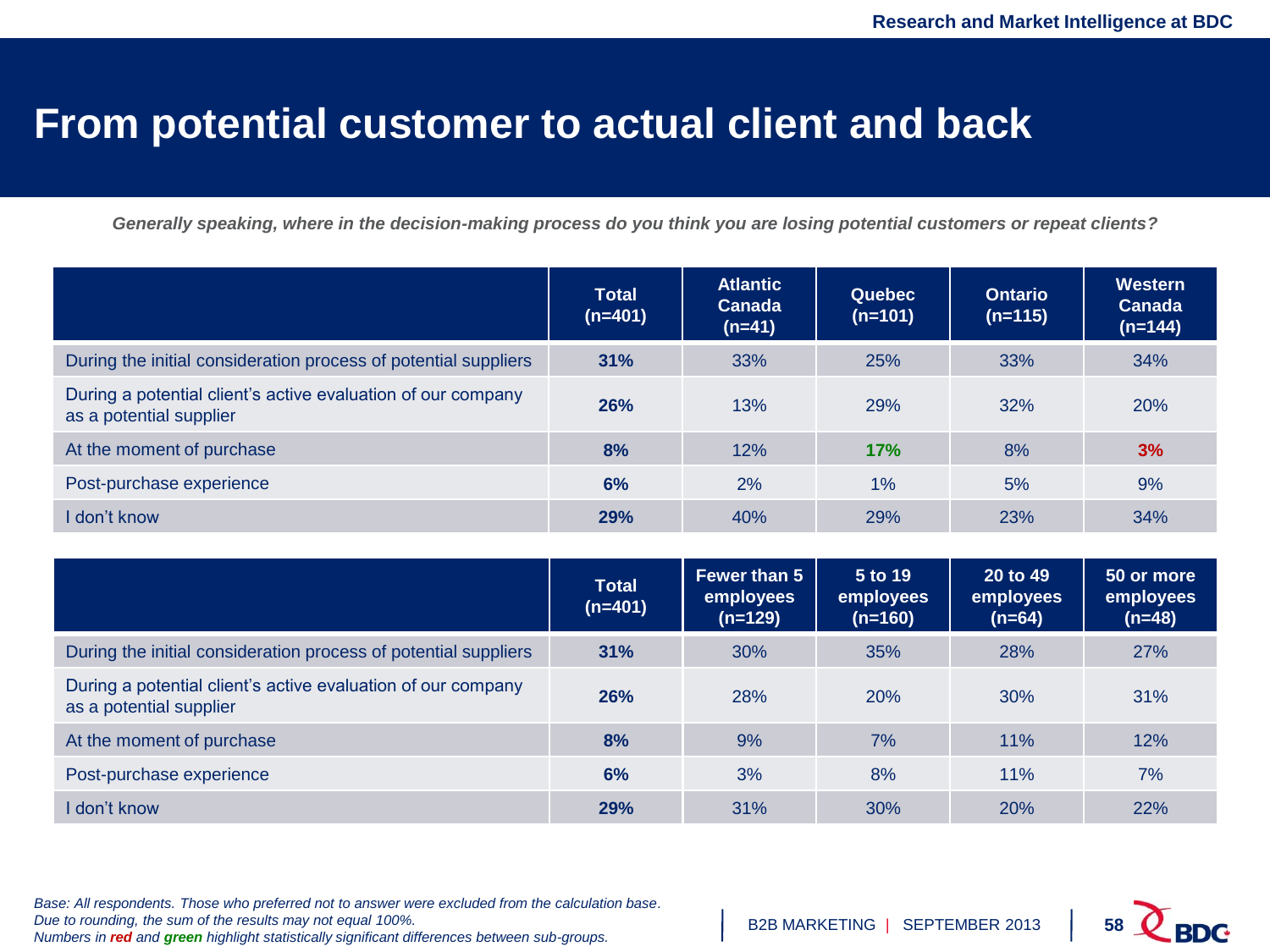### **Integrated marketing campaign post-mortem**

*Do you conduct a comprehensive post-mortem of your integrated advertising campaign (i.e. all marketing and sales initiatives) to extract best practices, lessons learned and process improvements?*

|                                         | <b>Total</b><br>$(n=427)$ | <b>Atlantic</b><br><b>Canada</b><br>$(n=45)$ | <b>Quebec</b><br>$(n=109)$ | <b>Ontario</b><br>$(n=122)$ | Western<br><b>Canada</b><br>$(n=151)$ |
|-----------------------------------------|---------------------------|----------------------------------------------|----------------------------|-----------------------------|---------------------------------------|
| Yes, we do so systematically            | 12%                       | 5%                                           | 13%                        | 13%                         | 12%                                   |
| Yes, we do so on occasion at high level | 29%                       | 43%                                          | 26%                        | 24%                         | 33%                                   |
| No, we don't                            | 54%                       | 48%                                          | 53%                        | 60%                         | 49%                                   |
| Other                                   | 5%                        | 4%                                           | 8%                         | 2%                          | 6%                                    |

|                                         | <b>Total</b><br>$(n=427)$ | <b>Fewer than 5</b><br>employees<br>$(n=139)$ | 5 to 19<br>employees<br>$(n=168)$ | 20 to 49<br>employees<br>$(n=68)$ | 50 or more<br>employees<br>$(n=52)$ |
|-----------------------------------------|---------------------------|-----------------------------------------------|-----------------------------------|-----------------------------------|-------------------------------------|
| Yes, we do so systematically            | 12%                       | 12%                                           | 14%                               | 9%                                | 5%                                  |
| Yes, we do so on occasion at high level | 29%                       | 28%                                           | 28%                               | 36%                               | 33%                                 |
| No, we don't                            | 54%                       | 54%                                           | 52%                               | 54%                               | 58%                                 |
| Other                                   | 5%                        | 6%                                            | 6%                                | 2%                                | 4%                                  |

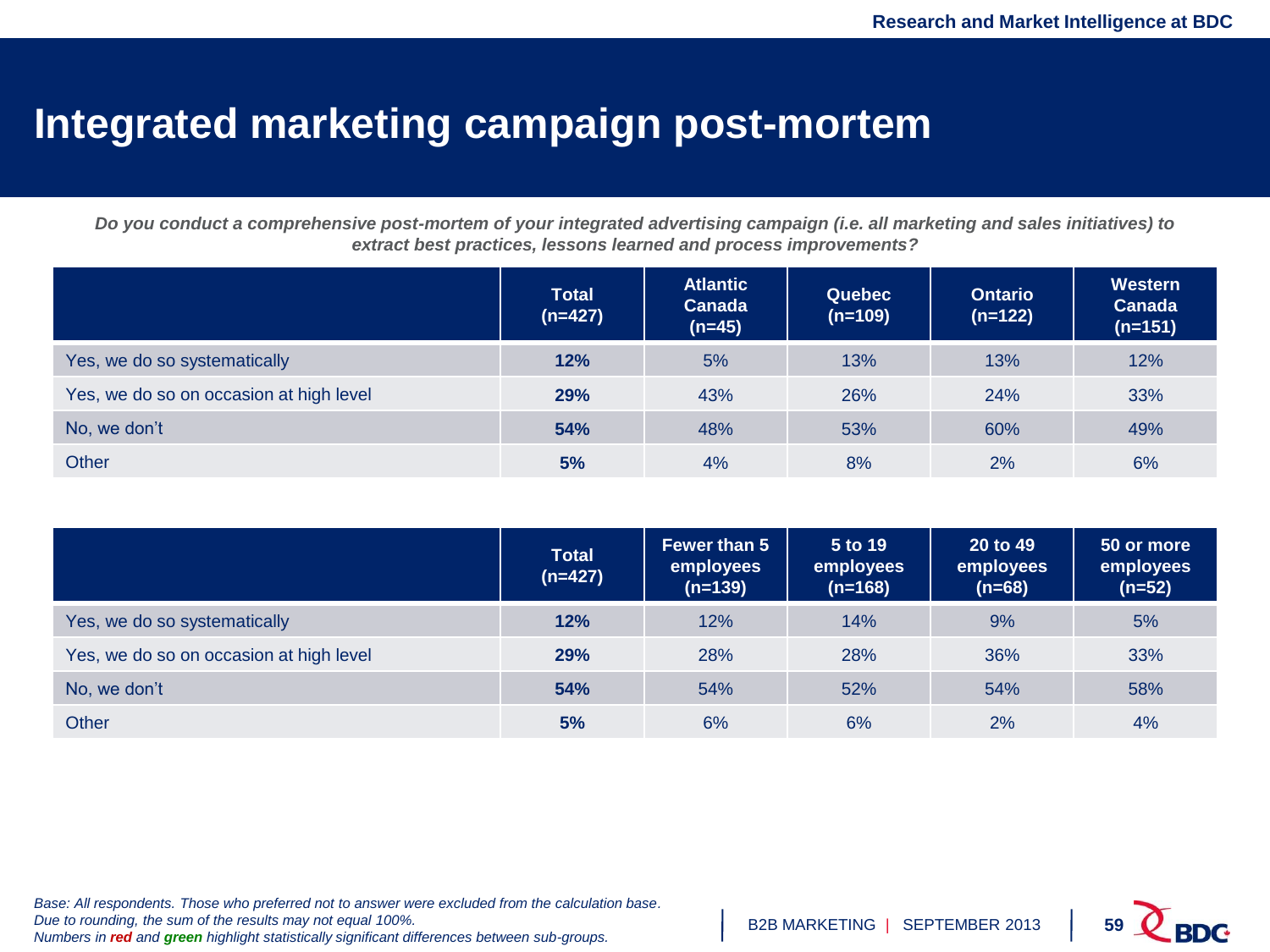### **Customer online activities** *Total*

|                                                                               | <b>Search Online</b> | <b>Order Online</b> | <b>Pay Online</b> | No, We Do Not<br>Search, Order<br>or Pay for it<br><b>Online</b> | Not applicable |
|-------------------------------------------------------------------------------|----------------------|---------------------|-------------------|------------------------------------------------------------------|----------------|
| Technological devices and components:<br>hardware, software, telephones, etc. | 77%                  | 41%                 | 36%               | 17%                                                              | 3%             |
| <b>Equipment and machinery</b>                                                | 72%                  | 21%                 | 17%               | 17%                                                              | 10%            |
| Internet and technological services                                           | 67%                  | 31%                 | 31%               | <b>20%</b>                                                       | 5%             |
| Office furniture and accessories                                              | 67%                  | 29%                 | 16%               | 23%                                                              | 6%             |
| Office supplies                                                               | 62%                  | 55%                 | 38%               | 23%                                                              | 3%             |
| Marketing and printing services                                               | 49%                  | 27%                 | 20%               | 36%                                                              | 9%             |
| Logistics and transportation                                                  | 44%                  | 20%                 | 13%               | 27%                                                              | 24%            |
| Financial services: banking and insurance                                     | 40%                  | 14%                 | 20%               | 42%                                                              | 8%             |
| <b>Raw materials</b>                                                          | 37%                  | 17%                 | 12%               | 23%                                                              | 35%            |
| Professional services: accounting, legal, and<br>consulting services          | 32%                  | 3%                  | 5%                | 52%                                                              | 15%            |

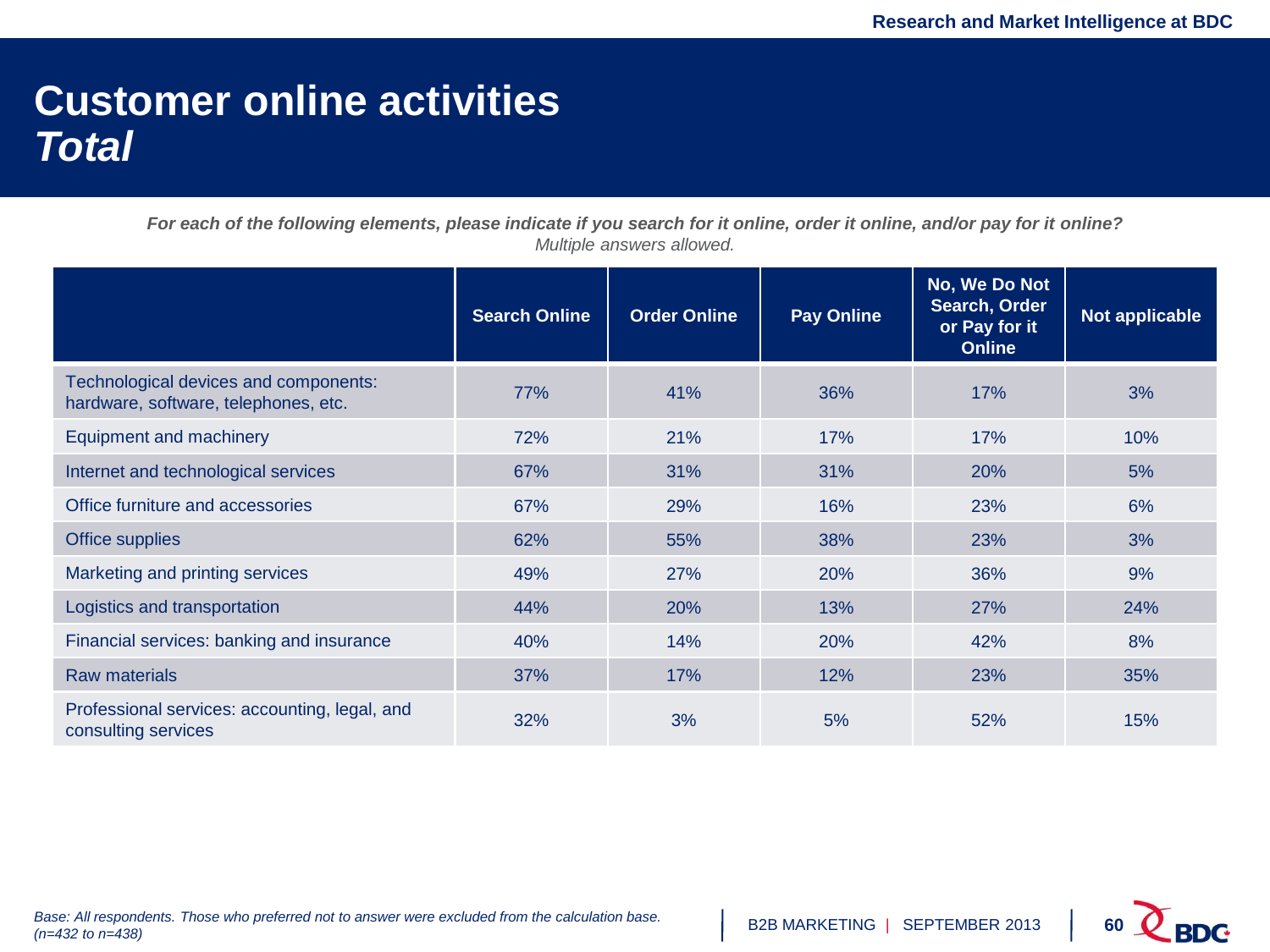### **Customer online activities** *Atlantic Canada*

|                                                                               | <b>Search Online</b> | <b>Order Online</b> | <b>Pay Online</b> | No, We Do Not<br>Search, Order<br>or Pay for it<br><b>Online</b> | Not applicable |
|-------------------------------------------------------------------------------|----------------------|---------------------|-------------------|------------------------------------------------------------------|----------------|
| Technological devices and components:<br>hardware, software, telephones, etc. | 77%                  | 47%                 | 52%               | 16%                                                              | 3%             |
| Equipment and machinery                                                       | 67%                  | 25%                 | 26%               | 16%                                                              | 9%             |
| Internet and technological services                                           | 65%                  | 30%                 | 32%               | 24%                                                              | 3%             |
| Office supplies                                                               | 58%                  | 50%                 | 40%               | 30%                                                              | 2%             |
| Office furniture and accessories                                              | 55%                  | 21%                 | 24%               | 34%                                                              | 5%             |
| Logistics and transportation                                                  | 34%                  | 19%                 | 11%               | 37%                                                              | 23%            |
| Raw materials                                                                 | 33%                  | 27%                 | 16%               | 20%                                                              | 34%            |
| Marketing and printing services                                               | 33%                  | 21%                 | 14%               | 54%                                                              | 7%             |
| Financial services: banking and insurance                                     | 26%                  | 6%                  | 27%               | 39%                                                              | 16%            |
| Professional services: accounting, legal, and<br>consulting services          | 10%                  | $1\%$               | 3%                | 68%                                                              | <b>20%</b>     |

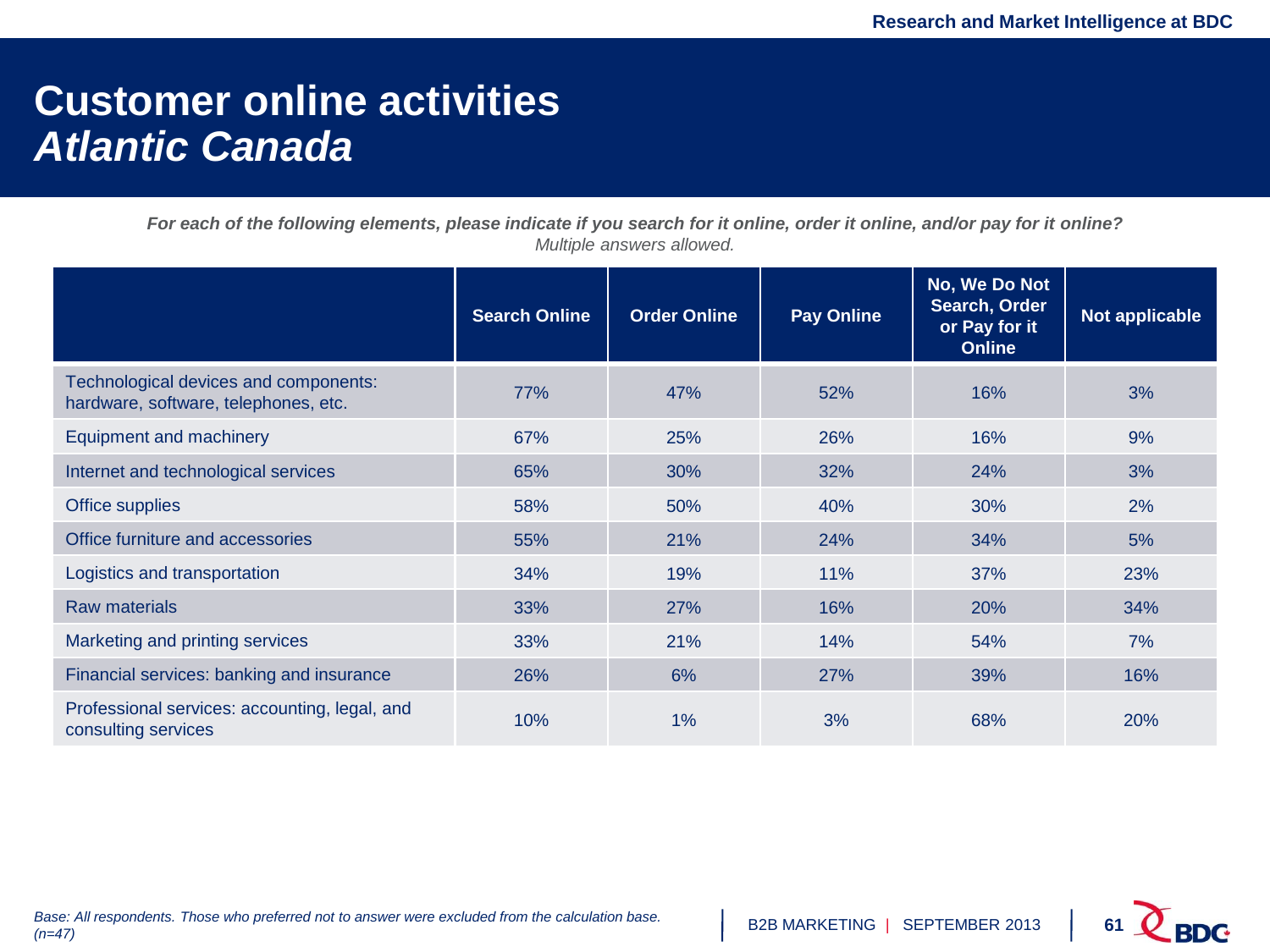### **Customer online activities** *Quebec*

|                                                                               | <b>Search Online</b> | <b>Order Online</b> | <b>Pay Online</b> | No, We Do Not<br>Search, Order<br>or Pay for it<br><b>Online</b> | Not applicable |
|-------------------------------------------------------------------------------|----------------------|---------------------|-------------------|------------------------------------------------------------------|----------------|
| Technological devices and components:<br>hardware, software, telephones, etc. | 76%                  | 41%                 | 32%               | 14%                                                              | 5%             |
| <b>Equipment and machinery</b>                                                | 71%                  | 20%                 | 14%               | 12%                                                              | 16%            |
| Office furniture and accessories                                              | 65%                  | 39%                 | 21%               | 19%                                                              | 10%            |
| Internet and technological services                                           | 65%                  | 33%                 | 24%               | 17%                                                              | 12%            |
| Office supplies                                                               | 64%                  | 55%                 | 32%               | 13%                                                              | 5%             |
| Logistics and transportation                                                  | 46%                  | 20%                 | 11%               | 20%                                                              | 28%            |
| Financial services: banking and insurance                                     | 45%                  | 19%                 | 24%               | 31%                                                              | 13%            |
| Marketing and printing services                                               | 40%                  | 24%                 | 16%               | 35%                                                              | 18%            |
| <b>Raw materials</b>                                                          | 38%                  | 22%                 | 12%               | 18%                                                              | 36%            |
| Professional services: accounting, legal, and<br>consulting services          | 33%                  | 2%                  | 1%                | 39%                                                              | 27%            |

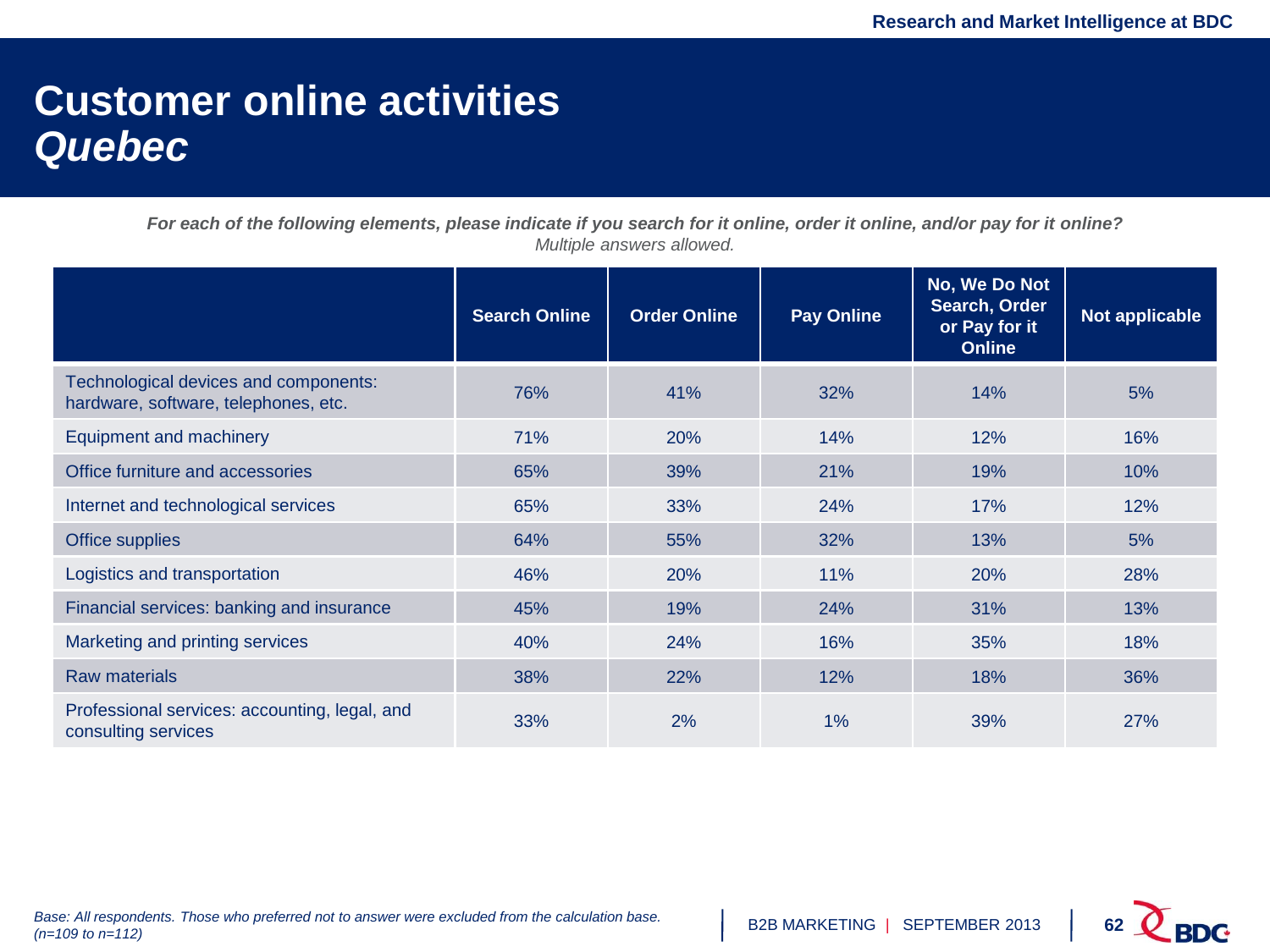### **Customer online activities** *Ontario*

|                                                                               | <b>Search Online</b> | <b>Order Online</b> | <b>Pay Online</b> | No, We Do Not<br>Search, Order<br>or Pay for it<br><b>Online</b> | Not applicable |
|-------------------------------------------------------------------------------|----------------------|---------------------|-------------------|------------------------------------------------------------------|----------------|
| Technological devices and components:<br>hardware, software, telephones, etc. | 79%                  | 43%                 | 38%               | 18%                                                              | $1\%$          |
| Office furniture and accessories                                              | 71%                  | 27%                 | 12%               | 22%                                                              | 2%             |
| <b>Equipment and machinery</b>                                                | 71%                  | 20%                 | 17%               | 17%                                                              | 9%             |
| Internet and technological services                                           | 66%                  | 36%                 | 39%               | 22%                                                              | 3%             |
| Office supplies                                                               | 63%                  | 59%                 | 43%               | 23%                                                              | 2%             |
| Marketing and printing services                                               | 51%                  | 32%                 | 21%               | 35%                                                              | 7%             |
| Logistics and transportation                                                  | 41%                  | 19%                 | 13%               | 25%                                                              | 27%            |
| Financial services: banking and insurance                                     | 39%                  | 15%                 | 18%               | 42%                                                              | 9%             |
| Professional services: accounting, legal, and<br>consulting services          | 34%                  | 3%                  | 7%                | 49%                                                              | 15%            |
| Raw materials                                                                 | 33%                  | 13%                 | 8%                | 25%                                                              | 39%            |

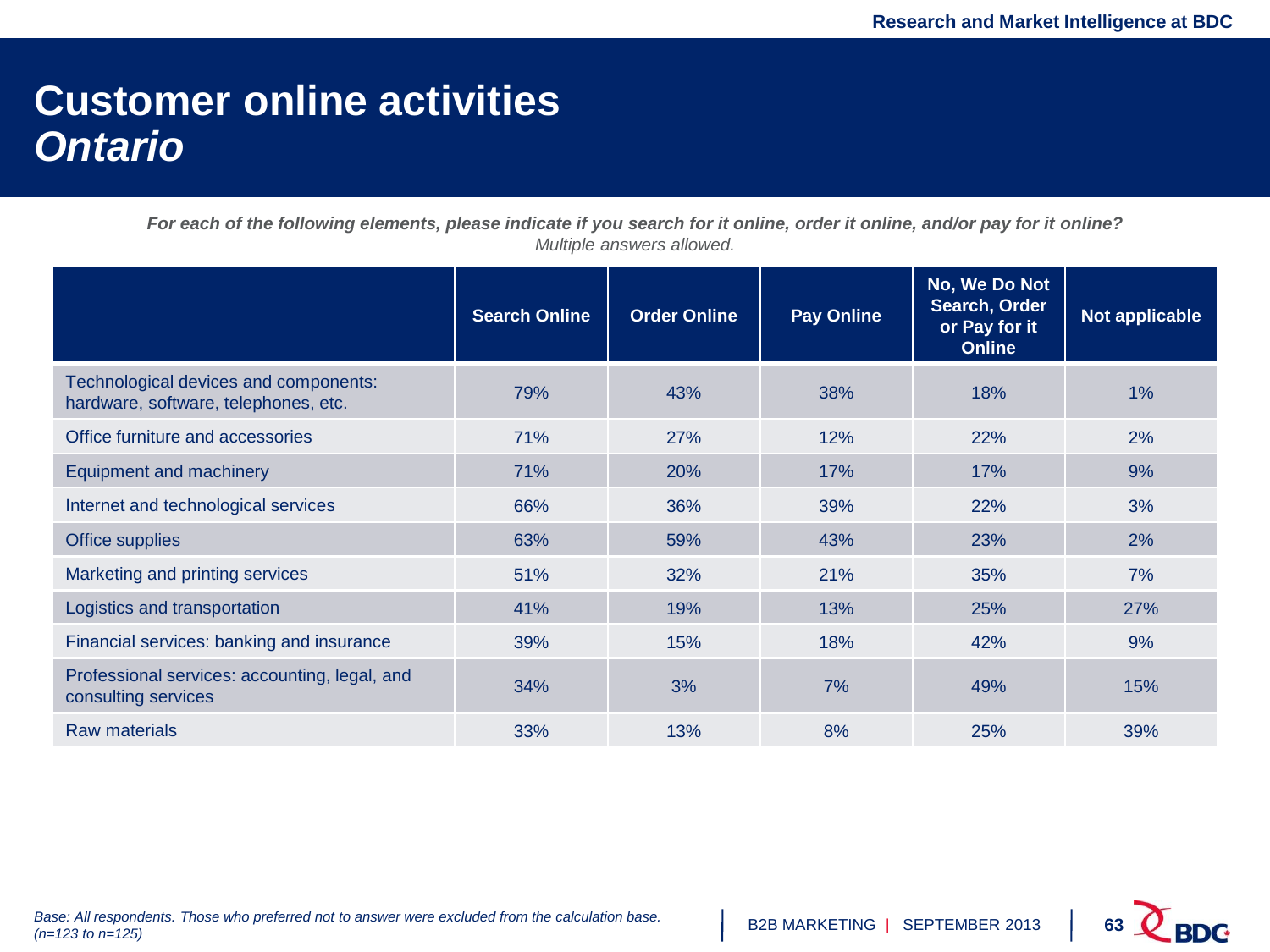### **Customer online activities** *Western Canada*

|                                                                               | <b>Search Online</b> | <b>Order Online</b> | <b>Pay Online</b> | No, We Do Not<br>Search, Order<br>or Pay for it<br><b>Online</b> | Not applicable |
|-------------------------------------------------------------------------------|----------------------|---------------------|-------------------|------------------------------------------------------------------|----------------|
| Technological devices and components:<br>hardware, software, telephones, etc. | 74%                  | 37%                 | 34%               | 19%                                                              | 5%             |
| Equipment and machinery                                                       | 73%                  | 20%                 | 16%               | 18%                                                              | 8%             |
| Internet and technological services                                           | 69%                  | 27%                 | 27%               | 19%                                                              | 3%             |
| Office furniture and accessories                                              | 66%                  | 26%                 | 15%               | 24%                                                              | 6%             |
| Office supplies                                                               | 61%                  | 51%                 | 37%               | 26%                                                              | 3%             |
| Marketing and printing services                                               | 54%                  | 26%                 | 21%               | 36%                                                              | 5%             |
| Logistics and transportation                                                  | 47%                  | 21%                 | 13%               | 32%                                                              | 17%            |
| <b>Raw materials</b>                                                          | 41%                  | 15%                 | 13%               | 26%                                                              | 30%            |
| Financial services: banking and insurance                                     | 40%                  | 10%                 | 18%               | 50%                                                              | 2%             |
| Professional services: accounting, legal, and<br>consulting services          | 33%                  | 5%                  | 5%                | 58%                                                              | 8%             |

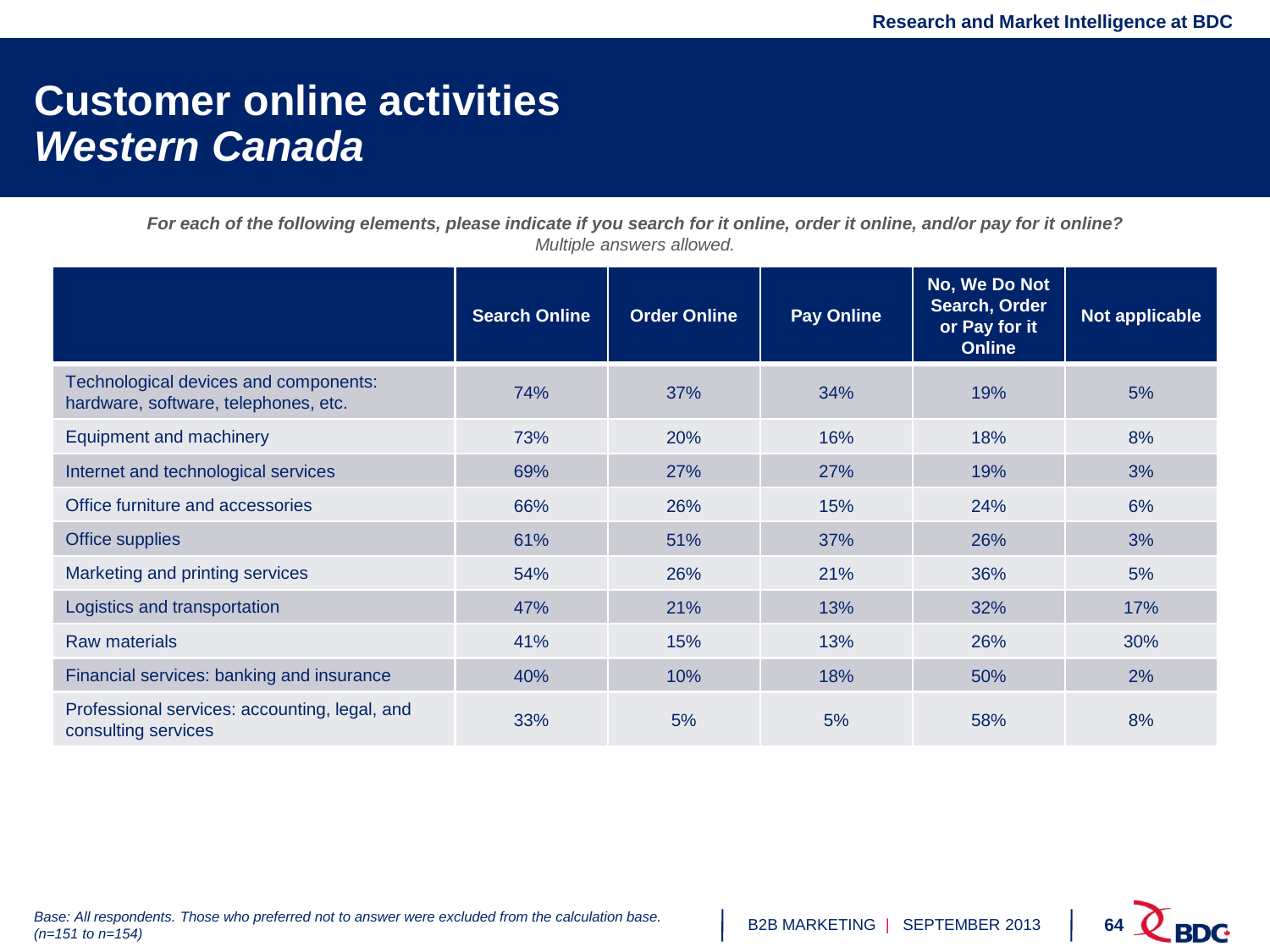### **Customer online activities** *Fewer than 5 employees*

|                                                                               | <b>Search Online</b> | <b>Order Online</b> | <b>Pay Online</b> | No, We Do Not<br>Search, Order<br>or Pay for it<br><b>Online</b> | Not applicable |
|-------------------------------------------------------------------------------|----------------------|---------------------|-------------------|------------------------------------------------------------------|----------------|
| Technological devices and components:<br>hardware, software, telephones, etc. | 78%                  | 38%                 | 34%               | 18%                                                              | 3%             |
| Internet and technological services                                           | 71%                  | 30%                 | 30%               | 18%                                                              | 4%             |
| <b>Equipment and machinery</b>                                                | 68%                  | 22%                 | 18%               | 19%                                                              | 12%            |
| Office furniture and accessories                                              | 66%                  | 22%                 | 11%               | 26%                                                              | 5%             |
| Office supplies                                                               | 59%                  | 42%                 | 32%               | 31%                                                              | 2%             |
| Marketing and printing services                                               | 47%                  | 30%                 | 21%               | 38%                                                              | 8%             |
| Logistics and transportation                                                  | 42%                  | 18%                 | 15%               | 27%                                                              | 27%            |
| Financial services: banking and insurance                                     | 40%                  | 11%                 | 18%               | 42%                                                              | 7%             |
| <b>Raw materials</b>                                                          | 33%                  | 15%                 | 10%               | <b>25%</b>                                                       | 38%            |
| Professional services: accounting, legal, and<br>consulting services          | 33%                  | 4%                  | 5%                | 52%                                                              | 14%            |

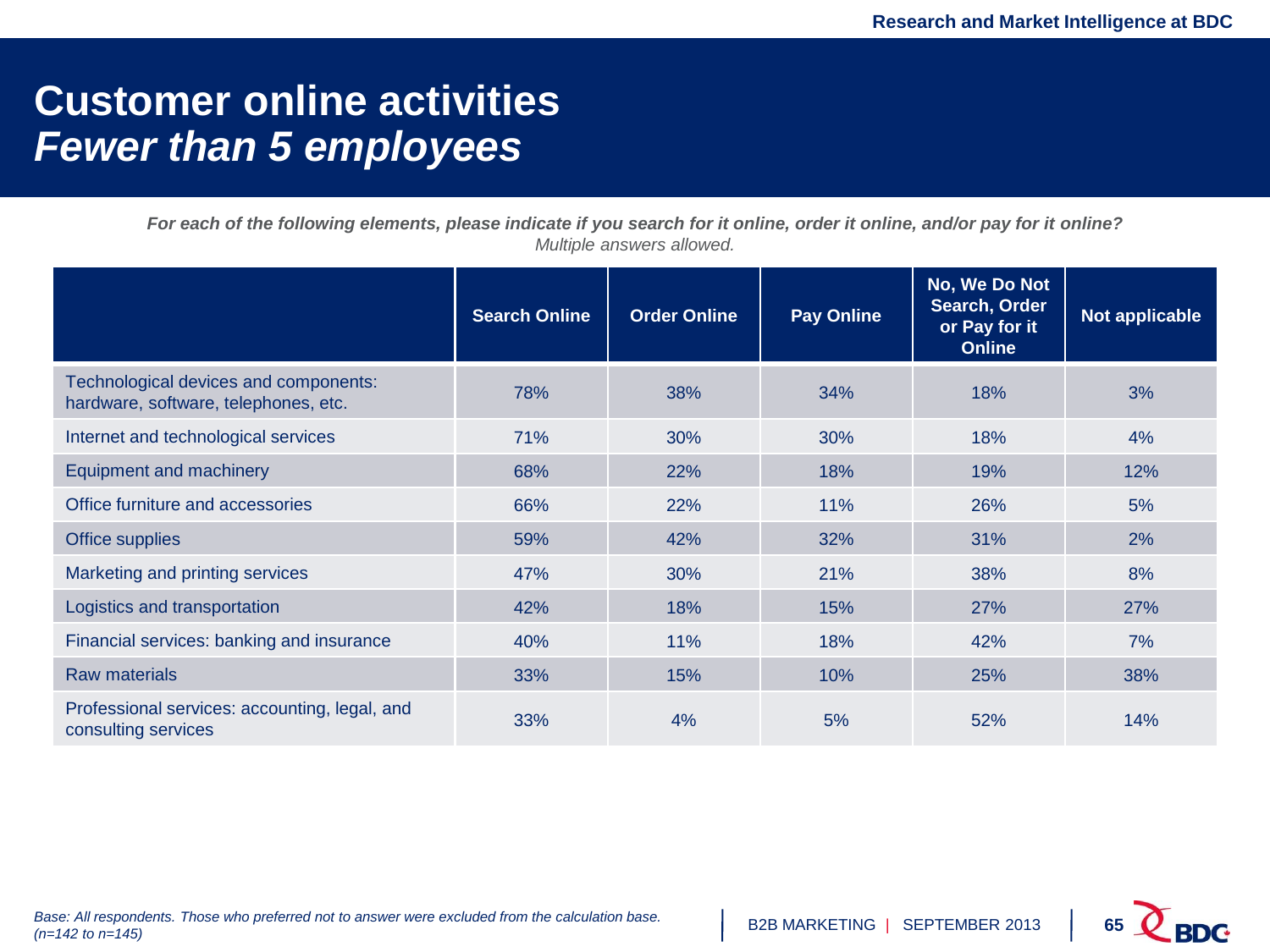### **Customer online activities** *5 to 19 employees*

|                                                                               | <b>Search Online</b> | <b>Order Online</b> | <b>Pay Online</b> | No, We Do Not<br>Search, Order<br>or Pay for it<br><b>Online</b> | Not applicable |
|-------------------------------------------------------------------------------|----------------------|---------------------|-------------------|------------------------------------------------------------------|----------------|
| <b>Equipment and machinery</b>                                                | 78%                  | 21%                 | 18%               | 14%                                                              | 7%             |
| Technological devices and components:<br>hardware, software, telephones, etc. | 74%                  | 47%                 | 43%               | 17%                                                              | 4%             |
| Office supplies                                                               | 69%                  | 71%                 | 48%               | 13%                                                              | 3%             |
| Office furniture and accessories                                              | 69%                  | 36%                 | 24%               | 20%                                                              | 6%             |
| Internet and technological services                                           | 65%                  | 31%                 | 33%               | 23%                                                              | 5%             |
| Marketing and printing services                                               | 51%                  | 25%                 | 20%               | 36%                                                              | 8%             |
| Logistics and transportation                                                  | 46%                  | 21%                 | 11%               | 26%                                                              | 22%            |
| Financial services: banking and insurance                                     | 42%                  | 17%                 | 22%               | 43%                                                              | 8%             |
| <b>Raw materials</b>                                                          | 42%                  | 17%                 | 12%               | 21%                                                              | 33%            |
| Professional services: accounting, legal, and<br>consulting services          | 32%                  | $1\%$               | 4%                | 51%                                                              | 16%            |

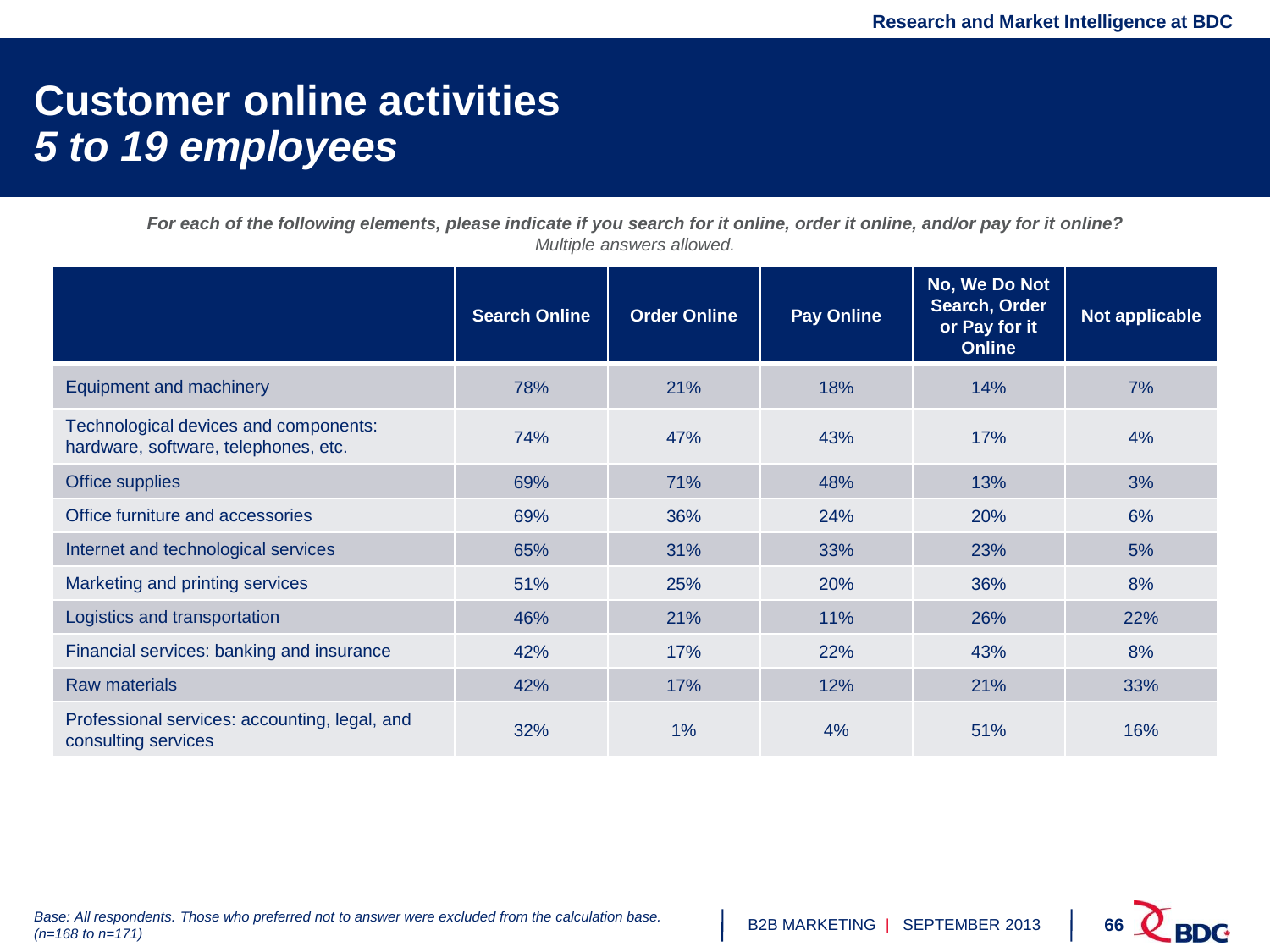### **Customer online activities** *20 to 49 employees*

|                                                                               | <b>Search Online</b> | <b>Order Online</b> | <b>Pay Online</b> | No, We Do Not<br>Search, Order<br>or Pay for it<br><b>Online</b> | Not applicable |
|-------------------------------------------------------------------------------|----------------------|---------------------|-------------------|------------------------------------------------------------------|----------------|
| Technological devices and components:<br>hardware, software, telephones, etc. | 78%                  | 42%                 | 31%               | 15%                                                              | 3%             |
| Equipment and machinery                                                       | 76%                  | 17%                 | 10%               | 12%                                                              | 9%             |
| Office furniture and accessories                                              | 68%                  | 39%                 | 23%               | 16%                                                              | 4%             |
| Office supplies                                                               | 64%                  | 73%                 | 50%               | 10%                                                              | 4%             |
| Internet and technological services                                           | 55%                  | 39%                 | 28%               | 23%                                                              | 11%            |
| Logistics and transportation                                                  | 52%                  | 37%                 | 13%               | 30%                                                              | 8%             |
| Marketing and printing services                                               | 50%                  | 25%                 | 16%               | 30%                                                              | 12%            |
| <b>Raw materials</b>                                                          | 43%                  | 21%                 | 13%               | 20%                                                              | 27%            |
| Financial services: banking and insurance                                     | 34%                  | 21%                 | 27%               | 43%                                                              | 9%             |
| Professional services: accounting, legal, and<br>consulting services          | 31%                  | 4%                  | 7%                | 55%                                                              | 13%            |

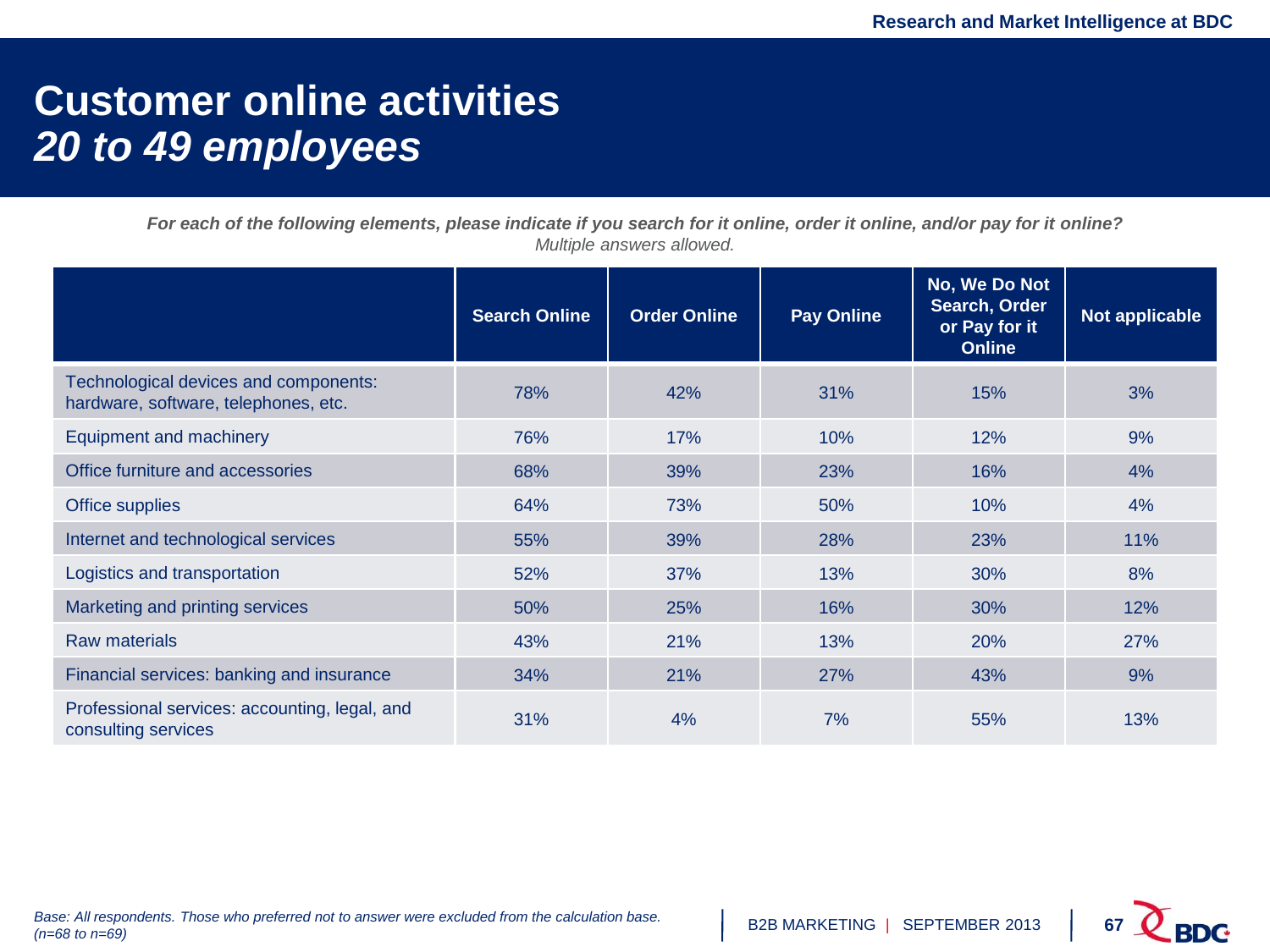### **Customer online activities** *50 or more employees*

|                                                                               | <b>Search Online</b> | <b>Order Online</b> | <b>Pay Online</b> | No, We Do Not<br>Search, Order<br>or Pay for it<br><b>Online</b> | Not applicable |
|-------------------------------------------------------------------------------|----------------------|---------------------|-------------------|------------------------------------------------------------------|----------------|
| Technological devices and components:<br>hardware, software, telephones, etc. | 72%                  | 36%                 | 24%               | 12%                                                              | 10%            |
| <b>Equipment and machinery</b>                                                | 67%                  | 13%                 | 8%                | 17%                                                              | 10%            |
| Office furniture and accessories                                              | 58%                  | 35%                 | 15%               | 16%                                                              | 12%            |
| Internet and technological services                                           | 57%                  | 31%                 | 23%               | 22%                                                              | 10%            |
| Office supplies                                                               | 53%                  | 57%                 | 30%               | 15%                                                              | 6%             |
| Marketing and printing services                                               | 43%                  | 16%                 | 5%                | 34%                                                              | 17%            |
| Logistics and transportation                                                  | 38%                  | 15%                 | 4%                | 29%                                                              | 31%            |
| <b>Raw materials</b>                                                          | 35%                  | 17%                 | 18%               | 26%                                                              | 28%            |
| Financial services: banking and insurance                                     | 31%                  | 9%                  | 8%                | 46%                                                              | 18%            |
| Professional services: accounting, legal, and<br>consulting services          | 23%                  | 5%                  | 7%                | 45%                                                              | 31%            |

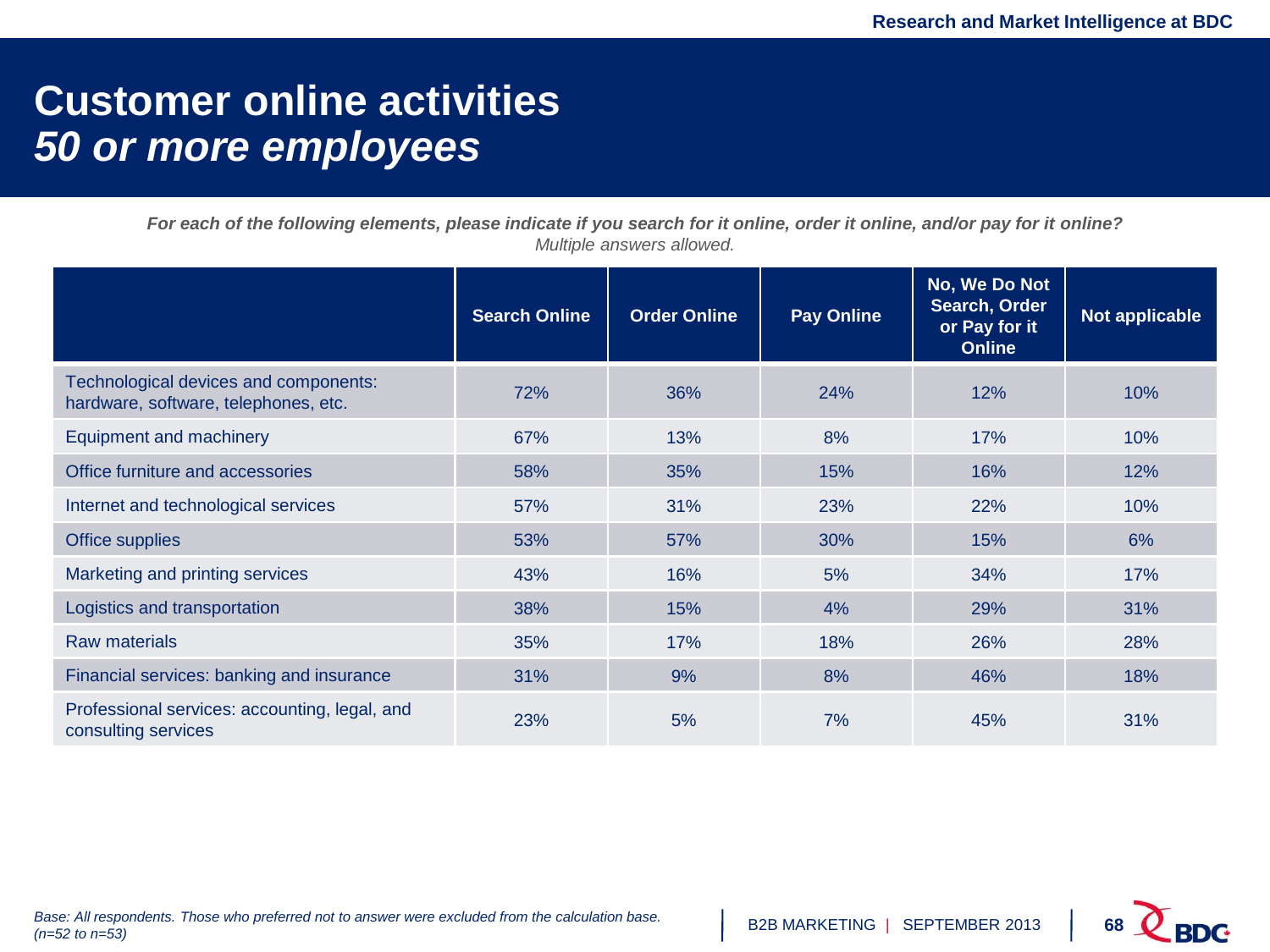### **Online activities**

*Which of the following does your company have and utilize? Multiple answers allowed.*

|                                                                                         | <b>Total</b><br>$(n=433)$ | <b>Atlantic</b><br>Canada<br>$(n=46)$ | <b>Quebec</b><br>$(n=110)$ | <b>Ontario</b><br>$(n=123)$ | <b>Western</b><br>Canada<br>$(n=154)$ |
|-----------------------------------------------------------------------------------------|---------------------------|---------------------------------------|----------------------------|-----------------------------|---------------------------------------|
| A non-transactional company website                                                     | 75%                       | 74%                                   | 65%                        | 80%                         | 76%                                   |
| Social media postings (e.g. Facebook, Twitter,<br>LinkedIn, Pinterest, Instagram, etc.) | 56%                       | 55%                                   | 48%                        | 59%                         | 57%                                   |
| Online analytics and visitor tracking<br>(e.g. Google Analytics)                        | 46%                       | 31%                                   | 44%                        | 44%                         | 51%                                   |
| Search engine optimization (SEO)                                                        | 45%                       | 36%                                   | 50%                        | 41%                         | 49%                                   |
| Online advertisement or paid search                                                     | 30%                       | 29%                                   | 29%                        | 29%                         | 32%                                   |
| <b>Customer Relationship Management (CRM)</b>                                           | 28%                       | 21%                                   | 20%                        | 29%                         | 34%                                   |
| A transactional company website<br>(i.e. ability to perform online transactions)        | 22%                       | 26%                                   | 28%                        | 19%                         | 21%                                   |
| Lead nurturing strategy                                                                 | 20%                       | 23%                                   | 23%                        | 19%                         | 17%                                   |
| Enterprise Resource Planning (ERP)                                                      | 8%                        | 2%                                    | 6%                         | 8%                          | 10%                                   |
| Other                                                                                   | 2%                        | 2%                                    | 4%                         | 2%                          | $1\%$                                 |
| None of the above                                                                       | 6%                        | 4%                                    | 11%                        | 4%                          | 6%                                    |

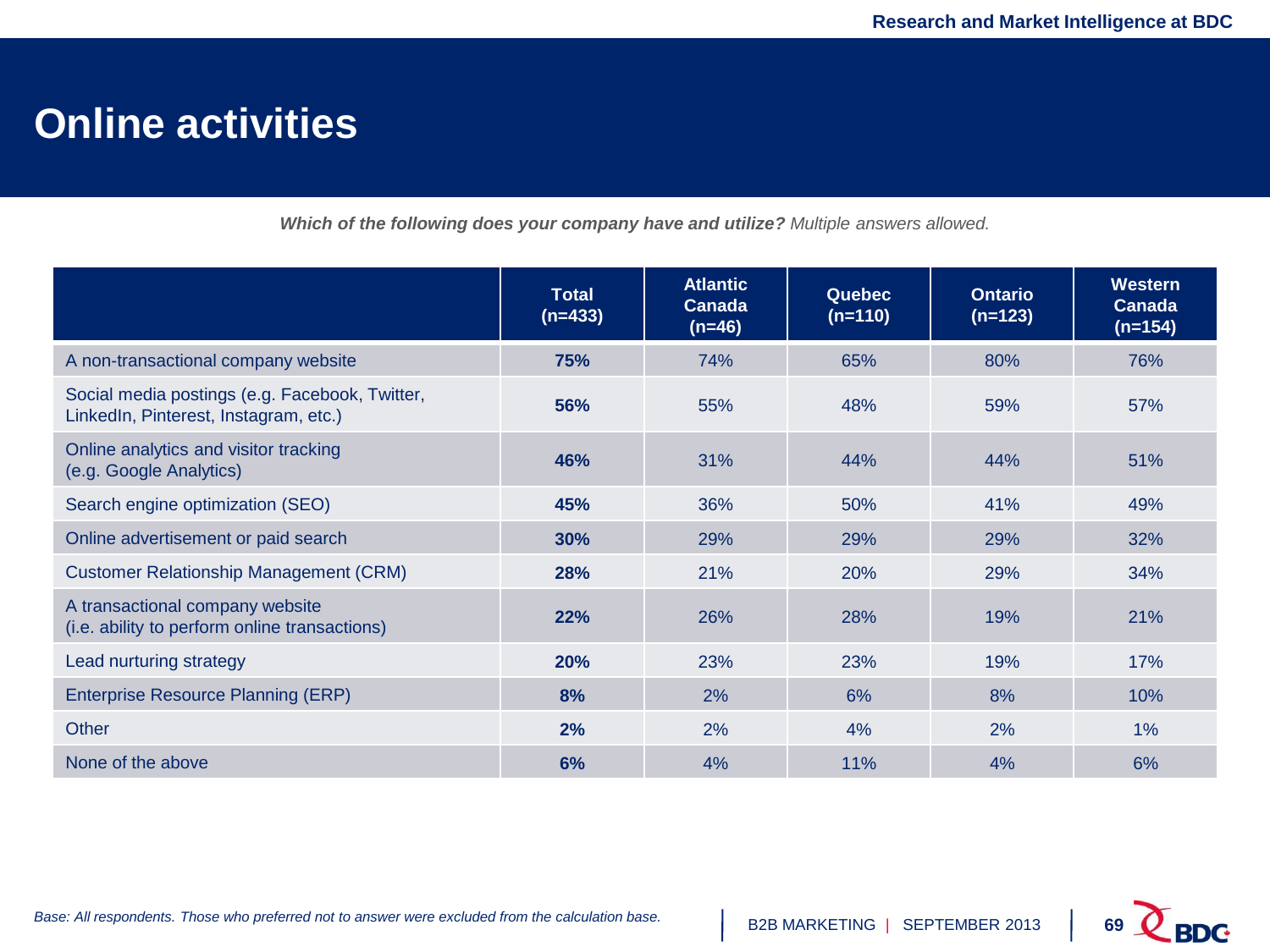### **Online activities (cont'd)**

*Which of the following does your company have and utilize? Multiple answers allowed.*

|                                                                                         | <b>Total</b><br>$(n=433)$ | Fewer than 5<br>employees<br>$(n=142)$ | 5 to 19<br>employees<br>$(n=170)$ | 20 to 49<br>employees<br>$(n=69)$ | 50 or more<br>employees<br>$(n=52)$ |
|-----------------------------------------------------------------------------------------|---------------------------|----------------------------------------|-----------------------------------|-----------------------------------|-------------------------------------|
| A non-transactional company website                                                     | 75%                       | 72%                                    | 77%                               | 78%                               | 77%                                 |
| Social media postings (e.g. Facebook, Twitter,<br>LinkedIn, Pinterest, Instagram, etc.) | 56%                       | 57%                                    | 57%                               | 45%                               | 47%                                 |
| Online analytics and visitor tracking<br>(e.g. Google Analytics)                        | 46%                       | 44%                                    | 49%                               | 47%                               | 37%                                 |
| Search engine optimization (SEO)                                                        | 45%                       | 42%                                    | 50%                               | 53%                               | 36%                                 |
| Online advertisement or paid search                                                     | 30%                       | 27%                                    | 35%                               | 31%                               | 36%                                 |
| <b>Customer Relationship Management (CRM)</b>                                           | 28%                       | 22%                                    | 36%                               | 35%                               | 39%                                 |
| A transactional company website<br>(i.e. ability to perform online transactions)        | 22%                       | 22%                                    | 20%                               | 22%                               | 40%                                 |
| Lead nurturing strategy                                                                 | <b>20%</b>                | 17%                                    | 21%                               | 29%                               | 23%                                 |
| Enterprise Resource Planning (ERP)                                                      | 8%                        | 6%                                     | 7%                                | 12%                               | 34%                                 |
| Other                                                                                   | 2%                        | 3%                                     | $1\%$                             | 2%                                | 0%                                  |
| None of the above                                                                       | 6%                        | 8%                                     | 4%                                | 7%                                | 0%                                  |

*Base: All respondents. Those who preferred not to answer were excluded from the calculation base. Numbers in red and green highlight statistically significant differences between sub-groups.*